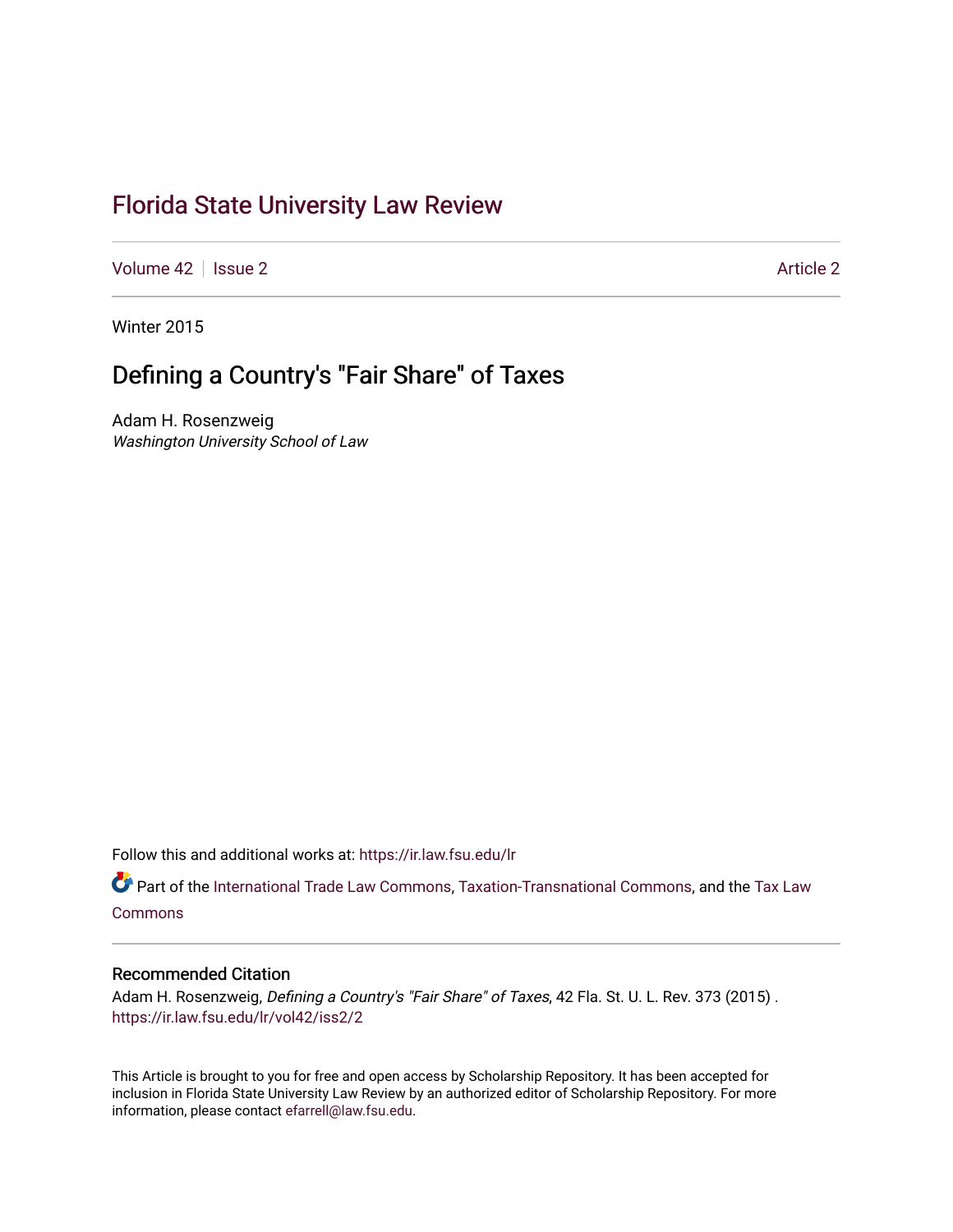# DEFINING A COUNTRY'S "FAIR SHARE" OF TAXES

### ADAM H. ROSENZWEIG

#### **ABSTRACT**

 *The international tax regime is facing a defining moment. As stories of multinational companies expatriating and shifting income around the world with seeming impunity con tinue to emerge, the question of how to divide the international tax base among the countries of the world increasingly draws attention from policy makers and academics. To date, how ever, the debate has tended to devolve into one over the two traditional tools used to divide worldwide tax base transfer pricing and formulary apportionment. This Article demon strates that such focus is misplaced on the instruments of dividing the worldwide tax base rather than on first principles. Instead, this Article will adopt the first principle of maximiz ing the efficiency of the worldwide tax regime under two key, but realistic, assumptions: first, that the presence of multiple states in the world is efficient and, second, that there is a declining marginal utility to public goods. Under these assumptions, dividing worldwide tax base efficiently requires balancing the goals of maximizing the neutrality of tax laws and the provision of public goods across all countries.* 

 *Based on this result, this Article explains how the modern debate has inappropriately focused on how to capture tax base or prevent corporations from shifting income across ju risdictions rather than how to build a new international tax regime for the modern interna tional order. The Article then demonstrates that the traditional approaches to international tax will be inefficient under the stated assumptions. Instead, this Article will propose a hy brid regime in which each country is entitled to tax a portion of worldwide tax base based on that country's amenities and then the relevant countries will divide the remaining common tax base among themselves so as to maximize the return to worldwide public goods. By tak ing into account both capital flows and public goods provisions in this manner, the efficien cy of the international tax regime can truly be maximized.* 

|     |                                                                | 373 |
|-----|----------------------------------------------------------------|-----|
| H.  | OPTIMIZING WORLDWIDE TAX BASE: THE BASIC PROBLEM               | 378 |
| HL. | DEFINING A "FAIR SHARE": THE CONCEPTUAL PROBLEM IN BUILDING A  |     |
|     |                                                                | 383 |
|     |                                                                | 383 |
|     |                                                                | 386 |
|     |                                                                | 393 |
|     |                                                                | 395 |
| IV. |                                                                | 402 |
|     |                                                                | 402 |
|     | B. Constructing a Hybrid Transfer Pricing/Apportionment Regime | 405 |
|     |                                                                | 410 |
| V.  | COMBATING ABUSIVE TAX HAVENS UNDER THE NEW TAXONOMY            | 414 |
| VL. |                                                                | 424 |
|     |                                                                |     |

## I. INTRODUCTION

 A graduate student in biophysics in San Francisco toils in the laboratory all hours of the night, struggling to complete the research  $\overline{a}$ 

 Professor of Law, Washington University School of Law. This Article was selected for presentation at the 2013 Harvard/Stanford/Yale Junior Faculty Forum. I would like to thank Joseph Bankman and Daniel Markovits, as well as the other participants of the Forum, for their extremely helpful comments on the version of this Article presented at the Forum.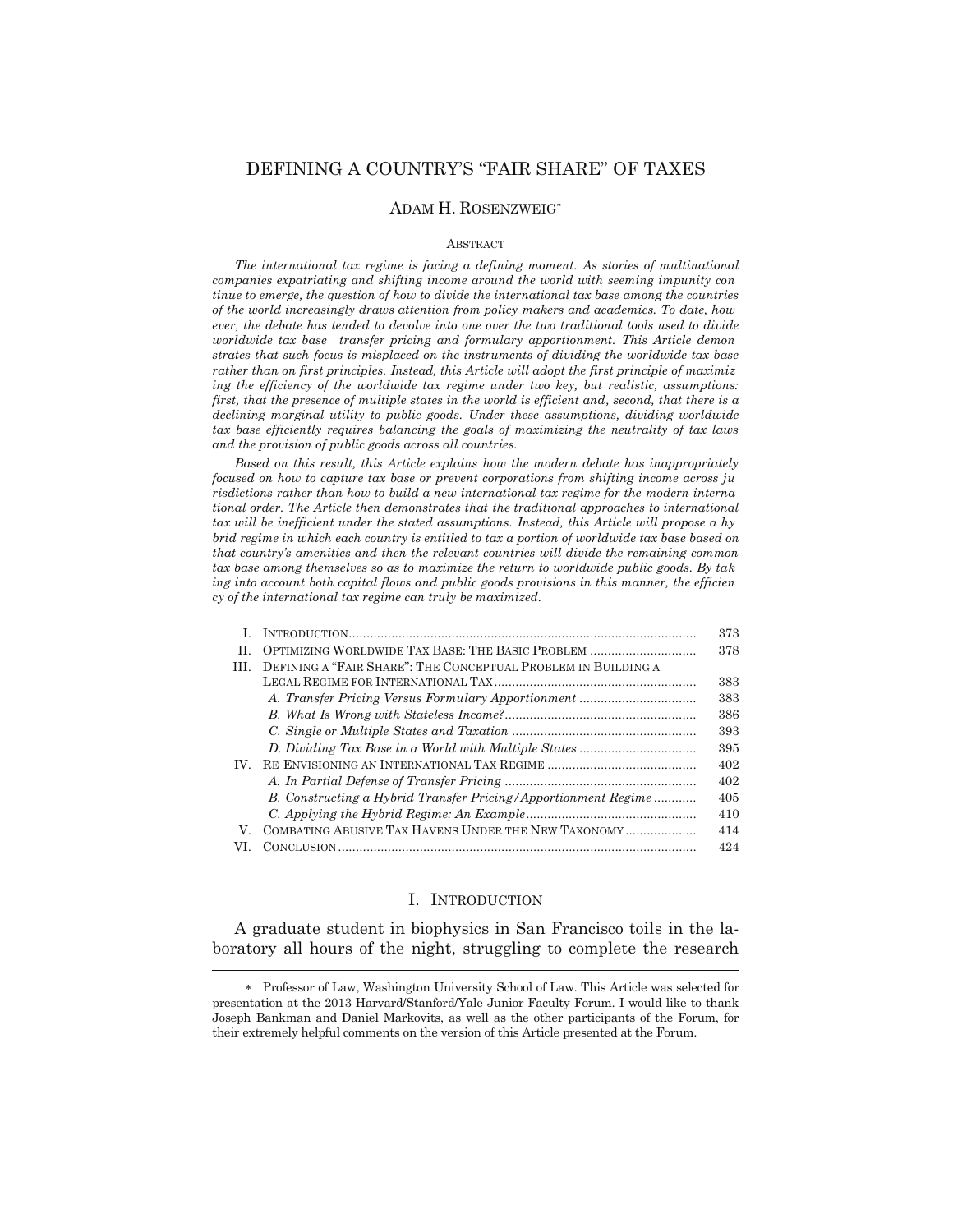necessary to earn her Ph.D. At long last, with the help of her supervising professor, the student discovers a way to genetically engineer bacteria. The discovery is momentous. By feeding simple sugar to these bacteria, the student can engineer the bacteria to produce colored dyes, industrial solvents, and even biodiesel fuel, with no emissions or other pollution created through the process and no cost to scale. In essence, they have discovered a pollution-free, renewable replacement for oil-based diesel fuel.

 After earning her Ph.D., the student and professor decide to start a business to exploit this incredible discovery. The problem is they do not have the money necessary to start a laboratory sophisticated enough to do so. To solve this, they find an "angel" investor, a former oil executive from Mexico interested in alternative energy, to put up \$500,000 in seed financing to continue their research. Using that money, the pair opens a laboratory in Redwood City, California, to create a "proof of concept" to present to new investors. Private investment funds formed in Bermuda, but operated primarily out of London, are very excited and contribute \$10 million to the venture.

 With that money, the company is able to secure a long-term stable source of sugar to feed the bacteria by purchasing sugar plantations in Brazil. Now the company begins marketing the product, finding distributors in Canada extremely interested in selling their biodiesel within Canada. The United States has not approved the sale of products generated by genetically engineered organisms, however, so the company cannot yet sell its product in the United States. Unfortunately, it turns out shipping biodiesel is very expensive, but shipping sugar is quite cheap and easy. So the company opens a processing plant in Ontario and ships sugar directly from Brazil to Ontario to be processed into biodiesel for sale throughout Canada.

 At this point, the private investors want to realize some of their profits, so the company goes public, listing on the NASDAQ stock exchange in New York. To do so, the lawyers insist on forming a parent company in Delaware due to its well-established corporate laws. That same year, the company sells \$1 billion worth of biodiesel for a profit of \$600 million.

 So which country should get to tax the \$600 million in profit? Should it all be taxed in the United States, where the initial research was undertaken and where the company is legally formed and publicly traded? Should it be in Mexico, from where the project was initially funded? How about Canada, where the product is sold, or Brazil, where the raw material is produced? What is each country's "fair" share of the \$600 million in profits?

 Of course, no one country can claim complete ownership over this business. The business, and thus the profit, would not exist without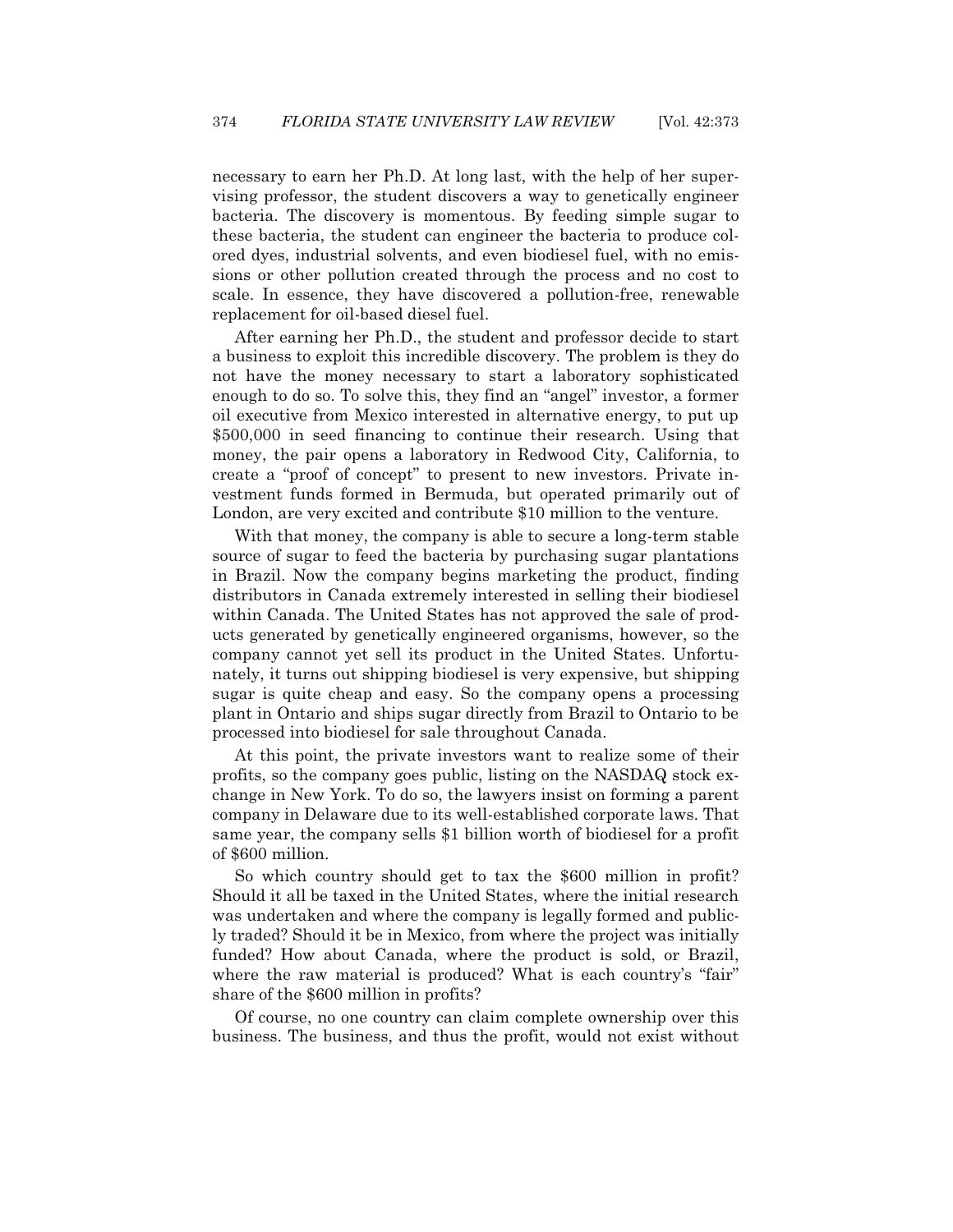the combination of factors from all these countries. Thus, the issue comes down to how to *divide* the tax on the \$600 million tax base among the relevant countries. But on what basis should it be divided among the countries? Should it matter if, for example, the sugar in Brazil would have otherwise gone unsold? Which is more important access to markets or access to capital? Do ideas belong to a country, to a company, or only to a person? Does it depend whether the ideas were funded with public grants or private capital? Should it matter if one country has greater natural resources, or other endowments, than another? If so, in which direction?

 As this hypothetical demonstrates, the basis upon which one chooses to allocate tax base impacts both the distributive and normative consequences of any allocation. Allocating to the country where ideas are generated benefits countries with well-established research and development capacities, such as universities. Allocating to the country where the sales ultimately occur benefits countries with high consumption over countries with high savings or low incomes. Allocating to the country with raw materials benefits countries based on the happenstance of what is under the ground rather than productive capacity or need. Allocating to the country that funds the project benefits capital-rich countries, while allocating to the poorest country means the richest countries have little incentive to build the infrastructure and other public goods necessary to create the product in the first place or sell it in their markets. No choice is neutral; all choices have consequences. The question, therefore, is how *should* it be divided?

 This issue has proven the ultimate source of almost a century's worth of debate over international tax law. Regardless of the methodology used or complexity of the issue, ultimately the question of how to structure an international tax regime comes down to this tantalizingly-simple, yet exceedingly-complex, question. Until recently, however, the literature has tended to reduce this question to two relatively-simplistic and competing alternatives: (1) transfer pricing or dividing income based on hypothetical arm's-length prices and (2) formulary apportionment or dividing income based on a ratio of a taxpayer's attributes located in a country (such as sales or employees).<sup>1</sup> Proponents of transfer pricing contend that it more "fairly" allocates tax base because it reflects as closely as possible comparable real economic transactions; proponents of formulary apportionment contend it more "fairly" divides tax base because it reflects the under-  $\overline{a}$ 

 <sup>1.</sup> *See generally* ORG. FOR ECON. CO OPERATION AND DEV., ADDRESSING BASE EROSION AND PROFIT SHIFTING (2013) [hereinafter OECD BEPS REPORT], *available at* http://www.oecd ilibrary.org/taxation/addressing base erosion and profit shifting 9789264192744 en (recom mending an action plan to address tax base erosion).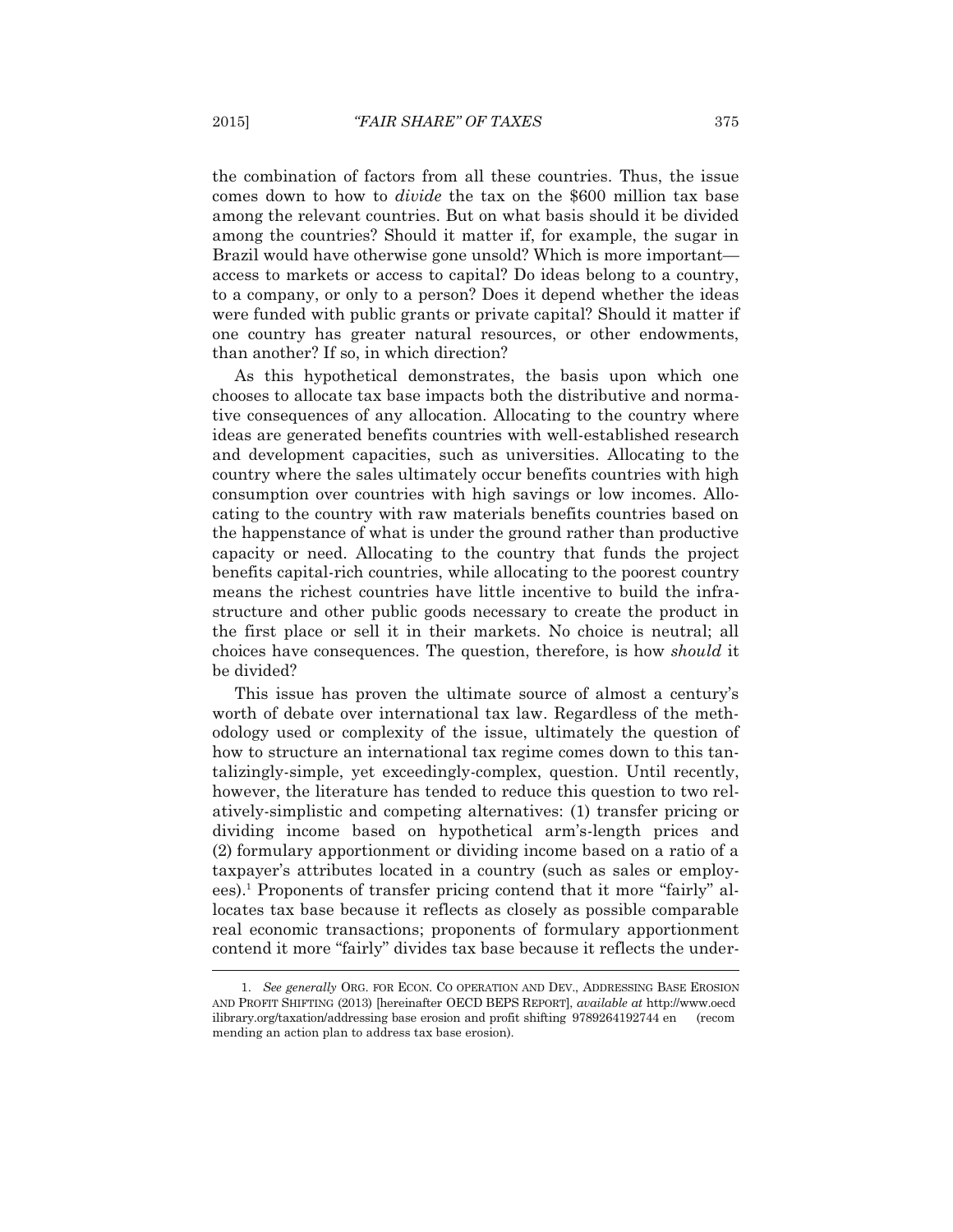lying economic activity generating the income.<sup>2</sup> But to date the literature has not, for the most part, explicitly defined from first principles what they mean by "fair" for these purposes.<sup>3</sup> This Article will fill that gap.

 The international tax debate has tended to devolve into labeling of certain countries as "tax havens" and income as "vanishing" or "disappearing" into these havens from the "proper" country.<sup>4</sup> But knowing which countries are entitled to tax base as an initial matter and whether income has therefore disappeared from that country to another requires some normative framework, other than mere intuition, upon which to make that determination.5 Merely pointing to the fact that the parent corporation of Google is incorporated in the United States provides no normative justification in and of itself for the United States and no other country to tax the income of Google. In fact, the ultimate premise of international tax law is and must be that more than one country has a legitimate claim to impose tax on a taxpayer or item of income; otherwise the issue would merely be one of domestic tax law.

 The thesis of this Article is that international tax law has, for the most part, failed to take into account the real tradeoff necessary to build a new international regime based on first principles—the balance between maximizing the efficient allocation of capital worldwide and maximizing the worldwide efficient provision of public goods.<sup>6</sup>

 <sup>2.</sup> *See generally* Reuven S. Avi Yonah et al., *Allocating Business Profits for Tax Pur poses: A Proposal to Adopt a Formulary Profit Split*, 9 FLA. TAX REV. 497 (2009) (providing a detailed analysis of transfer pricing and formulary apportionment).

<sup>3.</sup> *Cf.* DANIEL N. SHAVIRO, FIXING U.S. INTERNATIONAL TAXATION (2014) (criticizing current normative benchmarks used in international tax as not focused on the ultimate normative goal of an international tax regime).

 <sup>4.</sup> *See, e.g.*, OECD BEPS REPORT, *supra* note 1; *see also* David Cay Johnston, *The Conversation: Tax Havens Let Billions Vanish into Thin Air*, SACRAMENTO BEE, Feb. 17, 2013, at 1E ("Imagine if you could move a dollar from your left pocket to your right and get a tax deduction.").

 <sup>5.</sup> For example, the idea that intuition drives a number of concerns behind more complex legal and normative questions has been identified in the context of the recent Ap ple Senate hearings. *See* Victor Fleischer, *Finding the Economic Roots of Apple's Taxable Product*, N.Y. TIMES DEALBOOK (May 21, 2013, 6:42 PM), http://dealbook. nytimes.com/2013/05/21/finding the economic roots of apples taxable product/?nl=business &emc=edit dlbkam 20130522 ("Economic intuition tells us that the source of Apple's in come is in the United States, but the legal answer is less clear.").

 <sup>6.</sup> *See, e.g.*, David Hasen, *Tax Neutrality and Tax Amenities*, 12 FLA. TAX REV. 57, 121 (2012) ("From a global welfare perspective, the object of designing a tax regime is not to maximize neutrality but to promote overall welfare, which may require promoting tax 'distortions' that improve total productivity."). Related, but distinct, questions of asymmet ric tax competition and the role of tax revenue on productive public goods provision and capital location have started to enter the literature as well. *See, e.g.*, Patrice Pieret ti & Skerdilajda Zanaj, *On Tax Competition, Public Goods Provision and Jurisdictions'*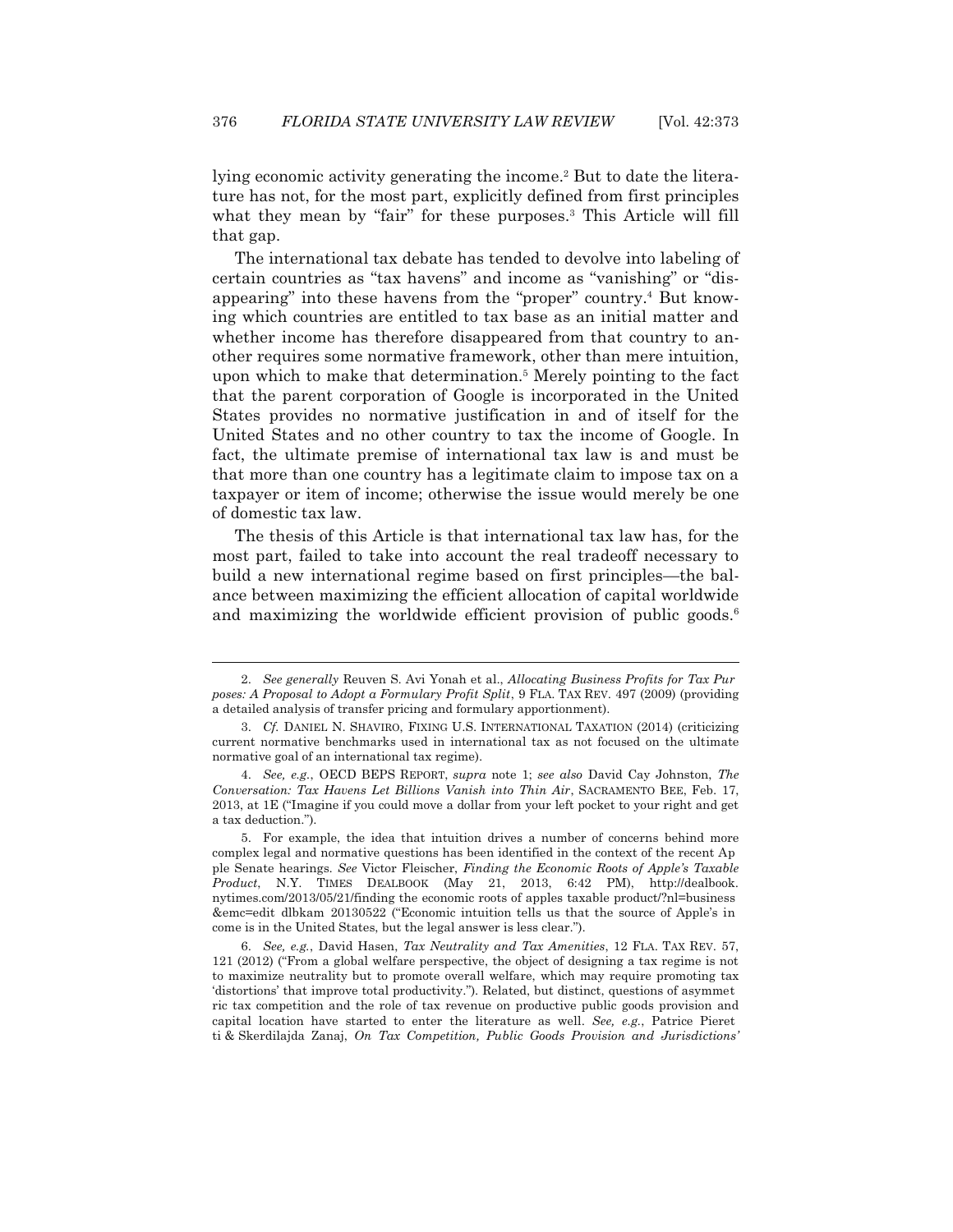Specifically, this Article adopts the first principle of maximizing the efficiency of the worldwide tax regime under two key, but realistic, assumptions: (1) that the presence of multiple states is efficient and (2) that there is a declining marginal utility to public goods. Under these assumptions, dividing the tax base efficiently requires balancing the goals of maximizing the neutrality of tax laws and the provision of public goods across all countries.7

 Based on this result, this Article demonstrates how the current focus of most international tax proposals on capturing "lost" tax base or preventing corporations from "artificially" shifting income across jurisdictions could be inefficient under the stated assumptions. In other words, allocating tax revenue based on factors that correlate with existing public goods will only serve to benefit those countries with greater public goods at the expense of other countries. But if there are an efficient number of countries greater than one, and decreasing marginal returns to public goods, using formulary apportionment based on factors that correlate solely with existing public goods will, at some point, prove inefficient.8 Thus, traditional notions of formulary apportionment cannot serve as a panacea for the problems plaguing transfer pricing.

 In response, this Article will propose a hybrid transfer pricing/formulary apportionment regime for dividing worldwide tax base—the transfer pricing methodology to represent the legitimate claims of more developed countries and the apportionment methodology to represent the efficient distribution of public goods provision.<sup>9</sup>

 8. This is separate from and, in addition to, the inefficiency arising from firms ma nipulating the factors in response to formulary apportionment. *See* James R. Hines Jr., *Income Misattribution Under Formula Apportionment*, EUR. ECON. REV., Sept. 2009, at 108, 110.

 9. Hybrid proposals in this context are not new in and of themselves. *See* Ilan Benshalom, *Taxing the Financial Income of Multinational Enterprises by Employing a* 

*Size*, 84 J. INT'L ECON. 124 (2009) (analyzing the use of taxes and public inputs to attract foreign capital).

 <sup>7.</sup> Taking into account both considerations of the impact of taxes on capital flows and the provision of public goods is a standard approach in the public finance literature, but it seems to have received less attention in the legal literature. *See, e.g.*, Sam Bucovetsky, *Public Input Competition*, 89 J. PUB. ECON. 1763 (2005); Michael Keen & Maurice Marchand, *Fiscal Competition and the Pattern of Public Spending*, 66 J. PUB. ECON. 33 (1997); Ben Zissimos & Myrna Wooders, *Public Good Differentiation and the Intensity of Tax Competition*, 92 J. PUB. ECON. 1105 (2008); George R. Zodrow & Peter Mieszkowski, *Pigou, Tiebout, Property Taxation, and the Underprovision of Local Public Goods*, 19 J. URB. ECON. 356 (1986). The idea that public goods might create rents justifying local taxa tion has been discussed as a competing consideration, but allocating tax base to fund these public goods generally has not. *See* Harry Grubert, *Tax Credits, Source Rules, Trade and Electronic Commerce: Behavioral Margins and the Design of International Tax Systems*, 58 TAX L. REV. 149, 186 (2005) ("Education that produces skilled workers who can employ an advanced technology is another example of a government service that might justify a ser vice charge because it increases the value of intangibles.").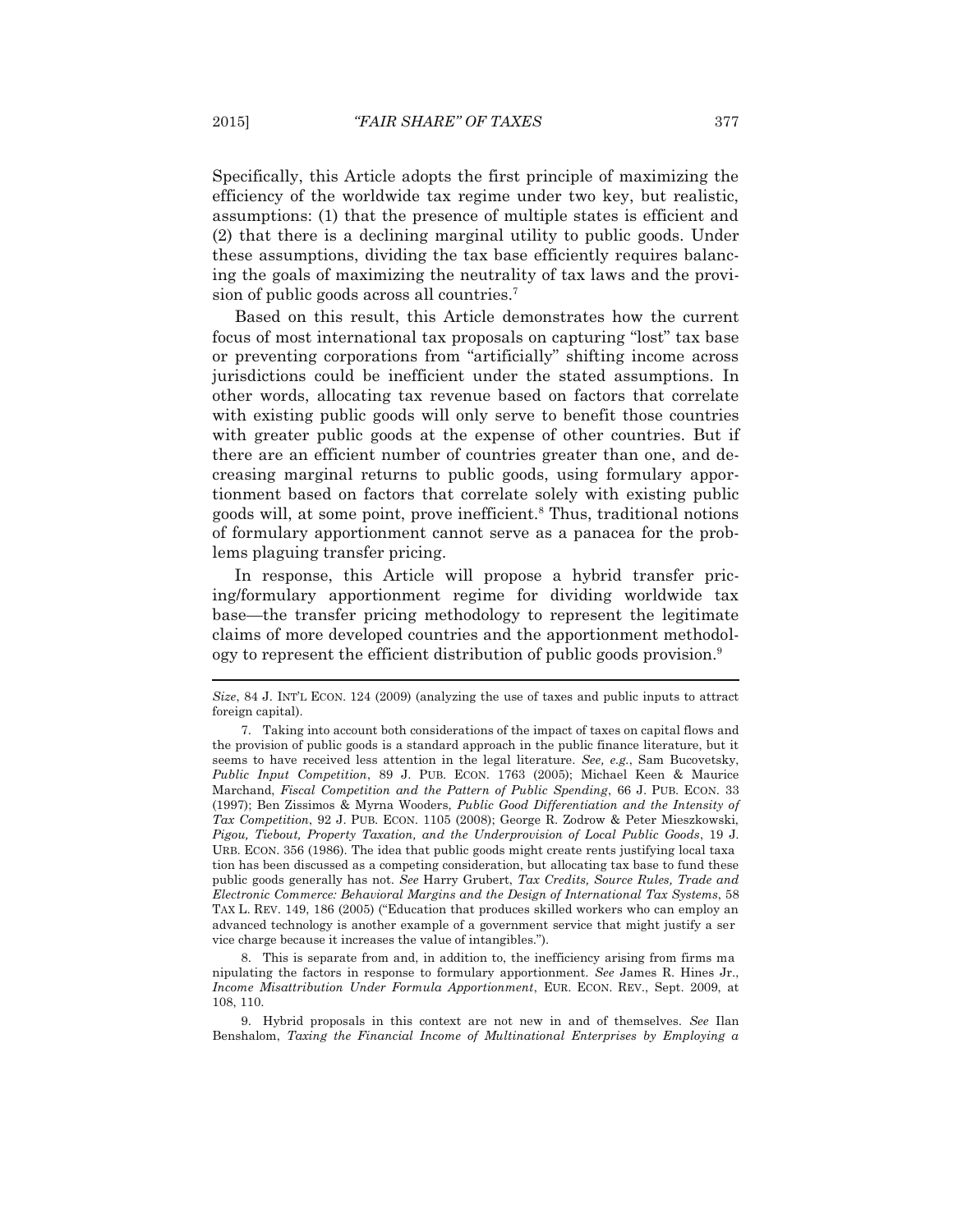First, the home country (or countries) would allocate a portion of a multinational taxpayer's tax base to itself (or themselves) based on a modified version of the "cost plus" method of transfer pricing, using country-specific attributes rather than taxpayer-specific attributes. For example, if Israel generates on average a ten percent return on investment in technology, the equivalent of a ten percent return on a particular multinational taxpayer's cost investment in technology would be allocated to Israel.

 Second, after all relevant countries have done so, any remaining "common tax base" would be allocated among the countries involved using a modified version of formulary apportionment based on each country's respective public goods needs—the greater the need, the higher the apportionment factor. In this manner, international tax law would recognize both the legitimate claims of developed countries to exert authority over tax base developed in part utilizing their infrastructure or other amenities while also recognizing the importance of efficiently allocating public goods provision among the countries of the world.

 Part II of this Article will summarize the issues underlying the problem of dividing worldwide tax base, using a two-state hypothetical to demonstrate the intuition behind the core normative problem of international tax law. Part III will review the literature on dividing the international tax base, using examples to highlight the implicit normative assumptions common to the various sides on the debate. In particular, Part III will highlight how most, if not all, of the debate over international tax, including the most technical aspects of tax law, can be brought down to the normative positions on resource allocation and development policy. Part IV will then attempt to reframe the international tax debate in terms of the normative framework developed in this Article, proposing the hybrid transfer pricing/formulary apportionment methodology as one example of overcoming the problems inherent in the current international tax debate. Part V will apply the normative framework to the context of tax competition, demonstrating that the framework is no worse than, and may well be superior to, the status quo.

# II. OPTIMIZING WORLDWIDE TAX BASE: THE BASIC PROBLEM

 It is impossible to design a model that affirmatively proves a single ideal allocation of tax base among countries. This would require

*Hybrid Formulary and Arm's Length Allocation Method*, 28 VA. TAX REV. 619 (2009). What is new is attempting to use a hybrid approach, not based on different types of income or for practical or logistical purposes, but rather, as a way to recognize competing efficiency goals within the international tax regime.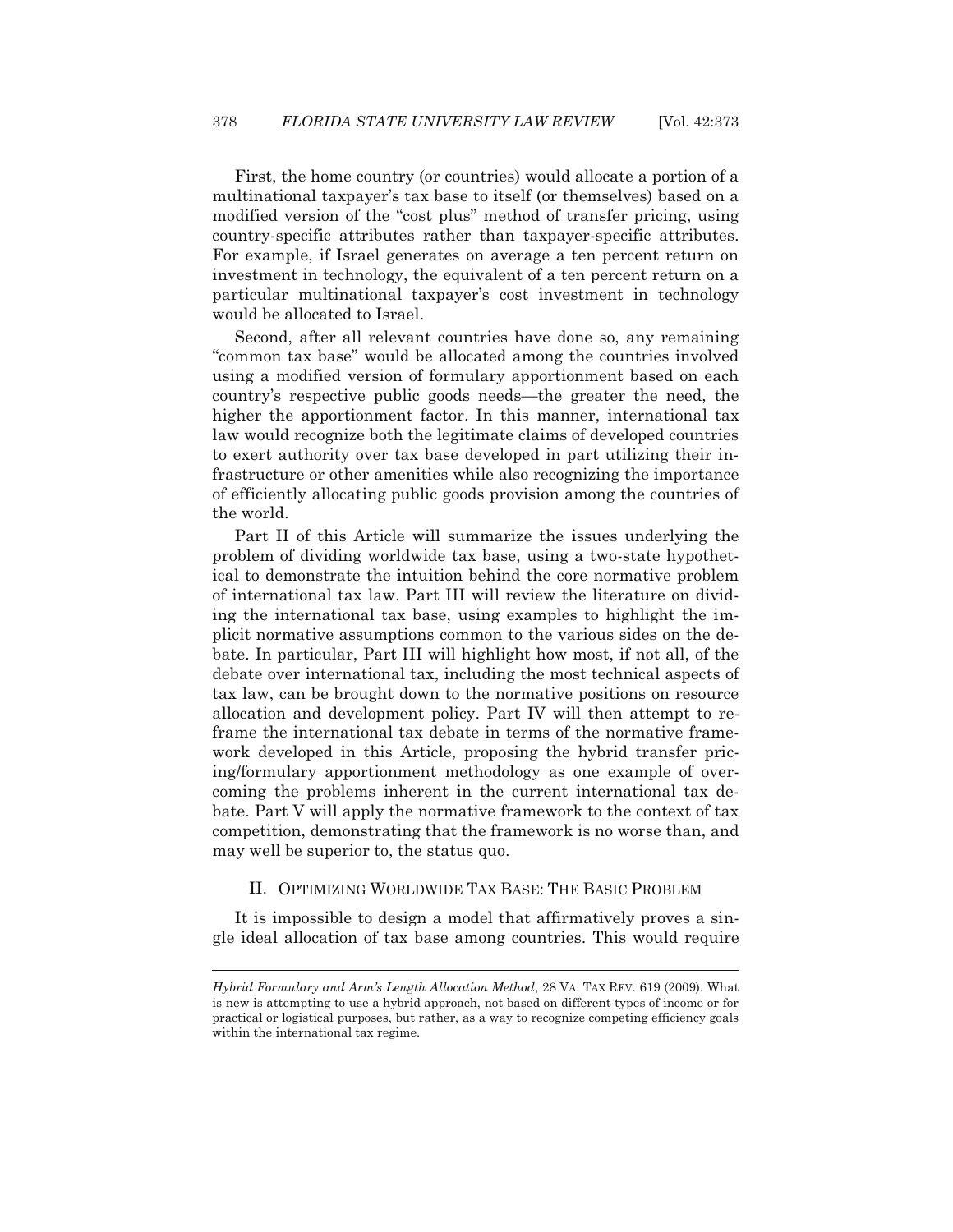knowing the relative implicit pre-tax returns to capital in every country of the world, as well as the actual return to every public good and the reaction of capital flows to changes in the allocation of public goods worldwide. Even attempts to measure this empirically require significant simplifying assumptions to overcome these limitations.<sup>10</sup>

 Instead, this Section will attempt to begin building the framework for a new legal regime to divide worldwide tax base based on certain realistic assumptions. For example, if allocating tax base to states with higher initial allocations of capital and/or public goods was always efficiency-enhancing, then this should be the normative starting-point. If not, however, something else should be. What emerges from such an approach is that formulary apportionment based solely on factors corresponding with existing returns to capital cannot be efficient in the long-run, at least under certain fairly realistic assumptions. Recent public finance literature has established this basic premise, but the legal literature has mostly not incorporated this point. This section will briefly summarize the concept for purposes of developing a framework to analyze the legal institutions necessary to implement this normative framework.

 As a starting point, all real world taxes distort the decisions of taxpayers by raising the price of one option and not the other. For example, taxing market wages but not self-provided services, like washing one's own car, makes home-based work relatively cheaper than market-based work. In the international context, the distortion potentially arises between domestic and international business activity. The simplest example would be if a widget business in the United States sells a widget to Mexico, resulting in both the United States and Mexico imposing a tax. By contrast, if the taxpayer sold the widget to a customer in the United States, the taxpayer would only pay the U.S. tax. This so-called "double tax" could provide a disincentive for the business to sell the widget to Mexico, even if the Mexican customer was willing to pay more than the U.S. customer in pre-tax dollars. The double-tax distortion provides the baseline of most international tax analysis, although it is not the only distortion relevant to the international tax analysis.

 The second problem unique to international tax involves tax competition: countries using taxes to compete for investment. For example, if a firm based in the United States pays tax at 35% it may seek to move to Ireland to pay tax at a rate of 12.5%. Correspondingly, Ireland would have an incentive to offer a 12.5% rate of tax to attract the firm to leave the United States and move to Ireland. In response, the United States could have the incentive to lower its rate to ten in  $\overline{a}$ 

 <sup>10.</sup> *See* Hasen, *supra* note 6, at 59.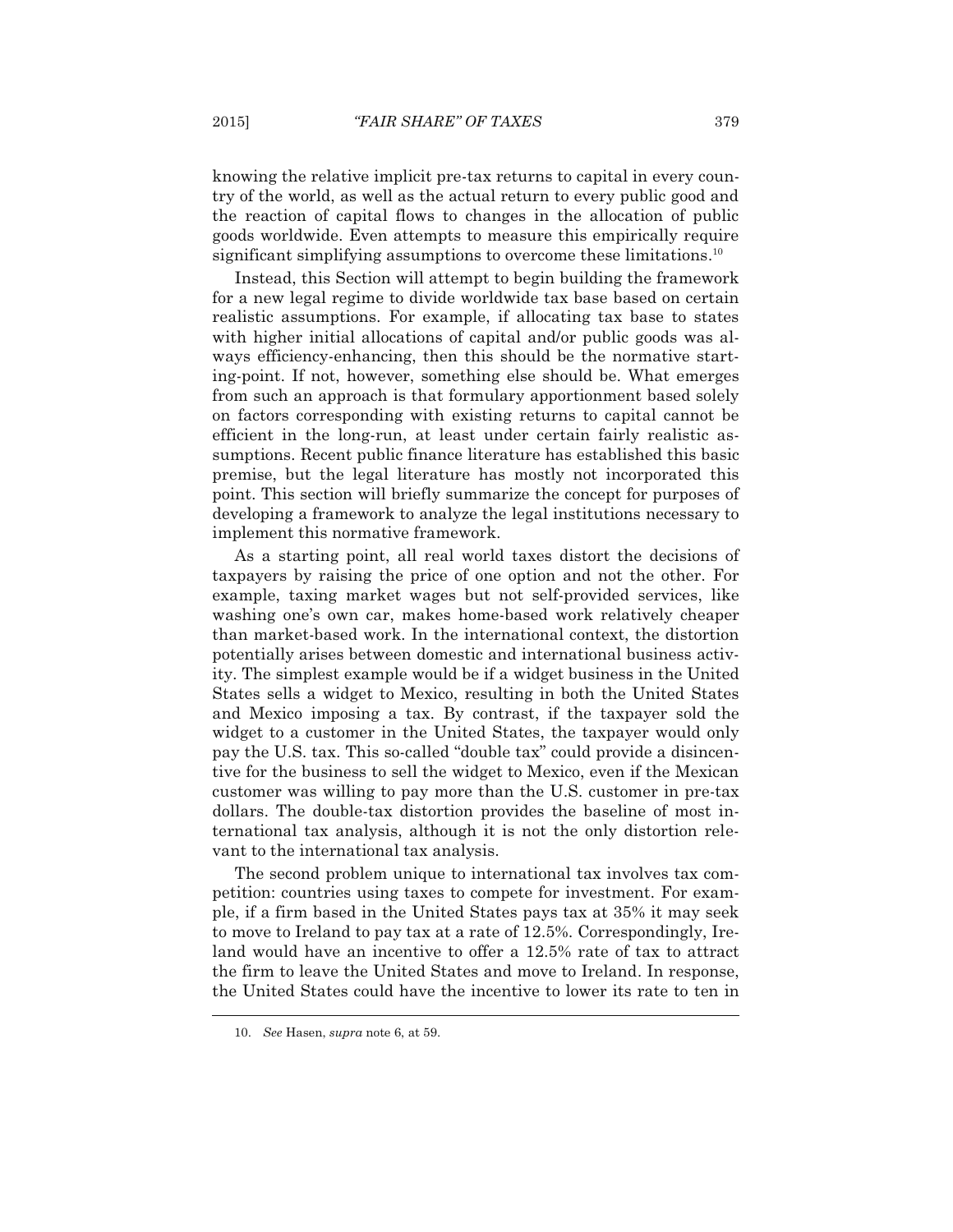return. Thus, the second problem in international tax involves a potential "race to the bottom" in tax rates where countries continue to lower their tax rates solely due to tax competition.<sup>11</sup>

 The third problem unique to international tax is so-called double non-taxation. Double non-taxation is the general term for the phenomenon where taxpayers can exploit differences among national tax systems so to effectively pay tax to no country on an item of income. An example of this would be if a U.S. company formed a subsidiary in Switzerland but managed the subsidiary in the United States. Under U.S. tax law, the company would be considered Swiss since it was legally formed in Switzerland, but under Swiss law it would be considered U.S. because it is managed in the United States.12 In such a case, income earned by that subsidiary could effectively escape taxation by any country whatsoever.

 These three problems—double taxation, tax competition, and double non-taxation—have formed the core of most international tax law scholarship. The public finance literature, however, focuses on another aspect that is equally as important but which has received less attention—that tax revenue is used to pay for public goods, which themselves could increase the return to capital in a given country. Thus, countries can compete not only through tax rates but also based on public goods provision. For example, the United Kingdom might be able to charge a higher tax rate than Bermuda and still attract businesses if the businesses are willing to pay the higher tax to be resident in London with its sophisticated financial markets, strong currency, and stable legal and regulatory regimes.

 This last feature significantly complicates the traditional analysis, because competing over tax rates pushes countries to lower rates while competing over public goods pushes countries to raise rates to fund the public goods.<sup>13</sup> How these factors interact depends on a number of factors, including the mobility of capital, the heterogeneity of firms, the heterogeneity of countries, and the costs to distance of

 <sup>11.</sup> *See* Zodrow & Mieszkowski, *supra* note 7, at 312. It is also possible that the pres ence of tax competition could offset otherwise inefficiently high tax rates in other countries. *See* John Douglas Wilson & David E. Wildasin, *Capital Tax Competition: Bane or Boon*, 88 J. PUB. ECON. 1065, 1065 (2004).

 <sup>12.</sup> *See* Memorandum from Sens. Carl Levin, Chairman, and John McCain, Ranking Minority Member, Permanent Subcomm. on Investigations, to the Members of the Perma nent Subcomm. on Investigations (May 21, 2013) [hereinafter Permanent Subcomm. on Investigations Memorandum] (regarding Offshore Profit Sharing and the U.S. Tax Code Part 2 (Apple Inc.)).

 <sup>13.</sup> *See* Amrita Dhillon et al., *Tax Competition Reconsidered*, 9 J. PUB. ECON. THEORY 391 *passim* (2007).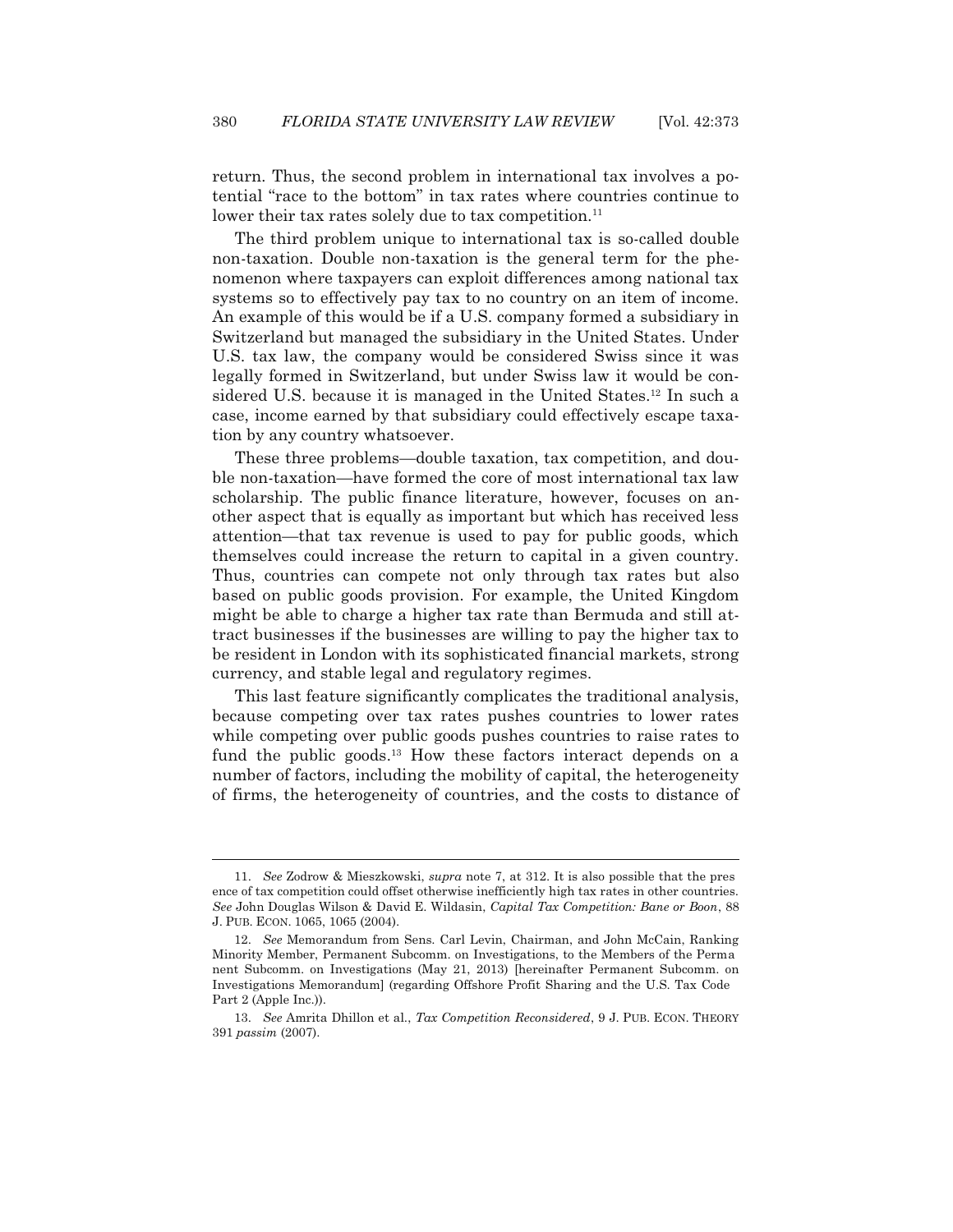transport, shipping, etc.14 Taken together, determining the efficiency of an international tax regime proves quite complicated. While a regime could be efficient based on minimizing the distortions to ownership of capital, for example, it may be inefficient in the provision of public goods. A regime could be efficient in the provision of public goods, but inefficient in terms of tax rate competition.15

 What emerges from this short review of the public finance literature is that the efficiency analysis of the international tax regime can prove much more difficult than it would first seem. Not only must distortions to capital and taxpayer behavior be taken into account, but also public goods provision and returns on capital across borders. Thus, rates, method of division, and public goods provision all need to be taken into account in determining the efficiency of the international tax regime. Conversely, any analysis focusing on any one or two of these considerations to the exclusion of the others will necessarily be incomplete.

 A simple example can demonstrate the intuition. Assume two countries, A and B, and two periods, 1 and 2. Country A has greater returns to capital than Country B, for example, because of greater natural resources or higher skilled labor. Country A and B both need to consume 100 units each of Widgets and Gizmos. It costs Country A \$10 per widget and \$20 per gizmo and it costs Country B \$15 per widget and \$25 per gizmo. Although Country A has an absolute advantage in each, Country A has a comparative advantage in widgets and B has a comparative advantage in gizmos.

 To demonstrate, if Country A makes 100 widgets and 100 gizmos, then A spends \$3,000, while if Country B makes the same then Country B spends \$4,000, for a worldwide total of \$7,000. If instead Country A makes 200 widgets and 44 gizmos, it expends \$2,880 while B makes no widgets and 156 gizmos it expends \$3900. If Country A trades 100 widgets to Country B for 56 gizmos, each country consumes 100 of each, but the total worldwide cost drops from \$7,000 to \$6,780. Clearly, specialization and trade benefits both countries.

 This difference of \$220 represents the joint surplus generated by the combined efforts of Country A and Country B. For simplicity, assume this also represents the taxable profit associated with the trade. How should that profit be divided between Country A and

 <sup>14.</sup> *See* Zissimos & Wooders, *supra* note 7, at 1105 06. Even more complex, not only can rates distort taxpayer behavior, but so could the definition of the base. For example, it could potentially be efficient for a large country to tax worldwide income of multinational companies and use some of the revenue to transfer money to a poorer country to pay for public goods.

 <sup>15.</sup> *See* Michael Keen & David Wildasin, *Pareto Efficient International Taxation*, 94 AM. ECON. REV. 259, 261 62 (2004).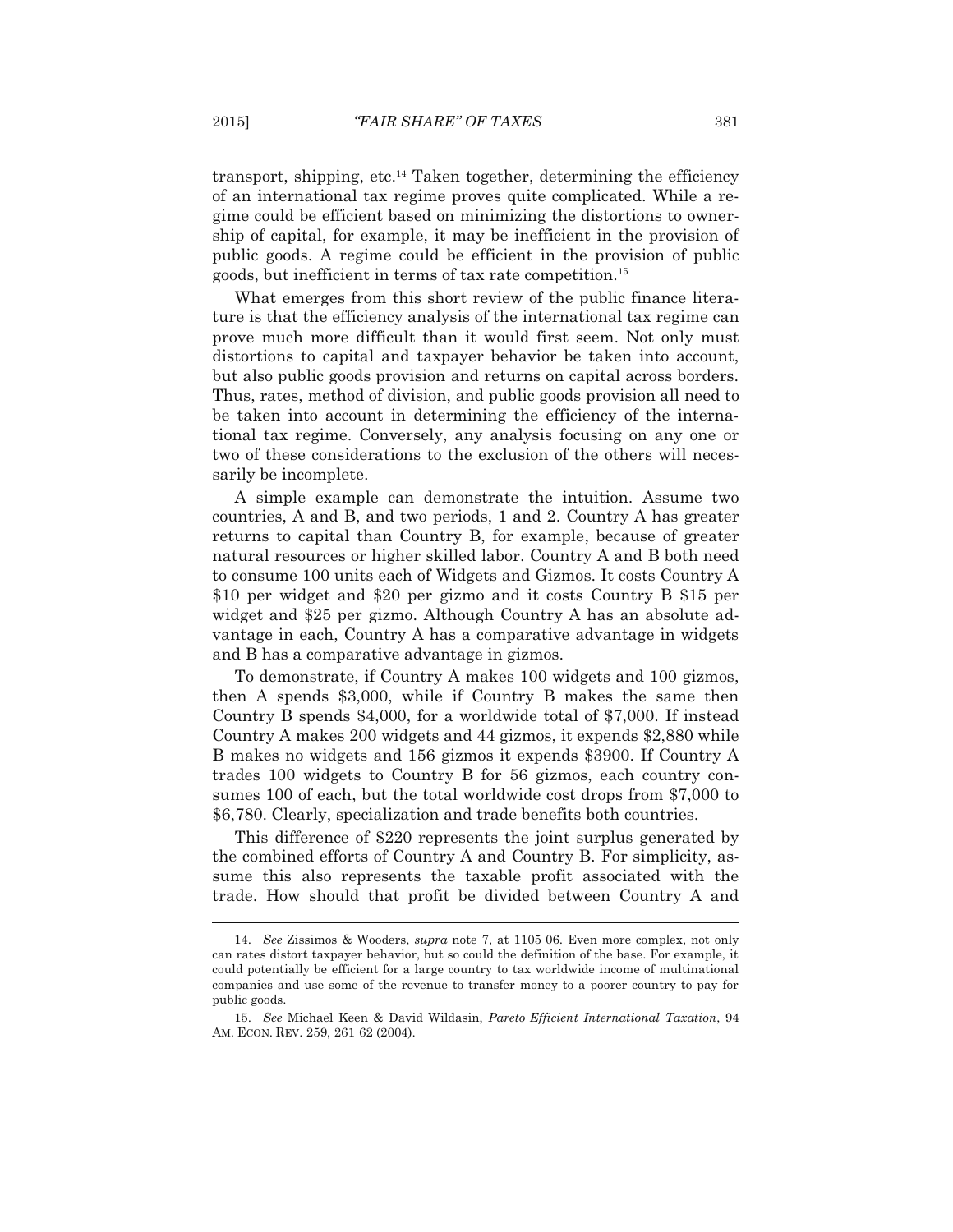Country B for tax purposes? If profit was divided based on each country's absolute advantage, Country A should be allocated the entire \$220 profit to tax. Assume this is correct, and Country A uses the revenue to improve its public goods such that it can produce each widget for \$9 instead of \$10. In period 2, the joint surplus would increase to \$420 all of which again would be allocated to Country A. This time, however, after investing tax revenue in public goods, the cost of producing widgets does not go down at all.

 By contrast, if Country B had been able to tax the incremental \$200 of profit in period 2 it could have invested in public goods such that the cost of producing one gizmo would have dropped to \$20. If that had occurred, the worldwide joint surplus would have increased by \$780 (156 widgets costing \$5 less per widget). Obviously, it would have been better from a worldwide welfare standpoint—that is, for both Country A and Country B—for the additional tax revenue to be allocated to Country B instead of Country A in period 2. Yet, because tax revenue was allocated based on the initial division of public goods, this did not occur.16

 The intuition behind this result is that as countries continue to grow in capital base, and thus returns to capital, they overinvest in domestic public goods as compared to public goods in other countries. In other words, from a worldwide efficiency standpoint at some point another port or road or bridge could add little value to a capital rich country but could have a huge impact on a poorer country. This could be because there is a declining marginal utility to public goods for all countries,<sup>17</sup> or that at some point there are higher returns to wealthier countries as capital accumulates in those countries independent of additional public goods.18

 Alternatively, this could be thought of as if one country provided public goods for another (or that two countries merged). To the extent that there is an optimal number of countries in the world greater than one and those countries are asymmetric, it is inefficient for one country to "over" tax and use some of the proceeds to provide public goods for the other country (or for the countries to merge).19 This could be true if, for example, there was a cost to distance in providing

 <sup>16.</sup> *See* Dhillon et al., *supra* note 13, at 399 400.

 <sup>17.</sup> This has been referred to as the "marginal public good valuation." *See* Dhillon et al., *supra* note 13, at 392.

 <sup>18.</sup> *See* Richard E. Baldwin & Paul Krugman, *Agglomeration, Integration and Tax Harmonisation*, EUR. ECON. REV., Oct. 2004, at 1, 2.

 <sup>19.</sup> Depending on the circumstances, over taxation and direct fiscal transfers could be efficient. *See* Keen & Wildasin, *supra* note 15, at 266.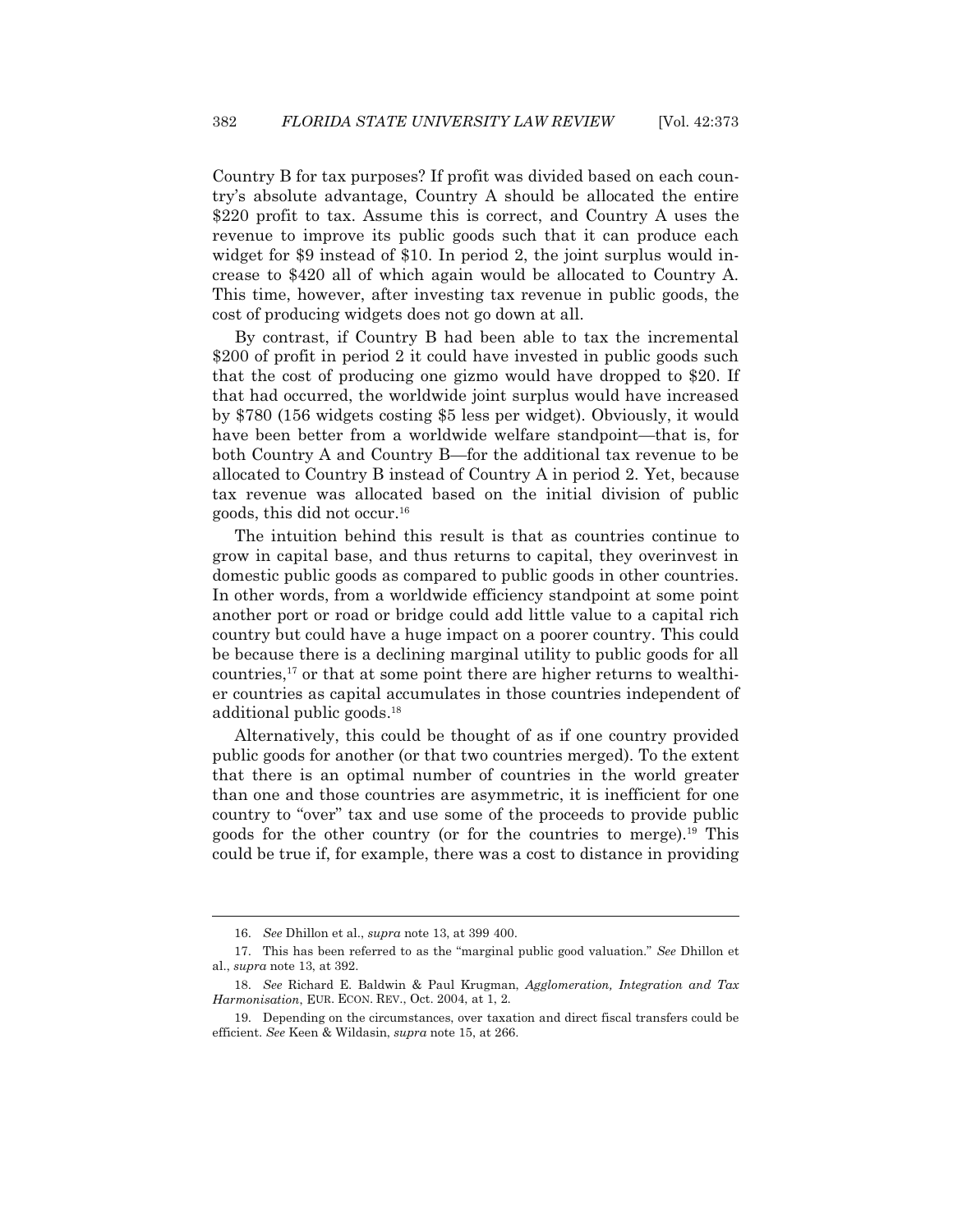public goods or some other cost to heterogeneity.20 Assuming direct fiscal transfers are not an option, at some point the larger country should forego tax revenue in favor of the smaller country notwithstanding that the returns to capital *and* public goods are greater in the first country.<sup>21</sup> While this may seem like a counter-intuitive result, it presents an excellent example of why any efficiency analysis needs to take into account all the relevant factors in determining a policy prescription for the international tax regime.

## III. DEFINING A "FAIR SHARE": THE CONCEPTUAL PROBLEM IN BUILDING A LEGAL REGIME FOR INTERNATIONAL TAX

## *A. Transfer Pricing Versus Formulary Apportionment*

 Having framed the theoretical issue, the issue of building a legal and institutional framework for an international tax regime is possible. Returning to the hypothetical in the Introduction, what methods are available to a country such as the United States to allocate a portion of the \$600 million profit to its tax base? Typically, the two most common are referred to as transfer pricing and formulary apportionment.

 Under transfer pricing, inter-company transactions are reconstructed to reflect, as closely as possible, arm's-length transactions with third parties.<sup>22</sup> For example, assume the company grows too much sugar in Brazil for its own needs in Canada, and thus sells some sugar to an unrelated third party to be used in food manufacturing. If the company sells the sugar to the third party for fifty dollars a pound, it is possible to assume that Brazilian division of the company would sell the same sugar to the Canadian division for fifty dollars a pound. Assuming it costs ten dollars a pound to produce the sugar, this would result in forty dollars of profit per pound being allocated to Brazil. Further, assuming the Canadian division can sell finished biodiesel for one hundred twenty dollars per pound and it costs ten dollars a pound to process, Canada would have sixty dollars of profit allocated to it.

 <sup>20.</sup> *See* Alberto Alesina & Enrico Spolaore, *On the Number and Size of Nations*, 112 Q. J. ECON. 1027, 1029 (1997); *see also* David Friedman, *A Theory of the Size and Shape of Nations*, 85 J. POL. ECON. 59, 61 (1977).

 <sup>21.</sup> In some ways, this result is similar to that found by Oliver Hart with respect to the efficient number of corporate owners of property. *See* OLIVER HART, FIRMS, CONTRACTS, AND FINANCIAL STRUCTURE 126 55 (1995).

 <sup>22.</sup> *See, e.g.*, Reuven S. Avi Yonah & Ilan Benshalom, *Formulary Apportionment Myths and Prospects: Promoting Better International Tax Policy by Utilizing the Misunder stood and Under Theorized Formulary Alternative*, (Univ. of Mich., Law & Econ. Working Paper Art. 28, 2010), *available at* http://repository.law.umich.edu/cgi/viewcontent.cgi? article=1138&context=law econ current.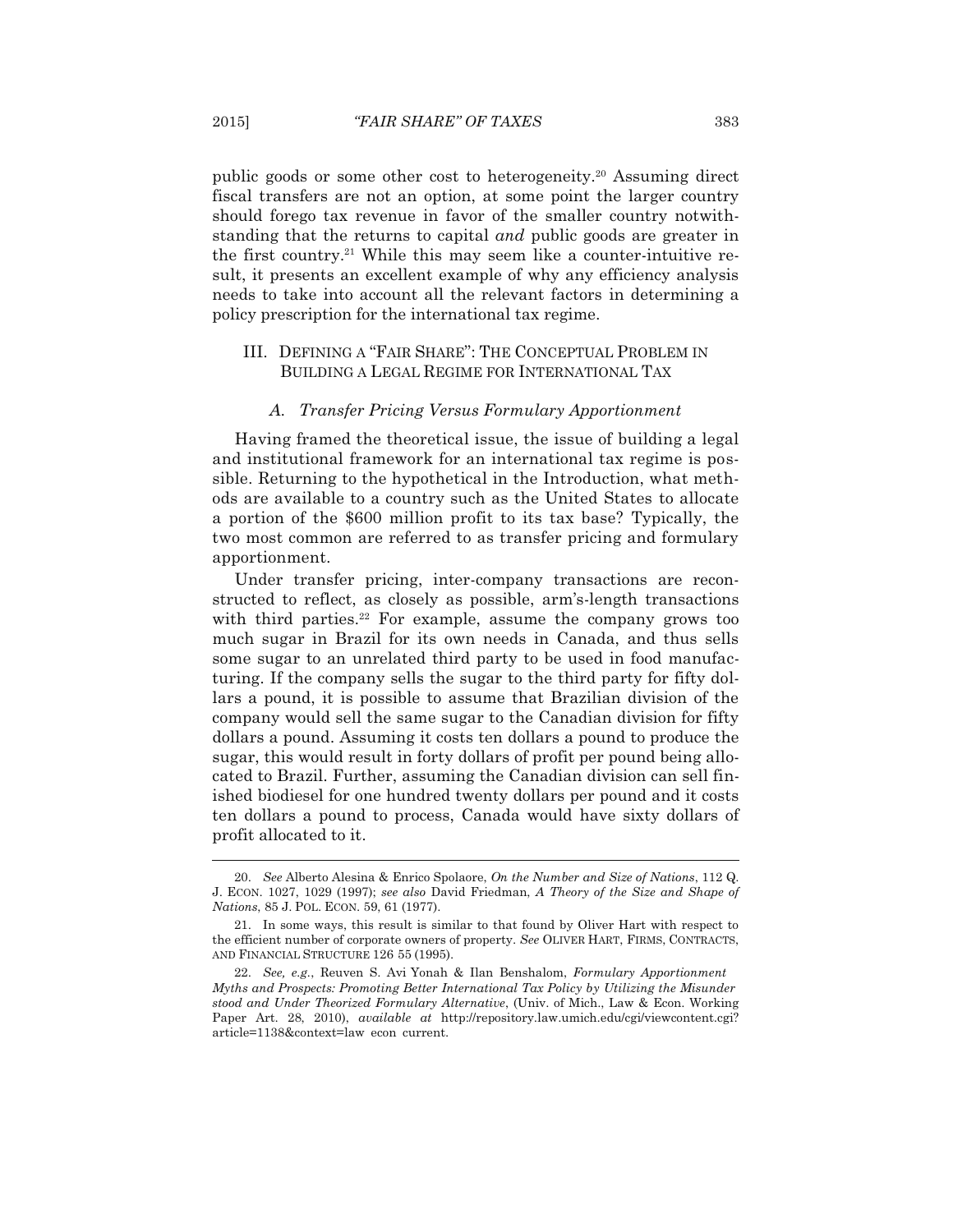In essence, by using unrelated third-party benchmarks (the price of raw sugar to third parties and the price of refined biodiesel to third parties) the tax law is able to divide the total of one hundred dollars of worldwide profit (one hundred twenty dollars final sale price less twenty dollars total processing costs) between the countries: sixty dollars to Canada and forty dollars to Brazil.

 By contrast, formulary apportionment would disregard any actual third party sales and look instead to allocate worldwide income based on certain factors located in each country.23 For example, assume the factor at issue was cost of production. In this case, each of Brazil and Canada incur half—that is, ten dollars—of the total cost of production. Thus, the one hundred dollars of worldwide profit would be allocated equally between Canada and Brazil. By contrast, if Brazil needed forty field workers to grow the sugar and Canada only needed ten engineers to process the biodiesel, using number of employees would result in eighty percent of the profit (i.e., eighty dollars) allocated to Brazil and twenty allocated to Canada. Even further still, if total sales were used as the factor then all one hundred of profit would be allocated to Canada.

 To date, transfer pricing has dominated the actual workings of international tax law. The United States has historically been one of the largest proponents of transfer pricing, and the OECD has recently renewed its support of transfer pricing as an appropriate methodology for allocating tax base.<sup>24</sup> Critics of transfer pricing point to its numerous shortcomings, however, in particular to how remarkably easy it is to manipulate.<sup>25</sup>

 Since transfer pricing applies only to intercompany transactions for which there are rarely non-controlled comparables, companies are free to report any price they like solely to manipulate the allocation of income between countries. In fact, much of the value from multinational corporations comes from using proprietary methods or intellectual property that, by definition, has no direct comparable.<sup>26</sup> For example, what would be the closest comparable to an intercompany license of the name Coca-Cola from the United States to China? What about the licensing of Microsoft software to an affiliate in Russia?

 <sup>23.</sup> *See, e.g.*, Julie Roin, *Can the Income Tax Be Saved? The Promise and Pitfalls of Adopting Worldwide Formulary Apportionment*, 61 TAX L. REV. 169, 206 07 (2008).

 <sup>24.</sup> *See* OECD BEPS REPORT, *supra* note 1, at 6 7.

 <sup>25.</sup> *See, e.g.*, Reuven S. Avi Yonah, *The Rise and Fall of Arm's Length: A Study in the Evolution of U.S. International Taxation*, 15 VA. TAX REV. 89, 90 (1995) (referencing the multiple arguments that the manipulation of transfer pricing has led to the existence of multi national enterprises).

 <sup>26.</sup> Ilan Benshalom, *Sourcing the "Unsourceable": The Cost Sharing Regulations and the Sourcing of Affiliated Intangible Related Transactions*, 26 VA. TAX REV. 631, 643 46 (2007).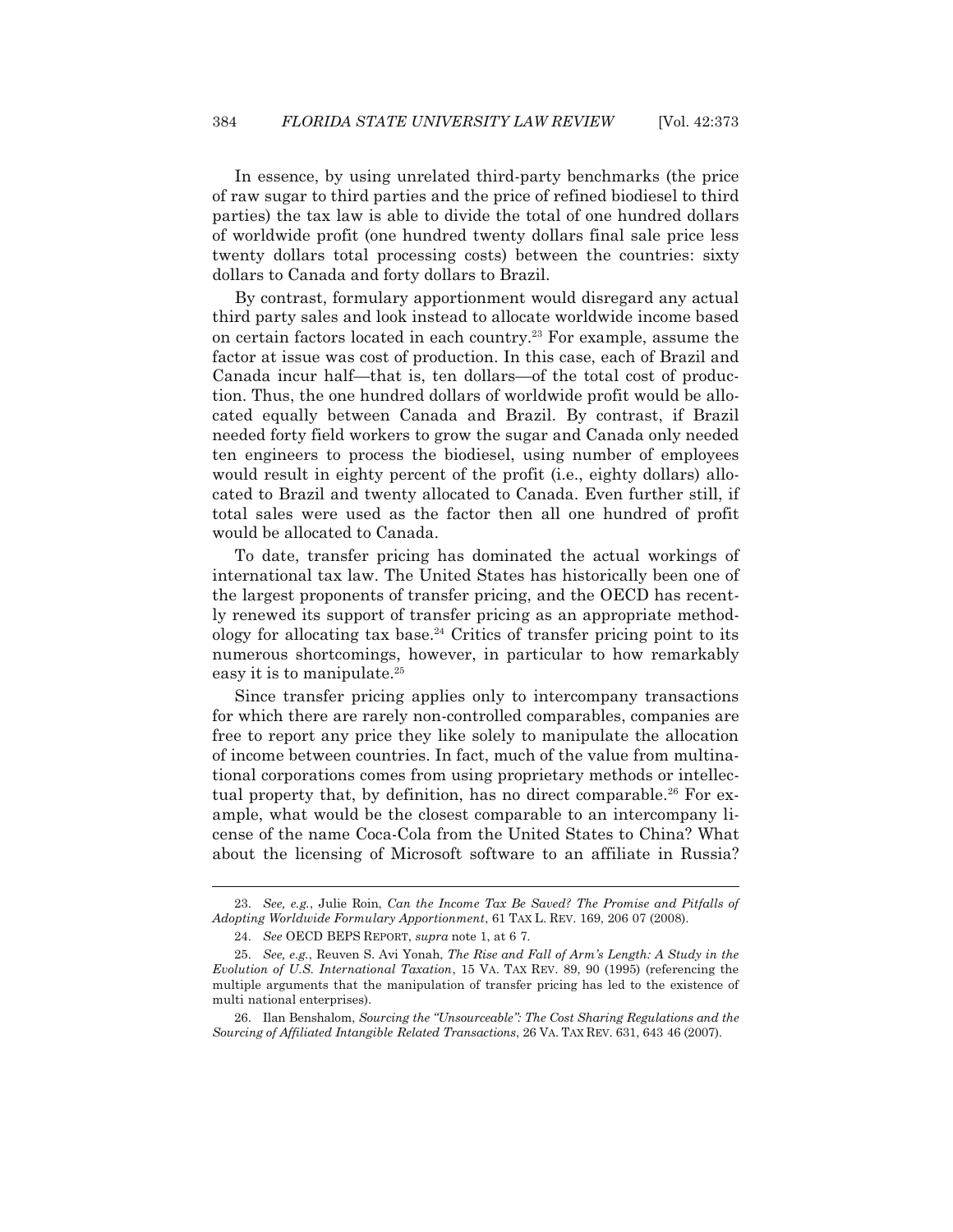Clearly, neither company would ever engage in such transactions with third parties, and even competitors such as Pepsi Cola or Sun Microsystems only compete with end products and not the intercompany transactions.

 A second, related, concern over transfer pricing is not just how to apply and enforce it, but which countries should be entitled to be allocated any profit. This issue has received significant attention as of late in the popular press with respect to both Google and Apple, both of whom reportedly used a "[D]ouble Irish" structure to hold significant portions of their intellectual property and then ultimately pay royalties out to Cayman affiliates.<sup>27</sup> While the Irish companies existed solely to own intellectual property and manage royalty payments with respect to it, both Google and Apple reported a significant portion of their income attributable to Ireland. Under a transfer pricing methodology this makes some sense. After all, almost the entire value of technology companies lies in their intellectual property, so it is not surprising that the bulk of the profits should be allocated to the intellectual property.28

 What critics of these transactions point to, however, is not that intellectual property does not provide the bulk of the value to these companies, but rather that Ireland has no legitimate claim to tax any of the revenue attributable to the intellectual property solely because a legal entity formed in Ireland owns legal title to the intellectual property.29 Instead, they contend that the country of "origin" should be entitled to tax the revenue. The difficulty is determining precisely what this is. Some contend it is the place of incorporation of the parent company of the multinational, while other contend it is the place where the research and development was conducted, and while others still point to the jurisdiction issuing legal protection for the intellectual property. Regardless, this worst case scenario of multinational companies using transfer pricing and other structures to shift profit around the world has received a name in the literature—"stateless income."30

 <sup>27.</sup> *See, e.g*., Jane G. Gravelle, *The Corporate Income Tax: Persistent Policy Challenge*, 11 FLA. TAX REV. 75, 76 (2011).

 <sup>28.</sup> *See* Yariv Brauner, *Value in the Eye of the Beholder: The Valuation of Intangibles for Transfer Pricing Purposes*, 28 VA. TAX REV. 79, 115 (2008).

 <sup>29.</sup> *See, e.g.*, J.C. Stewart, *Transfer Pricing: Some Empirical Evidence from Ireland*, J. ECON. STUD., 1989, at 40.

 <sup>30.</sup> *See* Edward D. Kleinbard, *Stateless Income*, 11 FLA. TAX REV. 699, 701 02 (2011). A related concept is sometimes referred to as "homeless income." *See* Bret Wells & Cym Lowell, *Tax Base Erosion and Homeless Income: Collection at Source Is the Linchpin*, 65 TAX L. REV. 535, 538 (2012).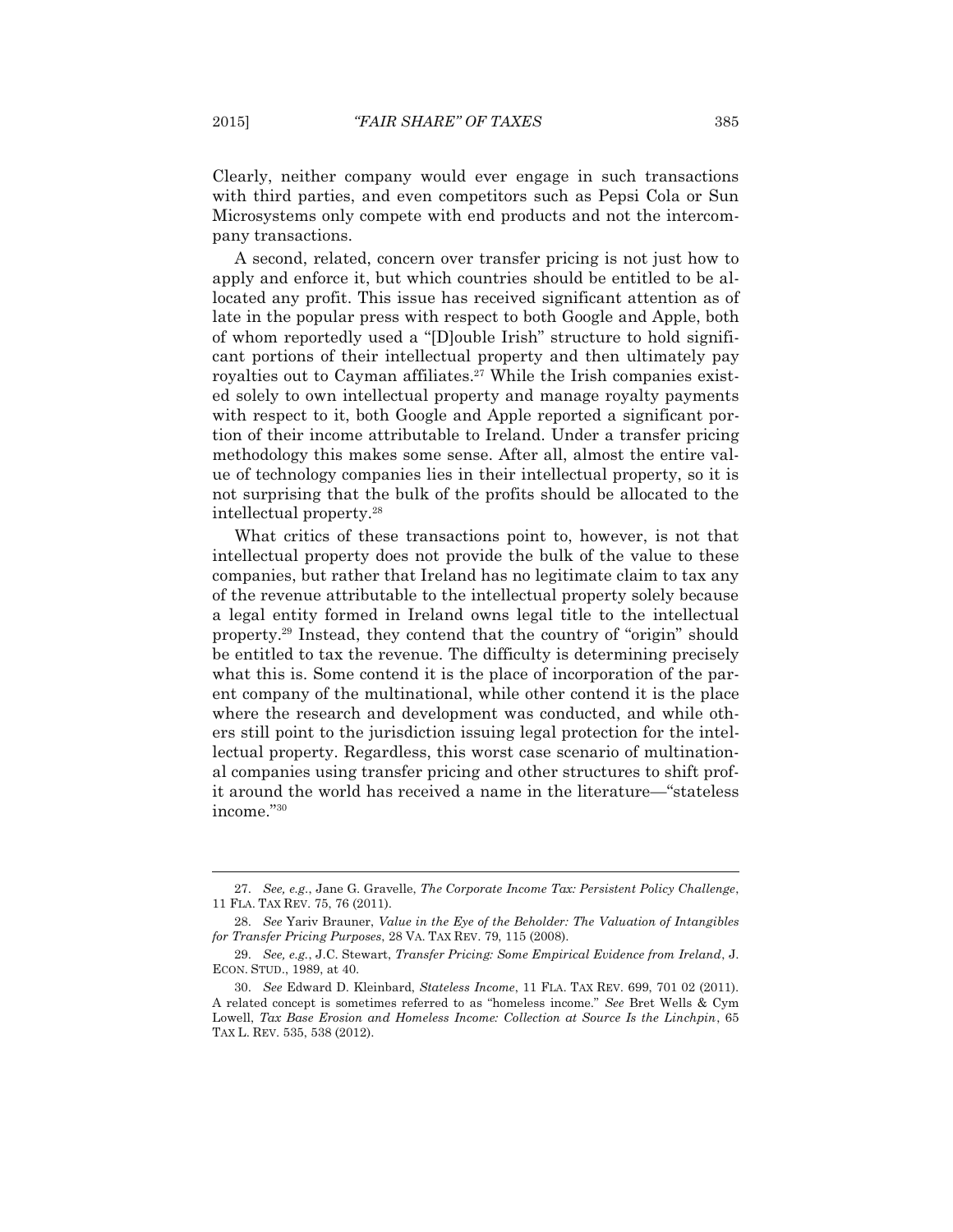#### *B. What Is Wrong with Stateless Income?*

 The "stateless income" literature has made an invaluable contribution to the international tax literature and to the development of the international tax law. It has brought certain tax planning techniques, primarily those of multinational corporations, into the light, demonstrating the remarkable results that can be generated by certain taxpayers and proposing detailed fixes for these specific transactions. By demonstrating these gaping holes in the modern international tax regime, the stateless income literature has redefined the debate and opened the possibility for much more nuanced and sophisticated discussions over the topic of international tax law.

 For valid reasons, stateless income has come to be seen as undesirable from a policy standpoint. The metaphor inherent in its name runs throughout the analysis—stateless income threatens the integrity of the worldwide tax regime, undermining the rule of law, permitting certain multinational corporations to avoid paying their fair share of taxes.<sup>31</sup> From an inductive reasoning standpoint this makes sense. If stateless income provides examples of problems with the existing international tax regime, identifying them and providing solutions not only makes sense but is extremely valuable to the development of the tax law.

 But if confronting an issue as a matter of first principles, from a deductive standpoint, such an approach—no matter how correct it is does not supply an answer. In other words, without some sense of what normative baseline the international tax regime should strive for, it is difficult to develop a set of rules to do so. The problem is that the term "stateless income" has been used, at times, beyond its initial usage to make normative claims rather than descriptive and doctrinal claims about defining a country's fair share of taxes. The first step is to understand what is normatively troubling about stateless income from first principles before specific solutions can be developed.

 So what precisely is so bad about stateless income from a first principles standpoint? The leading proponent of the concept defines stateless income as follows:

income derived by a multinational group from business activities in a country other than the domicile (however defined) of the group's ultimate parent company, but which is subject to tax only in a jurisdiction that is not the location of the customers or the fac-

 <sup>31.</sup> *See* Edward D. Kleinbard, *The Global Tax Avoidance Dance*, HUFFINGTON POST (Mar. 31, 2011, 6:49 PM), http://www.huffingtonpost.com/edward d kleinbard/the global tax avoidance b 843318.html ("General Electric's global effective tax rate for 2010 was 7.4%. Pfizer's was 11.9%; Cisco came in at 17.5%.").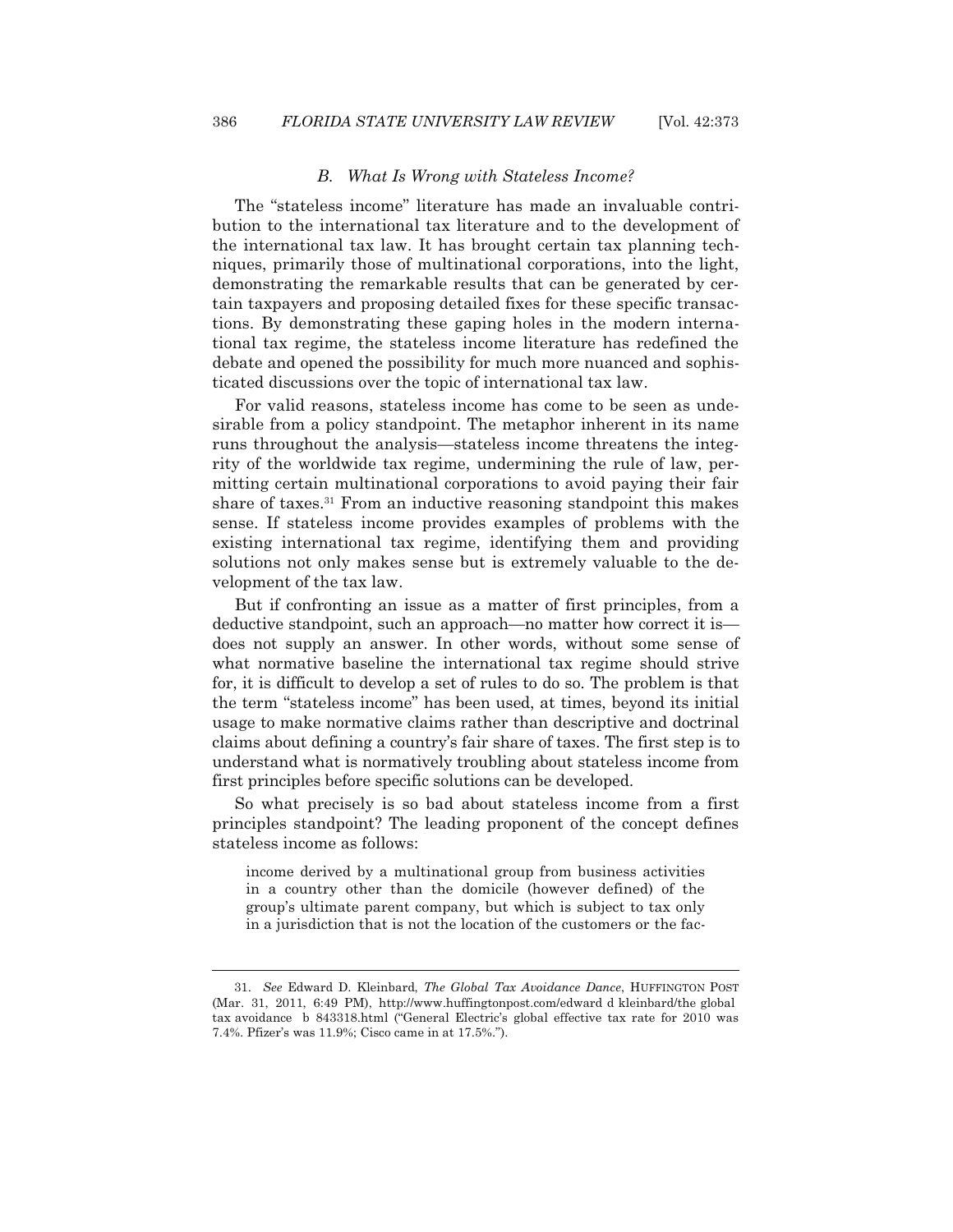tors of production through which the income was derived, and is not the domicile of the group's parent company.<sup>32</sup>

 Notice what the definition does: it assumes that the country of domicile of the parent corporation of a multinational group has the right, at least as a default, to tax the income of that group, as well as the countries in which customers are located or in which factors of production are located. But why these three? Why not the country of the second-tier subsidiary of the multinational group? Why not the country of location of the investors in the corporation? Why not the country where the investors in the corporation themselves earned the money invested in the company in the first place?

 Ultimately, the primary assumption underlying most of the stateless income literature is that income has a clearly defined state to which it belongs. But income has no citizenship. It has no passport. Income cannot vote. Rather, income is the result of private transactions undertaken by private actors either wholly within or among states, and is used by states with an income tax as a proxy to measure relative ability to pay.

 Taken from this perspective, stateless income per se cannot hurt anyone. Presumably, then, what the critics of stateless income are worried about is that the normative underpinnings of their preferred income tax regime are being undermined by stateless income.<sup>33</sup> For example, one possibility is that stateless income proponents dislike that certain corporations pay a very low rate of total tax. The problem with this explanation is that the solutions proposed by the stateless income literature rarely map onto merely raising total taxes.<sup>34</sup> For example, if Apple paid too little total tax the law could simply impose an excise tax, disallow Apple's foreign tax credits, apply the anti-deferral rules of Subpart F, or some other relatively straightforward means of increasing Apple's total tax. Yet that typically is not what is proposed by this literature. Rather, it tends to propose fixes to the international regime itself, from changing transfer pricing to formulary apportionment to adopting aggressive thin capitalization rules.35 Thus, unsurprisingly, a low effective tax rate by itself cannot be the fundamental concern of the stateless income literature.

 Alternatively, the literature could be concerned about a violation of a sense of horizontal equity, that is, that some corporations pay

 <sup>32.</sup> Kleinbard, *supra* note 30, at 701.

 <sup>33.</sup> *See* Edward D. Kleinbard, *The Lessons of Stateless Income*, 65 TAX L. REV. 99, 124 29 (2011) ("Stateless income tax planning enables multinational firms to capture high tax country pretax yields on which those firms pay tax only at low rates in other countries.").

 <sup>34.</sup> *See id.* at 139 52 (describing a number of proposals to mitigate stateless income).

 <sup>35.</sup> *See, e.g.*, *id.*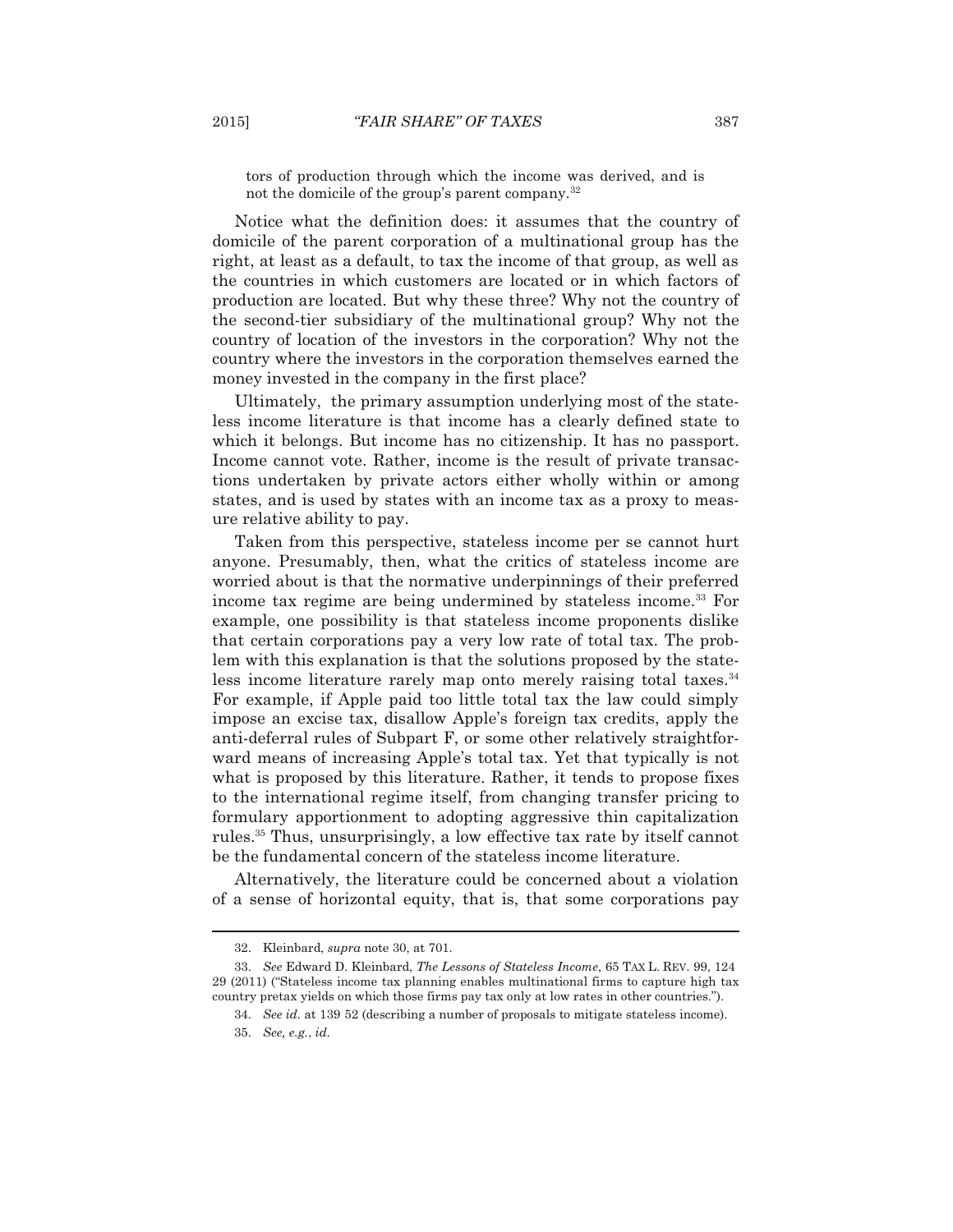relatively high tax rates while others pay relatively low ones in an inappropriate manner. For example, Walmart reportedly pays a tax rate close to thirty-five percent as contrasted to rates below ten percent for Apple or Google. Yet this too cannot be the ultimate concern. The fundamental basis of the existing international tax regime, one not challenged by any of the stateless income literature, is that of double tax relief.36 In other words, if a U.S. corporation does business in another country the United States should find some way to prevent that corporation from paying two taxes—one to the United States and a second to the other country.

 While there are myriad ways to accomplish double tax relief, the simplest would be to exempt foreign income from U.S. tax.<sup>37</sup> Under such a regime, U.S. companies doing business in the United States will pay more U.S. tax than U.S. companies doing business abroad. In addition, if the foreign countries charge lower tax rates than the United States (which currently includes almost all members of the OECD),<sup>38</sup> then the U.S. corporation doing business abroad will pay lower *total* tax than U.S. corporations doing business in the United States. Yet nothing in the stateless income literature challenges this result as normatively troubling. Thus, the mere presence of differences in the tax rates of domestic and multinational corporations cannot, by itself, prove normatively troubling for the stateless income literature either.

 Instead, turning to the foundational-normative starting points for an income tax more generally may provide some insight. Specifically, an income tax is adopted when a polity believes that *income* is the appropriate measure of taxation to fund itself as a society.39 If this were not the case, the polity could use, *inter alia*, a broad-based cash

 <sup>36.</sup> Whether double tax relief should be the focus of the international tax regime is a different issue. *See* SHAVIRO, *supra* note 3, at 4 7.

 <sup>37.</sup> In fact, this has been the primary focus of tax reform, at least in the Ways & Means Committee, in recent years. *See* Tax Reform Act of 2014, H.R. , 113th Cong. (Discussion Draft 2014), *available at* http://waysandmeans.house.gov/ uploadedfiles/statutory text tax reform act of 2014 discussion draft 022614.pdf.

 <sup>38.</sup> *See* OECD, CORPORATE INCOME TAX RATE, at tbl.II.1 (2014), *available at* http://www.oecd.org/ctp/tax policy/Table%20II.1 May 2014.xlsx.

 <sup>39.</sup> *See* AJAY K. MEHROTRA, MAKING THE MODERN AMERICAN FISCAL STATE: LAW, POLITICS, AND THE RISE OF PROGRESSIVE TAXATION, 1877 1929, at 9 11 (2013). A corporate income tax can be adopted for a number of reasons, for example, as a proxy for a tax on capital, as an efficient collection mechanism, as a means of disciplining management, or as a type of excise tax on the privilege of incorporation. *See, e.g.*, Reuven S. Avi Yonah, *Corpo rations, Society, and the State: A Defense of the Corporate Tax*, 90 VA. L. REV. 1193 (2004) (providing a summary of traditional defenses for the corporate income tax and proposing a justification based on limiting the power of corporate managers). Regardless, once meas ured by income the corporate income tax faces the same measurement issue as the individ ual income tax.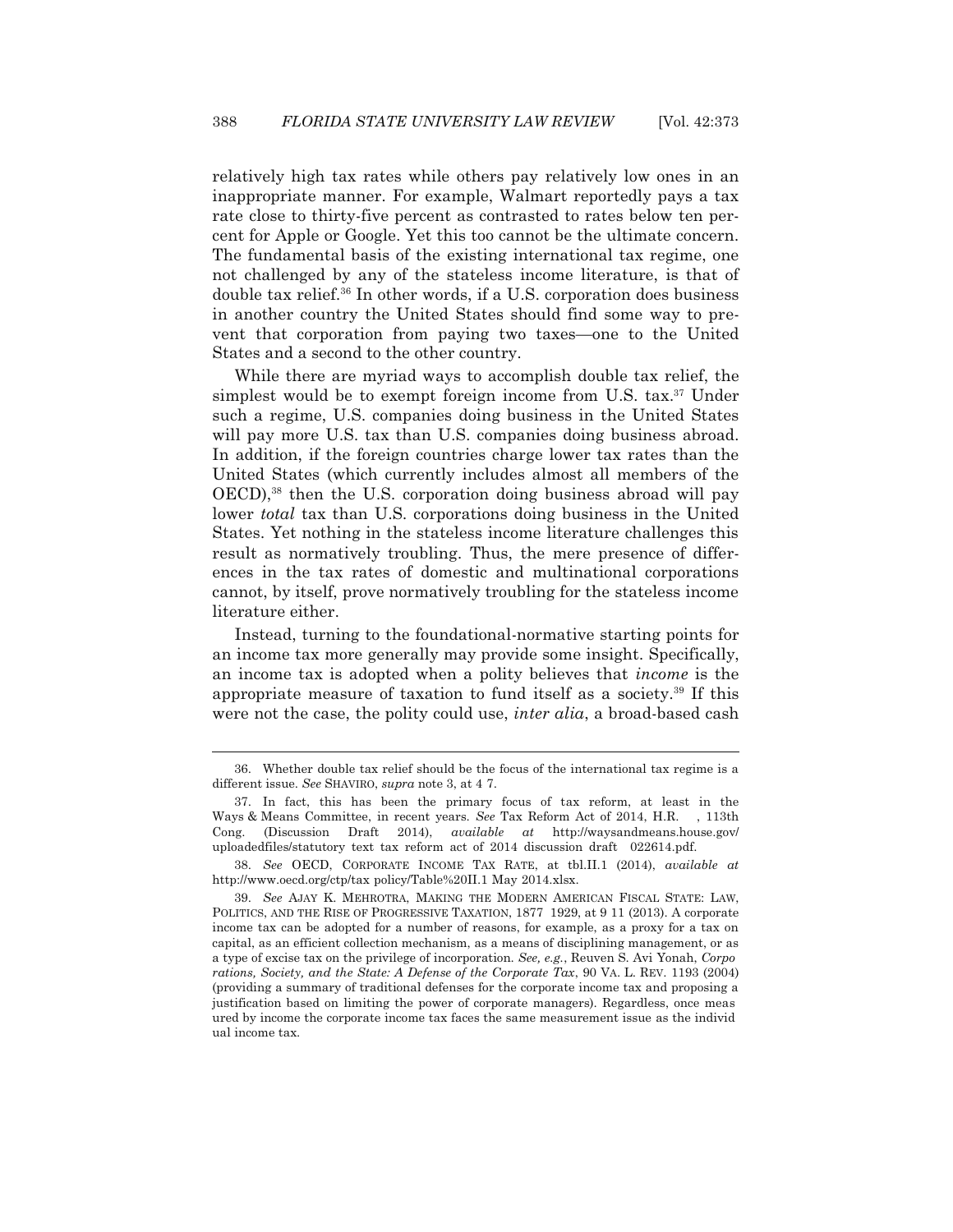flow consumption tax which taxes only amounts actually consumed and not saved; specific types of consumption taxes such as excise taxes on gasoline, liquor, cigarettes; or tariffs and duties or ad valoremtype taxes on property to fund itself. Once a state determines that income should be the proper measure for calculating how much each taxpayer should pay into the system, it naturally follows that taxpayers with high incomes paying low taxes violate this policy.40

 Fundamental to this conception of an income tax, therefore, is the ability to measure the income of a taxpayer. Without knowing a taxpayer's income, it is impossible to know how much the taxpayer should properly pay in taxes. This idea arose in the context of the U.S. income tax as early as 1930, when the Supreme Court decided the infamous case of *Lucas v. Earl*. 41 In *Lucas*, the taxpayer was a husband who earned a salary while the taxpayer's wife worked at home. The taxpayer entered into a contract with the wife pledging half of his earnings to her for perpetuity.<sup>42</sup> Based on this contract, the taxpayer contended that he was taxable on only half of his earnings, while his wife was taxable on the other half.<sup>43</sup> The result would be the tax law observing two relatively poor taxpayers rather than one relatively wealthy taxpayer. This was seen as such a fundamental threat to the integrity of the income tax itself that the Court held that all the income was properly taxable to the husband. According to the Court:

There is no doubt that the statute could tax salaries to those who earned them and provide that the tax could not be escaped by anticipatory arrangements and contracts however skilfully [sic] devised to prevent the salary when paid from vesting even for a second in the man who earned it. That seems to us the import of the statute before us and we think that no distinction can be taken according to the motives leading to the arrangement by which the fruits are attributed to a different tree from that on which they grew.<sup>44</sup>

 Crucially, the Court held that this was not some narrow antiabuse concept. Rather, as commentators have noted, the job of the courts in the tax law has been to build a sort of "common law" of taxation to defend the underlying premise that the income tax is ultimately a tax measured by some ability to pay.45 For example, the

 <sup>40.</sup> *See, e.g.*, J. Clifton Fleming et al., *Fairness in International Taxation: The Ability to Pay Case for Taxing Worldwide Income*, 5 FLA. TAX REV. 299, 306 09 (2001).

 <sup>41. 281</sup> U.S. 111 (1930).

 <sup>42.</sup> *Id.* at 113 14.

 <sup>43.</sup> *Id.*

 <sup>44.</sup> *Id.* at 114 15.

 <sup>45.</sup> *See, e.g.*, Charles S. Lyon & James S. Eustice, *Assignment of Income: Fruit and Tree as Irrigated by the P.G. Lake Case*, 17 TAX L. REV. 293, 296 (1962) ("[Assignment of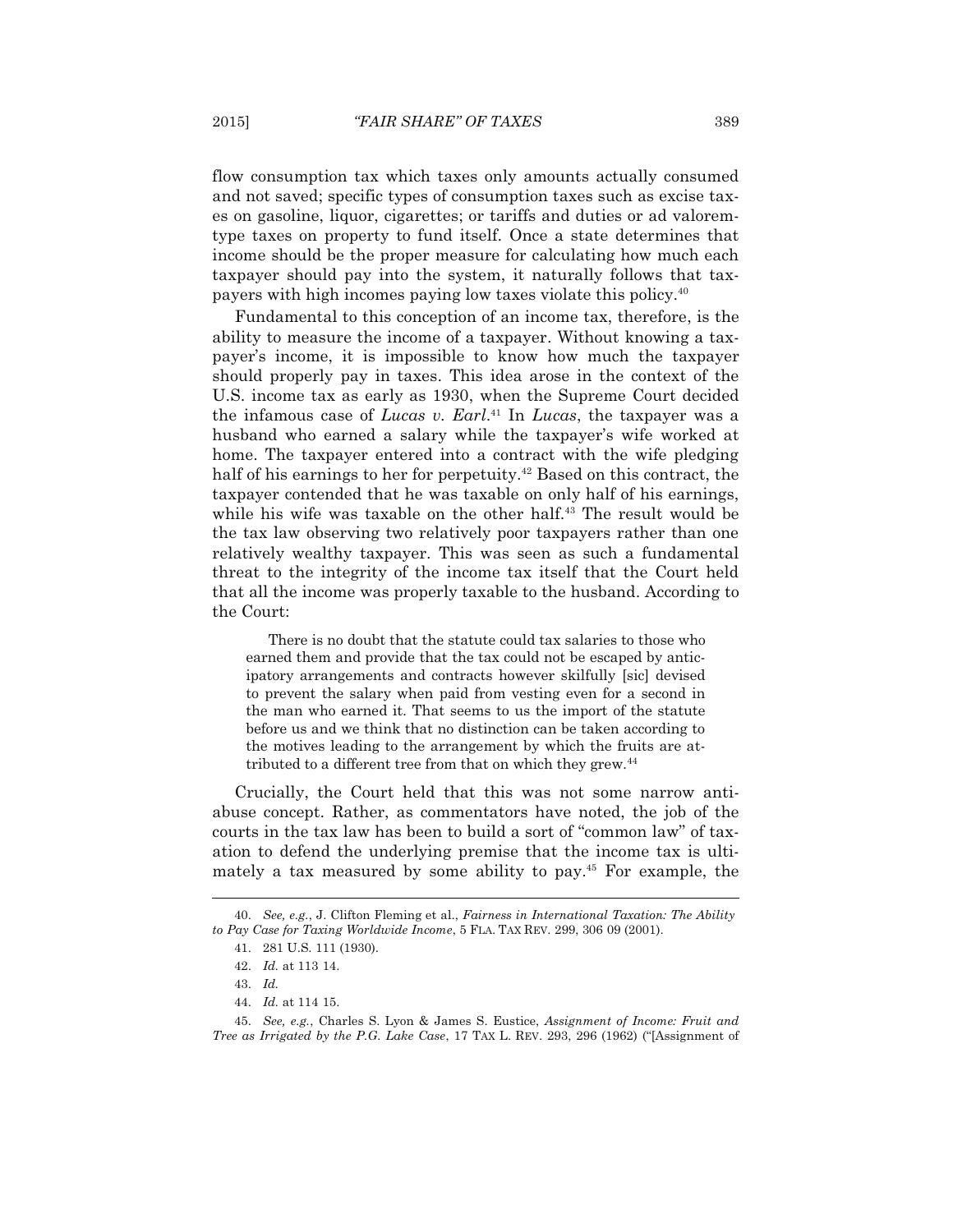taxpayer in *Lucas* contended that the income should belong to the wife because she controlled it and could spend it on whatever she wanted, and he could receive no consumption benefit from it at all. The Court rejected this idea, focusing instead on who had the power to generate and dispose of the income rather than who had the ability to consume it.46 In this respect, it was irrelevant whether the wife spent the money on herself or on family expenses, since the husband had generated the income through his labor and had chosen to assign the income to his wife by contract.

 This doctrine, commonly known as the "assignment of income" doctrine, is not stated in any Code section. Rather, it is seen as the crucial underlying normative criteria to the concept of taxing income at all. If the law cannot properly measure the income of a taxpayer, the idea goes, how can the law decide ultimately what tax to impose? Since the entire point of an income tax is for taxpayers to pay taxes based on some measure of their incomes, the ability to shift income to other taxpayers existentially undermines the integrity of an income tax.47 This basic premise has not been challenged for over eighty years.

 Taken from this perspective, the concern of stateless income begins to become clearer. A corporation earns \$10 million dollars but, through some sleight of hand, is able to make it appear as if it only earned \$1 million while a foreign affiliate earned the other \$9 million. Without some way to prevent this, the corporation undermines the fundamental tenet of the income tax.

 In many ways these examples are in fact quite similar. The corporation at issue "assigned" income to an affiliate (say, a wholly-owned subsidiary) and thus looked poorer than it otherwise would have and paid less tax as a result. At the same time, since the corporations were part of a single economic group, actual control and disposition of the income had not moved at all. So this looks a lot like an attempt to shift income away from one taxpayer, the husband in *Lucas* or a parent corporation, to another, the wife in *Lucas* or a foreign affiliate, solely to avoid tax.

Income] is a prime example of the important role in tax law that is played by the courts in spite of, and perhaps also because of, the ever growing detail and complexity of the statute. This is one of many cases where the words of the Code are so general that the resulting corpus of case law may be thought of as amounting to a Common Law of Taxation.").

 <sup>46.</sup> Helvering v. Horst, 311 U.S. 112, 118 (1940) ("The power to dispose of income is the equivalent of ownership of it. The exercise of that power to procure the payment of income to another is the enjoyment and hence the realization of the income by him who exercises it."); *Lucas*, 281 U.S. at 113 14.

 <sup>47.</sup> *See* Mark L. Ascher, *The Grantor Trust Rules Should Be Repealed*, 96 IOWA L. REV. 885, 887 (2011) ("It is crucial to the integrity of any progressive income tax that in come be taxed to the taxpayer who earns it.").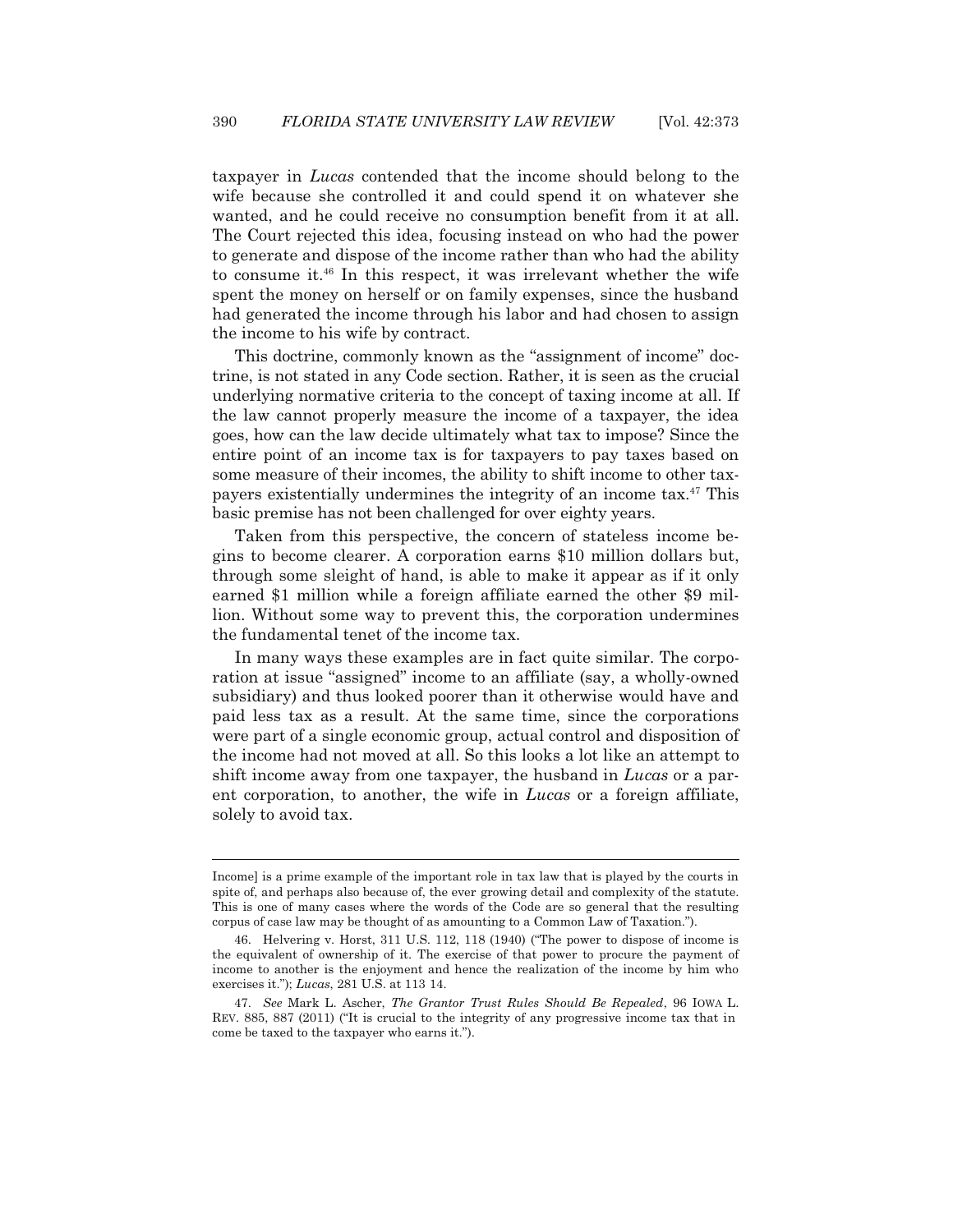Yet, when looked at closely, the analogy could start to run out of steam. Stateless income, as its name suggests, is not worried about income being assigned among taxpayers to manipulate their relative ability to pay, but rather is worried about income being assigned among states as part of dividing the international tax base.48 The problem is that shifting income to another state does not implicate the same normative concerns as shifting income to another taxpayer within a state. The latter threatens to undermine the integrity of an income tax as a tax on income; that is, assignment of income threatens the statutorily adopted distribution of the burden of the cost of government among its constituents. The former merely implicates whether *more than one* country may tax an item of income. This may be problematic from a normative standpoint, but is quite different from the normative concern of the assignment of income doctrine.49 Consider the following example.

 Consider a husband and wife. The wife works in the market economy and earns a salary of \$100,000 per year while the husband works at home raising the children. In the eyes of the law, the wife is "rich" and the husband is "poor" in terms of income. Assume there are two rates of tax: zero for incomes up to \$20,000 and forty percent for incomes above that. Under these facts, the wife pays \$16,000 in tax. Now assume she can assign \$20,000 of income to her husband. Now, the wife pays \$12,000 in tax and the husband still pays no tax. This results in a savings of \$4,000. But both the husband and wife live in the United States, meaning Congress could simply change the law to fix the problem. For example, assume Congress amends the law to require spouses to combine their income. Now the problem is solved—no matter to whom the income is assigned, the \$100,000 of income will bear \$16,000 of tax. The same result arises if Congress adopts an assignment of income rule substantially similar to the one adopted in *Lucas*.

 By way of contrast, consider two corporations: one formed in the United States, and one formed in Japan. For simplicity, assume the rate structures in the United States and Japan are exactly the same as above. The U.S. corporation earns \$100,000 in a year and assigns \$20,000 of its income to the Japanese corporation. As with the husband and wife, the U.S. corporation reduced its tax bill by \$4,000. The difference is that Japan now claims jurisdiction to impose tax on the \$20,000 of income.

 Now, unlike in the example above, there is no unilateral action the United States can take to insure that the income bears a total of

 <sup>48.</sup> *See* Kleinbard, *supra* note 33.

 <sup>49.</sup> *See* SHAVIRO, *supra* note 3.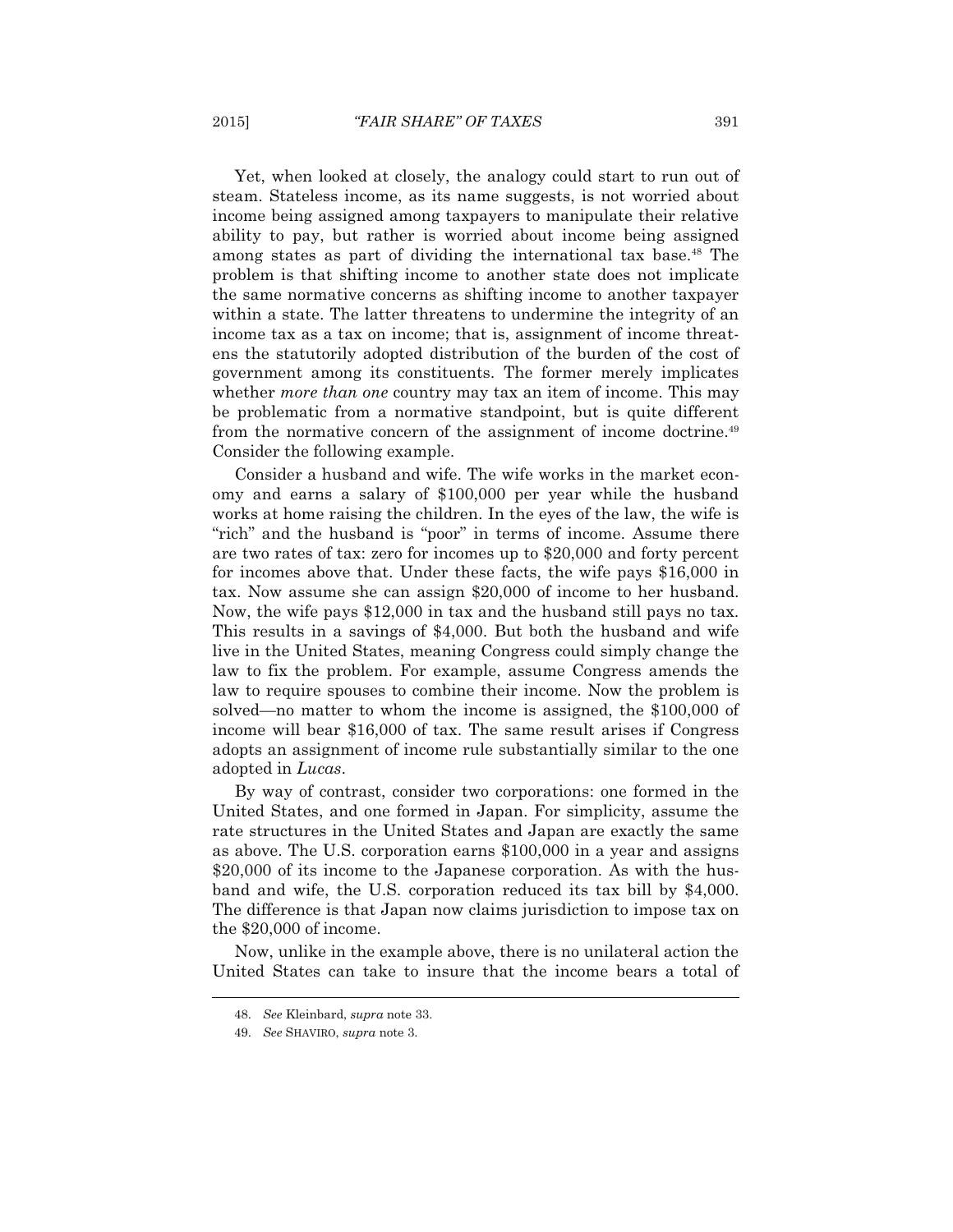\$16,000 of tax paid to the U.S. Treasury.<sup>50</sup> Rather, the United States now only has two options: (1) it can insure the U.S. corporation pays \$16,000 of tax to the United States or (2) it can insure the U.S. corporation pays \$16,000 of total worldwide tax, but it cannot unilaterally do both. The reason is that, unlike with the husband and wife, the United States cannot control what Japan might do with respect to the  $$20,000$  of income.<sup>51</sup>

 For example, if the United States imposes \$16,000 of tax and Japan imposes a tax of \$2,000 on the income, the U.S. corporation's total tax bill increases from \$16,000 to \$18,000. The United States can mitigate this by charging only \$14,000 of tax so that the total worldwide tax is \$16,000. Both choices have well-known benefits and detriments, which are not directly relevant.<sup>52</sup> What matters for these purposes is that the assignment of income among states is fundamentally different than the assignment of income among taxpayers within a state.

 The obvious solution to this conundrum, therefore, is to do away with multiple states. If there were only one worldwide taxing authority, the inter-state assignment of income problem would collapse into the intra-state assignment of income problem.53 Thus, this concern appears truly to be the (unspoken) heart of the stateless income concern. The real concern is not that income has no state per se, but rather that absent a single worldwide taxing authority no one state has the unilateral power to prevent taxpayers from shifting income from one state to another in a way that undermines the income tax regime as a whole.54

 Consequently, the barrels of ink (or millions of pixels) spent over stateless income ultimately comes down to a single question: would it

 <sup>50.</sup> *See* Julie A. Roin, *The Grand Illusion: A Neutral System for the Taxation of Inter national Transactions*, 75 VA. L. REV. 919, 945 (1989).

 <sup>51.</sup> *See, e.g.*, Adam H. Rosenzweig, *Harnessing the Costs of International Tax Arbi trage*, 26 VA. TAX REV. 555, 582 (2007) ("The difficulty in crafting a response to interna tional tax arbitrage is that any response requires making choices between potentially in compatible policies, both between the laws of the two countries involved and between the domestic and international tax regimes of the United States. Changing domestic tax laws may sacrifice domestic efficiency or equity, changing international tax laws may sacrifice worldwide efficiency or international equity, while doing nothing would permit the arbi trage to proliferate.").

 <sup>52.</sup> *See, e.g.*, Michael J. Graetz & Michael M. O'Hear, *The "Original Intent" of U.S. International Taxation*, 46 DUKE L.J. 1021, 1108 09 (1997).

 <sup>53.</sup> *See, e.g.*, Arthur J. Cockfield, *The Rise of the OECD as Informal 'World Tax Or ganization' Through National Responses to E commerce Tax Challenges*, 8 YALE J.L. & TECH. 136, 143 44 (2006).

 <sup>54.</sup> *See, e.g.*, Reuven S. Avi Yonah, *All of a Piece Throughout: The Four Ages of U.S. International Taxation*, 25 VA. TAX REV. 313, 328 31 (2005).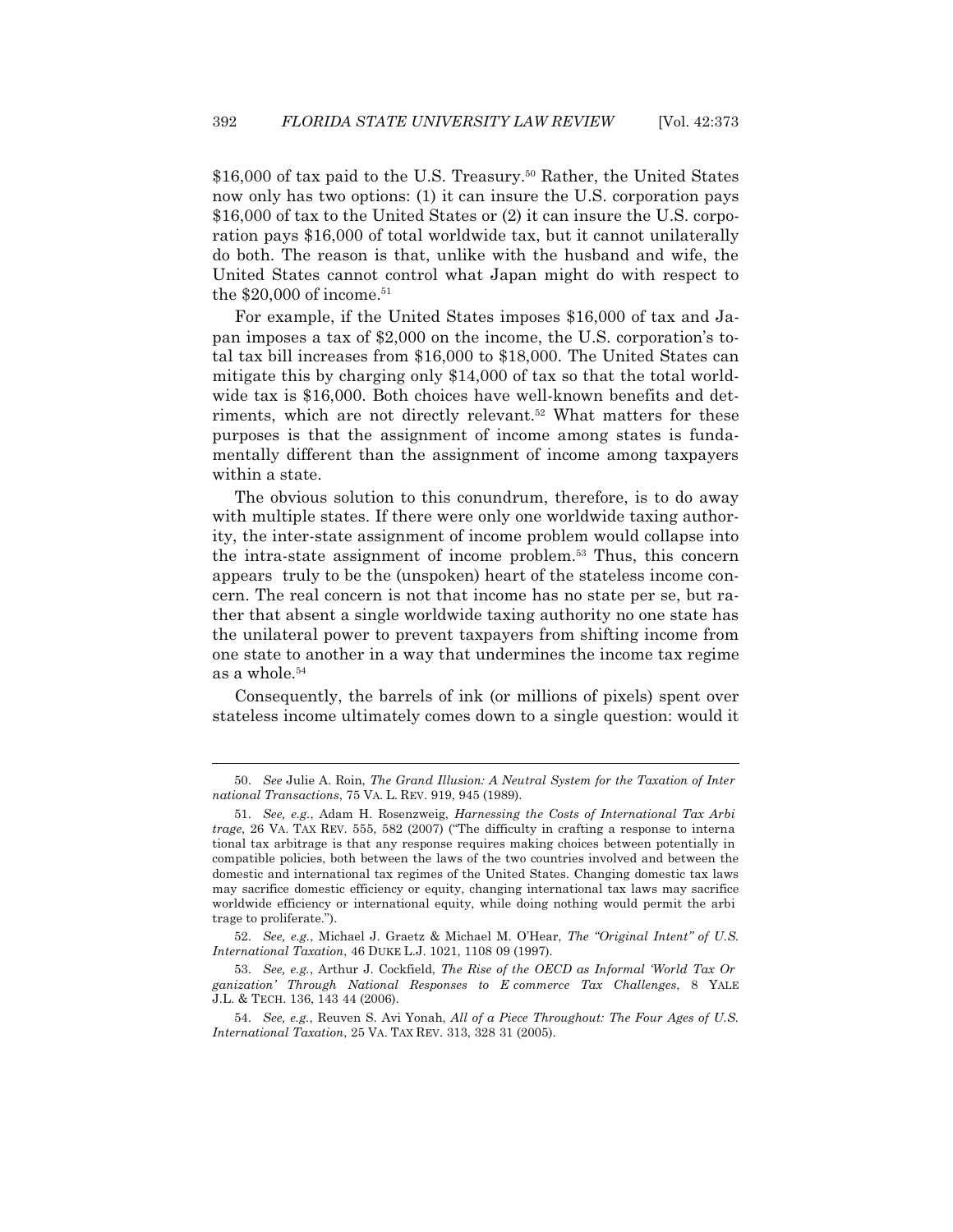be efficient for there to be a single worldwide taxing authority if it were possible?

## *C. Single or Multiple States and Taxation*

 When it comes to taxation, what is the role of the state? While there can be disagreement over this question, the simplest form typically adopted in the literature, thus the one this Article will begin with, assumes that the state exists to provide for public goods and to use taxes to force constituents to contribute to public goods. In other words, public goods are those goods which are Pareto optimal but which would go un-provided absent some coercive cost internalization mechanism due to the presence of externalities and freeriding.

 The problem with this definition is that it does not necessarily account for the number and size of countries in the world. Alesina and Spolaore were the first to attempt to comprehensively address this question.55 They first observed the presence of multiple states of differing sizes and shapes in the real world and attempted to explain this. The problem was the well-accepted assumption of economies to scale in the provision of public goods. Assuming this is true and absent some countervailing cost, states should continuously merge without ever dividing, yet this was not true. They explained this by assuming a cost to heterogeneity (or geographic distance from the center which was assumed to be identical) that balanced out the economies to scale of providing public goods, thus resulting in multiple states. It was for this reason that it might be efficient for, say, Czechoslavakia to separate into the Czech Republic and Slovak Republic, notwithstanding the loss of economies of scale. Conversely, it might be efficient for independent states such as East and West Germany to recombine into unified Germany.

 Intuitively this makes sense. At some point it would seem unwieldy for the United States to be responsible for road construction or pollution control in, for example, Shenzhen, China. This could be due to distance or differences in culture, language, economy, or other reasons. Regardless, once one accepts the premise that there is some cost to distance, the Alesina and Spolaore theory holds, at least in its most basic premise.<sup>56</sup>

 <sup>55.</sup> *See* Alesina & Spolaore, *supra* note 20. The issue has been one of academic inter est for some time prior to this as well. *See* Friedman, *supra* note 20. *See generally* ALBERTO ALESINA & ENRICO SPOLAORE, THE SIZE OF NATIONS (2005) (answering the questions of what determines a nation's size, how they grow overtime, and what that means for econom ic success).

 <sup>56.</sup> In fact, some have argued that this basic premise was ultimately behind post World War II decolonization, particularly by Great Britain with respect to East Africa. *See*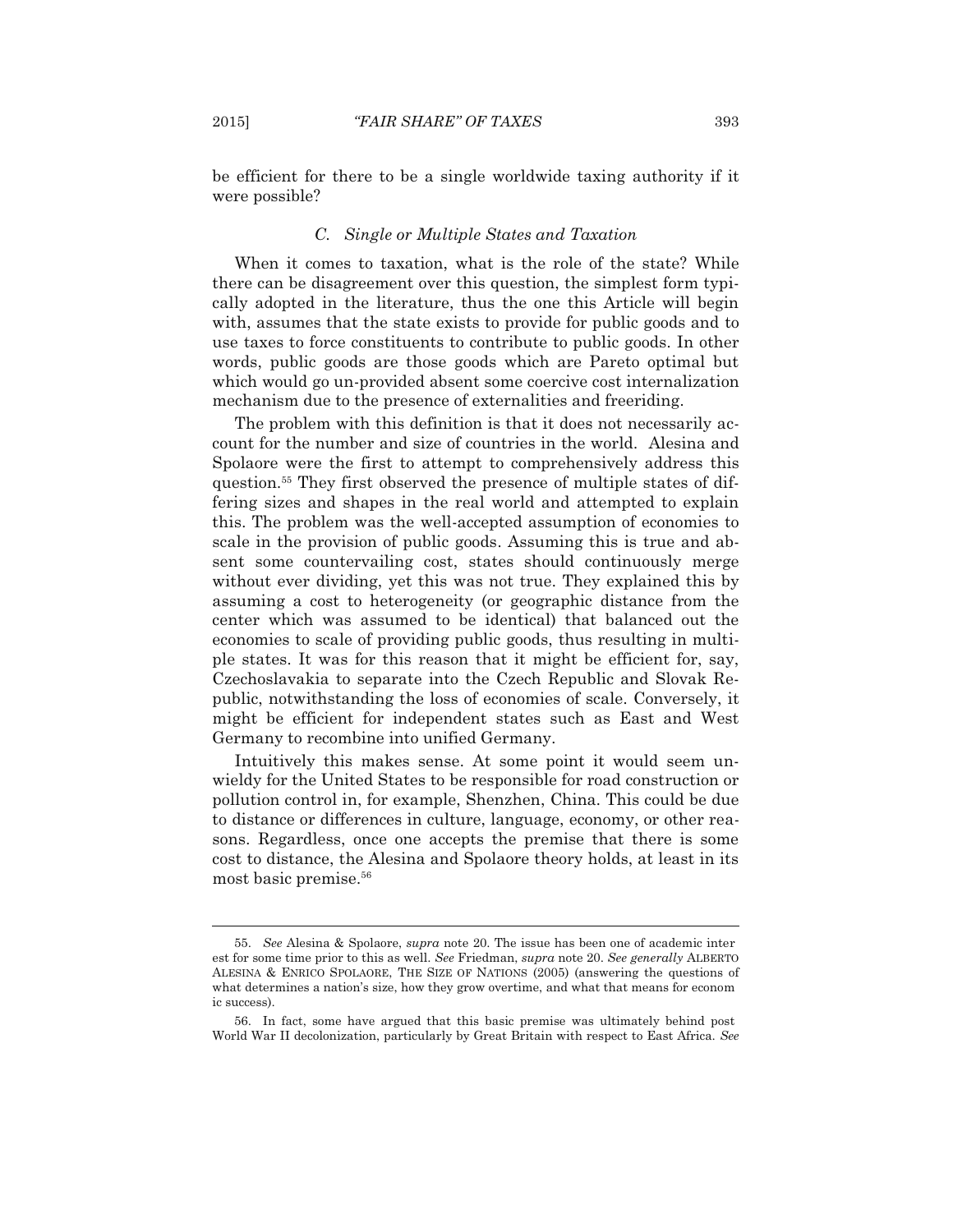Once it is taken as an assumption that the presence of multiple states is conceptually efficient, international tax issues arise. The issue, therefore, becomes what level of taxation in each state is efficient for the overall worldwide tax regime. This is actually the older question, most famously addressed by Tiebout in 1956.<sup>57</sup> Tiebout assumed the presence of multiple jurisdictions and costless mobility. Under these assumptions, Tiebout hypothesized that localities would compete over taxpayers based on a basket of taxes and public goods such that taxpayers would sort among the options based on their preferences. Under these assumptions and in the international context, multiple states offering different levels of taxes (i.e., tax competition) would be efficient.58 The main challenge to a Tiebout solution to tax competition is the ability of taxpayers to consume public goods in one jurisdiction but not pay taxes to that jurisdiction (for example by residing in another jurisdiction). In such a case, so-called Tiebout competition fails because taxpayers can free ride once again.59

 The classic Tiebout model assumed it was clear how to assign the income of a person to the place of residence, which solves this problem. In the context of labor income and localities within a state this makes sense—the locality entitled to tax is the locality in which the services are performed.<sup>60</sup>

 The difficulties with such an answer in the international context are standard Ricardian comparative advantage theory and gains from trade.<sup>61</sup> Once the world separates into multiple states, it is efficient for states to specialize in their comparative advantage and trade rather than for each state to supply its own goods unilaterally. This means that in an Alesina and Spolaore world there must be income arising from trade that does not clearly belong to a single country, thus undermining the assumptions underlying the Tiebout model.62 This once again returns the focus squarely on how to efficiently  $\overline{a}$ 

 60. For an analysis of the difficulty of this approach in the international context, see Ruth Mason, *Tax Expenditures and Global Labor Mobility*, 84 N.Y.U. L. REV. 1540 (2009).

 61. *See, e.g.*, Yariv Brauner, *International Trade and Tax Agreements May Be Coordi nated, but not Reconciled*, 25 VA. TAX REV. 251, 254 (2005).

 62. *See, e.g.*, John Douglas Wilson, *Trade, Capital Mobility, and Tax Competition*, 95 J. POL. ECON. 835, 853 54 (1987); *see also* Mutsumi Matsumoto, *A Note on Tax Competition and Public Input Provision*, 28 REGIONAL SCI.&URB. ECON. 465, 466 (1998).

*generally* John Flint, *Planned Decolonization and Its Failure in British Africa*, 82 AFR. AFF. 389 (1983).

 <sup>57.</sup> Charles M. Tiebout, *A Pure Theory of Local Expenditures*, 64 J. POL. ECON. 416 (1956).

 <sup>58.</sup> *See* John Douglas Wilson, *Theories of Tax Competition*, 52 NAT'L TAX J. 269, 270 71 (1999).

 <sup>59.</sup> *See, e.g.*, Kjetil Bjorvatn & Guttorm Schjelderup, *Tax Competition and Interna tional Public Goods*, 9 INT'L TAX & PUB. FIN. 111, 117 19 (2002); Zodrow & Mieszkowski, *supra* note 7.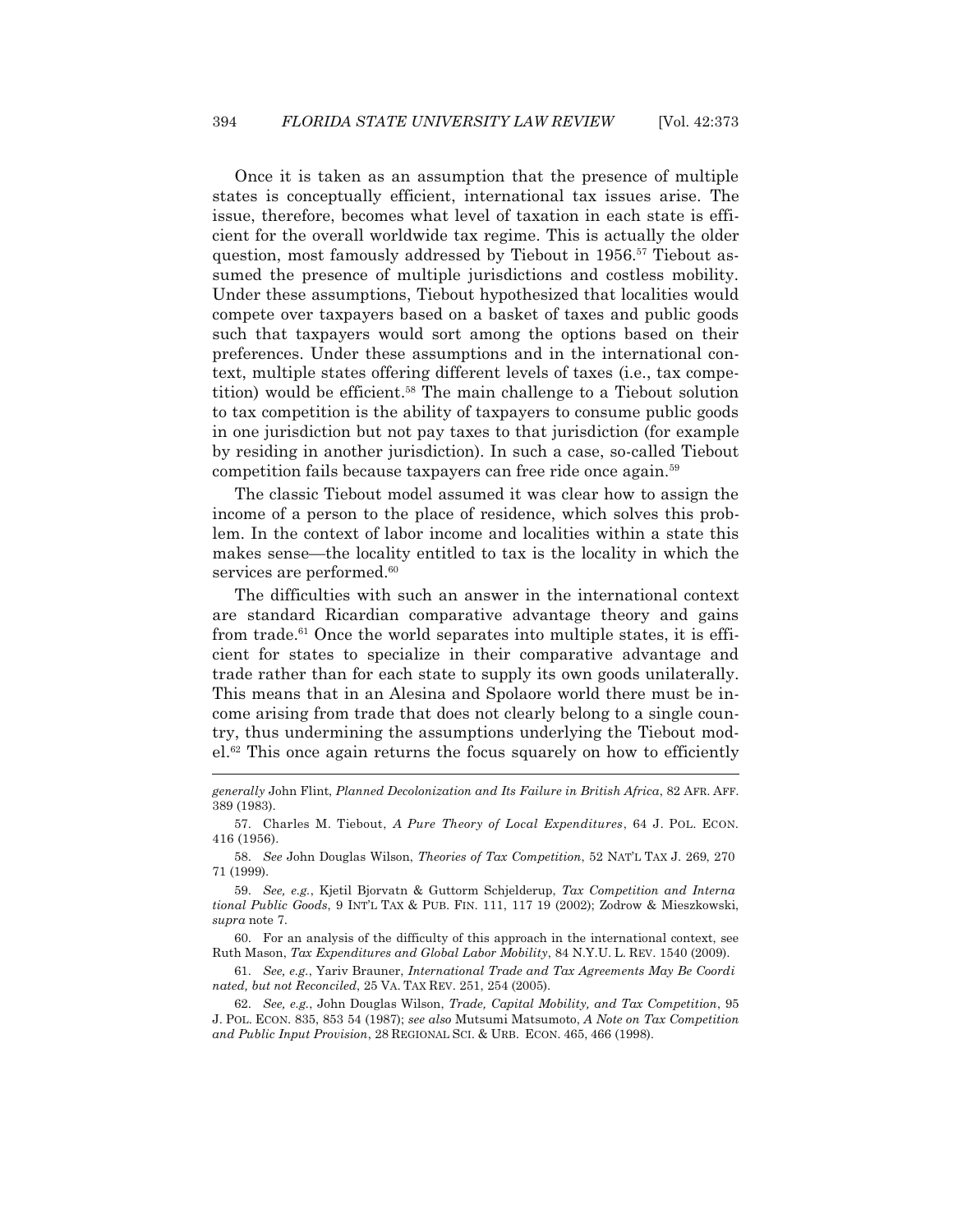divide tax base among states when more than one state has a legitimate claim to impose tax on such income.<sup>63</sup>

 Conversely, another way to think about the same issue would be to say that once the efficient number of countries is established it cannot be assumed that any of those countries has a zero or negative revenue. Since revenue translates into public goods (under this approach) and a country exists only to provide public goods (under this approach), every country must have positive revenue for the system to be efficient. Thus, any international tax policy that could, either theoretically or in practice, result in even one country having zero revenue would, by definition, be inefficient.

### *D. Dividing Tax Base in a World with Multiple States*

 Once the premise of multiple sovereign states with independent taxing authority is accepted as efficient, the sole efficiency issue facing international taxation is how to divide the worldwide tax base. $64$ 

 This analysis has almost entirely turned on two, what appear at first glance to be unrelated, considerations. The first idea is capital neutrality; that is, that the tax laws should be neutral as to the decision whether and how to invest mobile capital across borders. While people differ as to what neutrality means or how to accomplish it,  $65$  it is clear that neutrality has served as one of the core underlying policies for international tax. In particular, this has often been stated in terms of preventing "double taxation" or two jurisdictions imposing a tax on a single item of income solely because it involved a crossborder transaction. In general, double taxation is considered undesirable because it distorts the decision to sell domestically (which results in only one level of tax), as opposed to internationally (which results in two levels of tax), from what it would be absent taxes, resulting in deadweight loss.<sup>66</sup>

 The second is preventing artificial transfer pricing or, in other words, stopping the artificial shifting of income from one country to

 <sup>63.</sup> This is emerging as a theme in recent literature. *See, e.g.*, Yutao Han et al., *Asymmetric Competition Among Nation States: A Differential Game Approach* (Inst. of Mathematical Econ., Working Paper No. 460, 2012), *available at*  http://ssrn.com/abstract=2026184 (analyzing the impact of foreign impacts on a small coun try's economy in the context of international competition).

 <sup>64.</sup> *See, e.g.*, Moshe Justman et al., *Fiscal Competition and Regional Differentiation*, 35 REGIONAL SCI.&URB. ECON. 848, 849 (2005) (discussing how different countries com pete for foreign investments).

 <sup>65.</sup> *See, e.g.*, Mihir A. Desai & James R. Hines Jr., *Evaluating International Tax Re form*, 56 NAT'L TAX J. 487 (2003) (summarizing the differences among different standards of neutrality).

 <sup>66.</sup> *See, e.g.*, Hasen, *supra* note 6, at 62 63; *see also* SHAVIRO, *supra* note 3, at 4 7, 12 14 (proposing to replace double taxation with a Marginal Rate of Reimbursement (MRR) theory).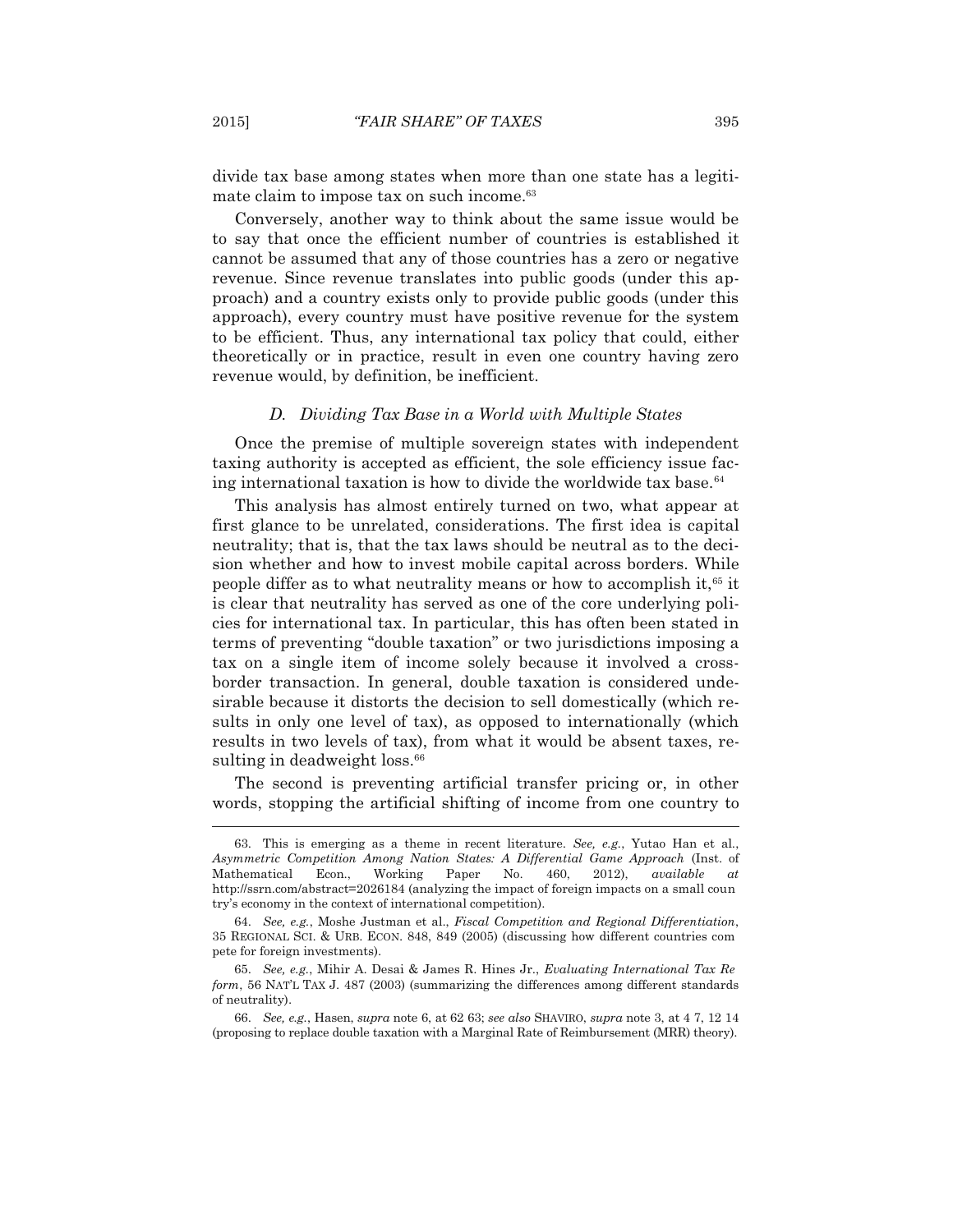another. This could be thought of either as a double non-taxation problem or as taxpayers artificially shifting income around the world solely to minimize worldwide tax liability without changing the allocation of real capital investment.67 Since there is no real distortion to capital, there is no deadweight loss associated with "pure" transfer pricing (although there will be transaction costs like attorney and accounting fees that might or might not indirectly lead to efficiency losses). Thus, while the details can be complex, the issue of transfer pricing comes down to one of knowing the proper jurisdiction in which the income should be taxed and stopping taxpayers from avoiding this through artificial means.<sup>68</sup>

 The stateless income literature so far has almost exclusively focused on these as separate and unrelated issues, attempting to combat the latter while assuming away the former. Absent having some normative baseline upon which to determine the "proper" jurisdiction, however, it is difficult, if not impossible, to design rules to prevent "artificial" avoidance of this baseline.

 Both goals ultimately come down to allocating the tax base between two countries which each have a legitimate claim to tax the income. For example, if the United States attempted to tax income earned by a French citizen and resident wine-maker with no connection to the United States for growing grapes, processing wine, and bottling and selling it entirely in France, any theory would perceive this as an inappropriate exercise of the taxing power. But if the same winemaker sold the wine in the United States, the issue would arise as to whether the United States or France should tax the winemaker, and if so based on what share of the income.

 This question typically is resolved by looking at two concepts: the country of source and the country of residence. The country of source from the sale of the wine in this case is the United States while the country of residence is France. In general, the international tax regime has settled on a rough compromise as between source and residence countries: source countries are given the first opportunity to tax the income and residence countries apply a tax only if its tax exceeds that applied by the source country.69

 <sup>67.</sup> *See* SHAVIRO, *supra* note 3, at 12 14; *see also* Steven A. Dean, *Neither Rules nor Standards*, 87 NOTRE DAME L. REV. 537 (2011).

 <sup>68.</sup> *See* Avi Yonah et al., *supra* note 2, at 522 23; Reuven S. Avi Yonah, *Arguments For and Against Territoriality*, 139 TAX NOTES 797, 799 (2013) ("[I]n the longer term I would be supportive of a different sort of territoriality: real territoriality, in which each country only taxes the corporate income that belongs to it. . . . But that kind of territoriali ty requires allocation of profits by formula . . . .").

 <sup>69.</sup> *See* Reuven S. Avi Yonah, *The Structure of International Taxation: A Proposal for Simplification*, 74 TEX. L. REV. 1301, 1306 (1996).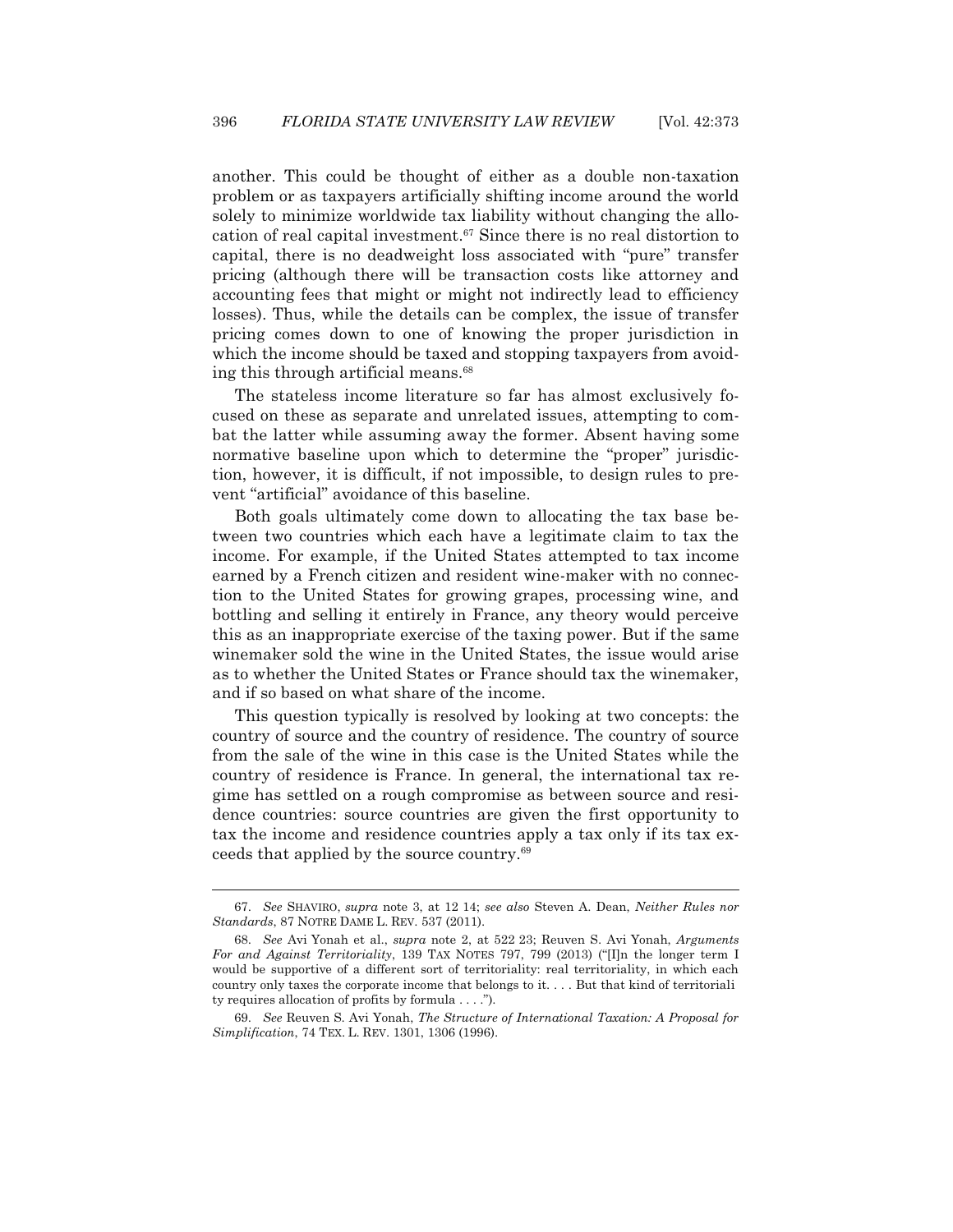In essence, this approach gives the country of source the first "bite at the apple," so to speak. Implicitly, this means that the tax law perceives that some of the value generated in the transaction as occurring in the country of source. But by also permitting the residence country to tax, the tax law also perceives some value in the transaction as occurring in the country of residence. The deal would not have occurred had there not been a market for wine in the United States, which requires consumers with disposable income and a network of distribution and sales. Assuming a rational consumer, the deal also would not have been done under the same terms for wine not produced in France (perhaps the consumer pays a premium for French wine, or dislikes U.S. wine, or some other reason). The French wine could not have been produced absent French vineyard land, infrastructure for growing grapes and transporting wine, and centuries of expertise in producing specific types of wine.

 Given that the tax law already concedes that both countries are necessary to the transaction, what is a "fair" transfer price for the sale of wine? In other words, where was the value created? Was the bulk of the value created in growing the grapes and fermenting the wine, or in marketing and sales in the United States? Is it seventy percent U.S. and thirty percent French, or is it forty percent U.S. and sixty percent French?

Of course, the entire exercise is artificial.<sup>70</sup> Identifying the U.S. share of a transaction that could not happen absent both countries has no economic meaning at all. Anyone who claims there is a single percentage of such income that is clearly allocable to the United States, therefore, must be making some type of underlying normative assumption regarding the proper allocation of tax base among countries when both have a legitimate claim to taxing a particular item of income or taxpayer.

 Although the literature tends not to explicitly state a normative criteria upon which to make this claim, one can be attributed based on the proposals being held up as preferable to the existing rules. In particular, proponents of formulary apportionment claim that it more properly reflects real economic activity.71 Some of the strongest proponents of formulary apportionment contend that sales represents the true economic activity, and thus the country of sale should be entitled to tax the income generated from such sales.<sup>72</sup> Implicitly, this

 <sup>70.</sup> *Cf.* Grubert, *supra* note 7, at 188 ("[T]he current distinction in the U.S. source rules between a sale of a good, a royalty, and a service is highly artificial and serves no policy objective.").

 <sup>71.</sup> *See* Benshalom, *supra* note 9, at 627 29.

 <sup>72.</sup> *See, e.g.*, Avi Yonah et al., *supra* note 2, at 510 15.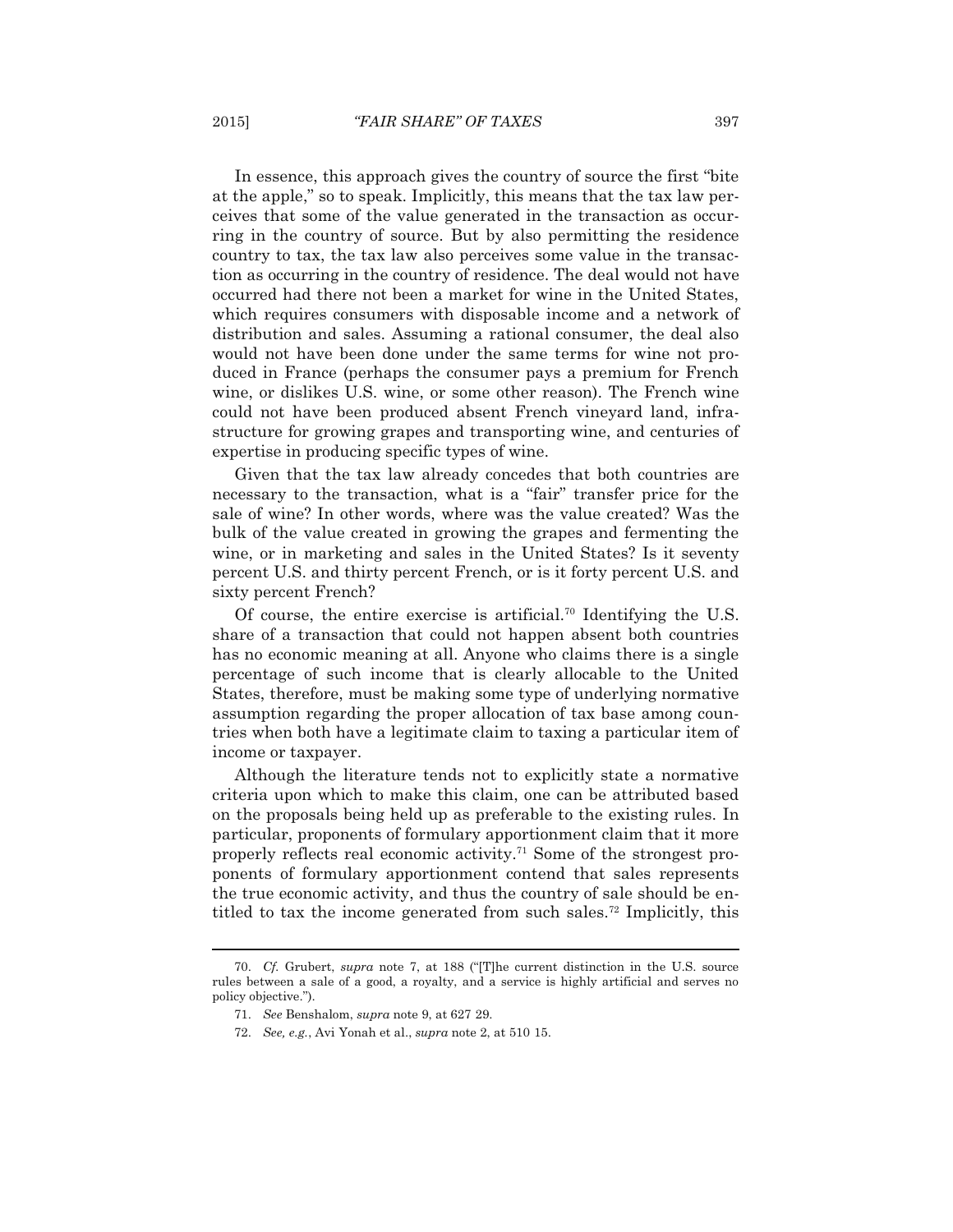requires a normative prior that jurisdictions with well-developed consumer markets, well-developed currencies, consumer-based infrastructure such as ports for shipping containers, freight trains and heavy rail lines and highways for trucks, and well-developed consumer credit, are entitled to a greater share of tax base than countries that do not.73

 This may or may not be correct, but the fact that it has rarely been explicitly stated or directly addressed is troubling.74 To do so, a clear underlying normative consideration must be articulated. For purposes of this Article, that normative goal is maximizing the economic efficiency of the international tax regime by balancing neutrality and public goods provision.

 The problem is that the vast majority of international tax literature has failed to incorporate both of these considerations explicitly into the analysis. Rather, efficiency tends to drive the decision as to which baseline international tax rule a country should adopt, and then is abandoned when turning to "abuse" issues such as transfer pricing or other similar considerations.

 Perhaps this is the case because transfer pricing itself has no impact on the core focus of most international tax efficiency considerations—that of neutrality towards capital.75 In other words, if the tax law is neutral as to where capital actually invests, transfer pricing must merely be a way to push paper around to save taxes without changing the actual investment of capital around the world. Consequently, the issue comes down to which country would generate the greatest economic return from the revenue, not a tradeoff between tax rates and capital flows between the countries.76 Stated differently, the issue is one of relative productive use of the revenue by the countries involved and not distortions to the actual underlying capital allocation.

 This Article will assume that tax revenue generated as a result of any division of tax base must be used for something, specifically productive (or industrial) public goods. These public goods, in turn, im-

 <sup>73.</sup> This is because apportionment of income based on a factor is roughly equivalent to taxing the factor itself; further, this in itself could be distortionary because firms could face an incentive to change the location of their sales, if sales was the factor, or acquire low profit, high labor businesses in low tax jurisdictions if number of employees was the factor. *See* Hines, *supra* note 8.

 <sup>74.</sup> *See* Avi Yonah, *supra* note 68.

 <sup>75.</sup> *See, e.g.*, John JA Burke, *Re Thinking First Principles of Transfer Pricing Rules*, 30 VA. TAX REV. 613, 627 (2011).

 <sup>76.</sup> *See, e.g.*, Agnès Bénassy Quéré et al., *Tax Competition and Public Input* 18 (Eur. Network of Econ. Policy Research Inst., Working Paper No. 40, 2005), *available at*  http://www.enepri.org/files/Publications/WP040.pdf.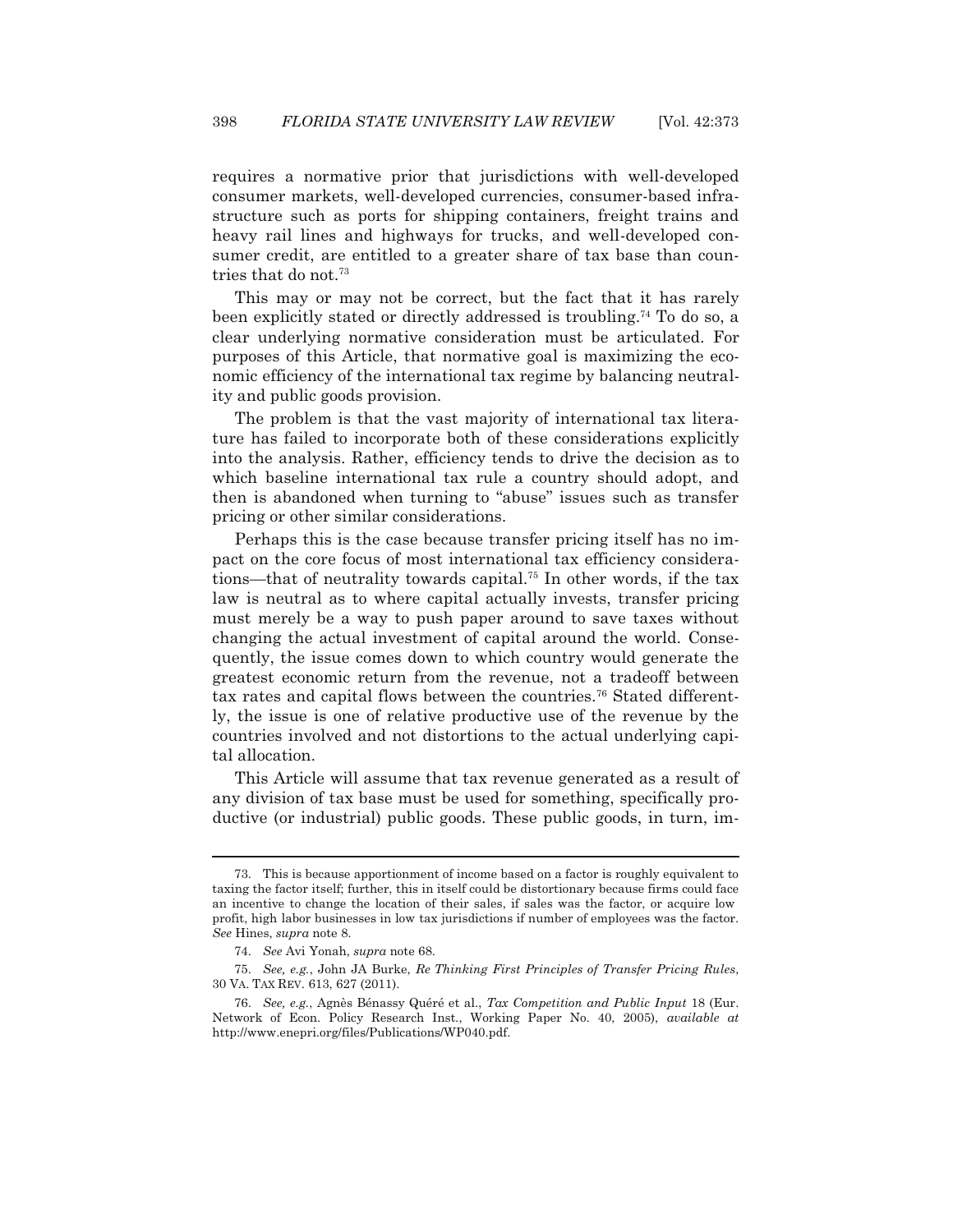pact the return on capital in a particular country, thereby impacting the efficient allocation of capital around the world. In other words, the efficient provision of public goods among all the countries of the world benefits all countries in the world by removing existing inefficiencies, which increases worldwide economic growth.77 So the question must be: What is the efficient level and distribution of public goods in the world, and is the international tax regime satisfying this? If the answer is no, even if the tax laws are neutral as to capital, the international tax regime will not necessarily be efficient from an overall worldwide standpoint.78

 Once it is established that having more than one country in the world is efficient, it cannot be an efficient response to perceived transfer pricing or other tax base allocation problems to insist that all countries adopt a single, harmonized worldwide tax system, since this would effectively be the same as a single world government with a single tax system. Rather, for the worldwide regime to be efficient, each country must supply its own efficient level of public goods and, consequently, must be able to set its own tax rules sufficient to supply these public goods. Put differently, international tax rules should not, and need not, focus on objectively "right" economic indicators to allocate income, but rather should instrumentally focus on maximizing the optimal mix of neutrality and public good provision.

 It is for this reason that calls for formulary apportionment as a panacea to international tax are incorrect. Formulary apportionment attempts to apply some independent factor, such as sales or employees, and use it to allocate income among countries. This is seen as superior to other methods, such as transfer pricing, in that it is difficult to manipulate. But there is a deeper normative consideration as well. Proponents of formulary apportionment assume that using some independent factor related to economic factors to allocate tax revenue is economically efficient. This need not necessarily be the case, however. Apportioning worldwide income based on objective factors is substantially equivalent to taxing the factors themselves. Thus, if the factors are mobile, firms would have the incentive to inef-

 <sup>77.</sup> *See* Zissimos & Wooders, *supra* note 7, at 1105 ("As the variation in firms' re quirements for public goods is increased, the intensity of tax competition is reduced rela tive to the benchmark case; the level of public good provision becomes inefficiently low and the difference between the level of taxes across countries increases.")

 <sup>78.</sup> *See* Dhillon et al., *supra* note 13, at 419; Hasen, *supra* note 6, at 81 83; *see also*  Mitchell A. Kane, *Bootstraps and Poverty Traps: Tax Treaties as Novel Tools for Develop ment Finance*, 29 YALE J. ON REG. 255, 297 (2012) (proposing the use of tax treaties as a means to finance development in developing countries that could increase overall world wide efficiency).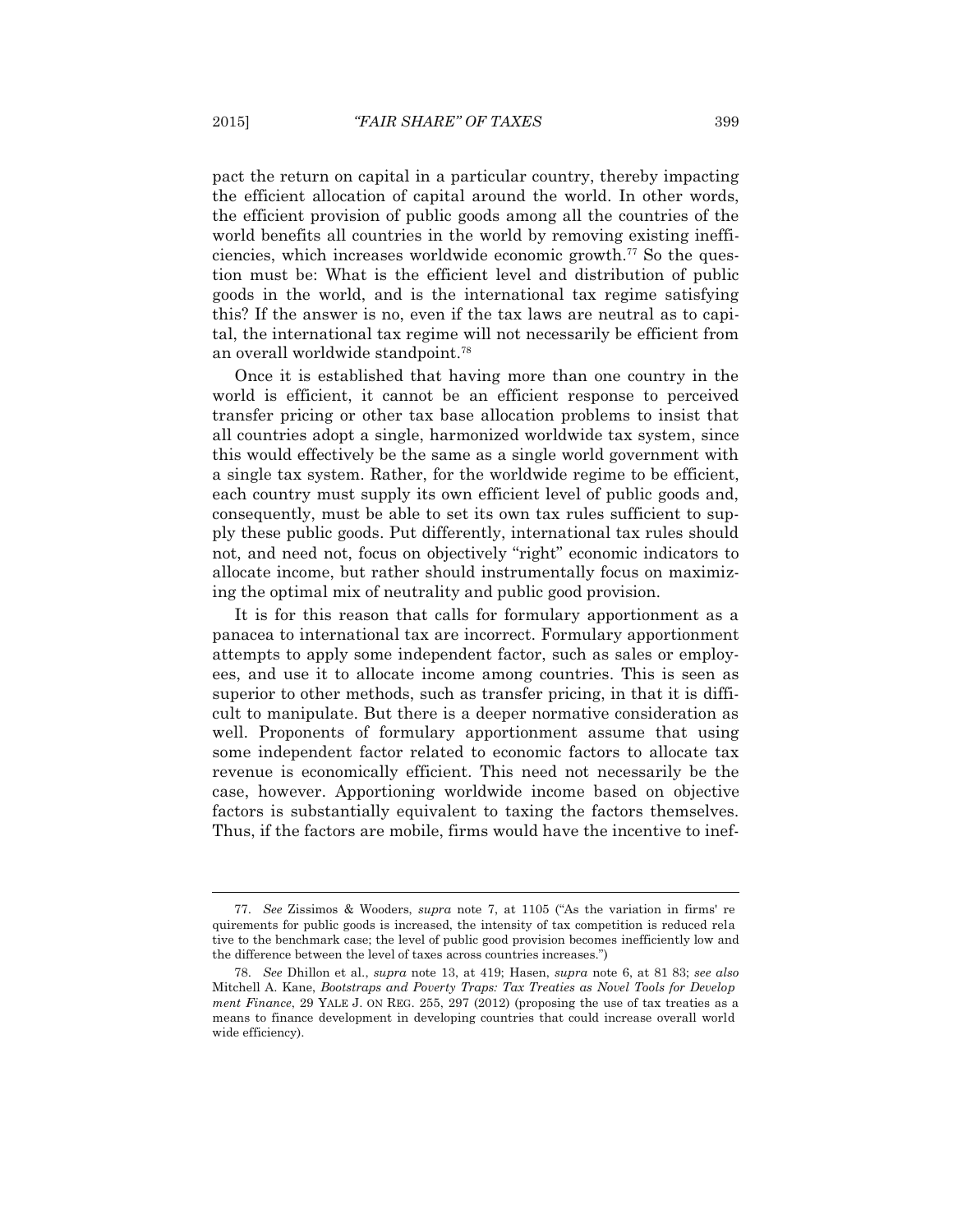ficiently relocate their factors (or inefficiently transfer ownership of the factors) in response to formulary apportionment.79

 Assuming, for the sake of argument, that it was possible to identify relatively inelastic factors, however, this efficiency concern could be minimized. Implicit in a number of proposals for formulary apportionment is such a contention, perhaps under a theory that sales in a country represent rents generated in that country and thus are relatively immobile. Even this efficiency analysis is only true, however, if returns on tax revenue (and hence public goods) are forever increasing in scale. If, however, there is a declining marginal utility to providing public goods (meaning that the returns to tax revenue are positive but decreasing), there must be a limit to the efficiency benefits of providing public goods in any one country.80

 In other words, allocating tax revenue based on factors correlated with public goods serves to increase the economic base in countries with higher amounts of public goods in the first place, leading to the development of even more public goods in those countries at the expense of others. But if there are decreasing marginal returns to public goods, this assumption no longer holds.<sup>81</sup> In such a case, using formulary apportionment based on factors that correlate with public goods will, at some point, prove inefficient.82

 As a simplified example, assume two countries: Country A and Country B. Country A is large and capital-wealthy and Country B is small and capital-poor. Country A is able to impose taxes on rents to capital to provide public goods while Country B is not. Thus, the returns to capital increase in Country A and do not increase in Country B (this is a variant of the agglomeration theory).<sup>83</sup> Consequently, Country A can increase taxes even higher, raising even more revenue and providing more public goods, while Country B has low taxes and few public goods. Regardless of Country A's absolute advantage in all economic activity, it remains efficient for Country A to specialize in its comparative advantage and trade with Country B. Thus, Country A specializes in technology and Country B specializes in agriculture, and they trade. Taxpayers in both countries contend that thirty percent of the income arising from trade is attributable to Country B based on the cost of growing the crops plus a small profit. Country A disagrees, contending that income should be allocated between Coun-

 <sup>79.</sup> *See* Hines, *supra* note 8, at 110.

 <sup>80.</sup> *See* Dhillon et al., *supra* note 13, at 392 93.

 <sup>81.</sup> *See, e.g.*, Mutsumi Matsumoto, *Redistribution and Regional Development Under Tax Competition*, 64 J. URB. ECON. 480 (2008), at 485 86.

 <sup>82.</sup> *See* Zissimos & Wooders, *supra* note 7, at 1106.

 <sup>83.</sup> *See* Baldwin & Krugman, *supra* note 18, at 22.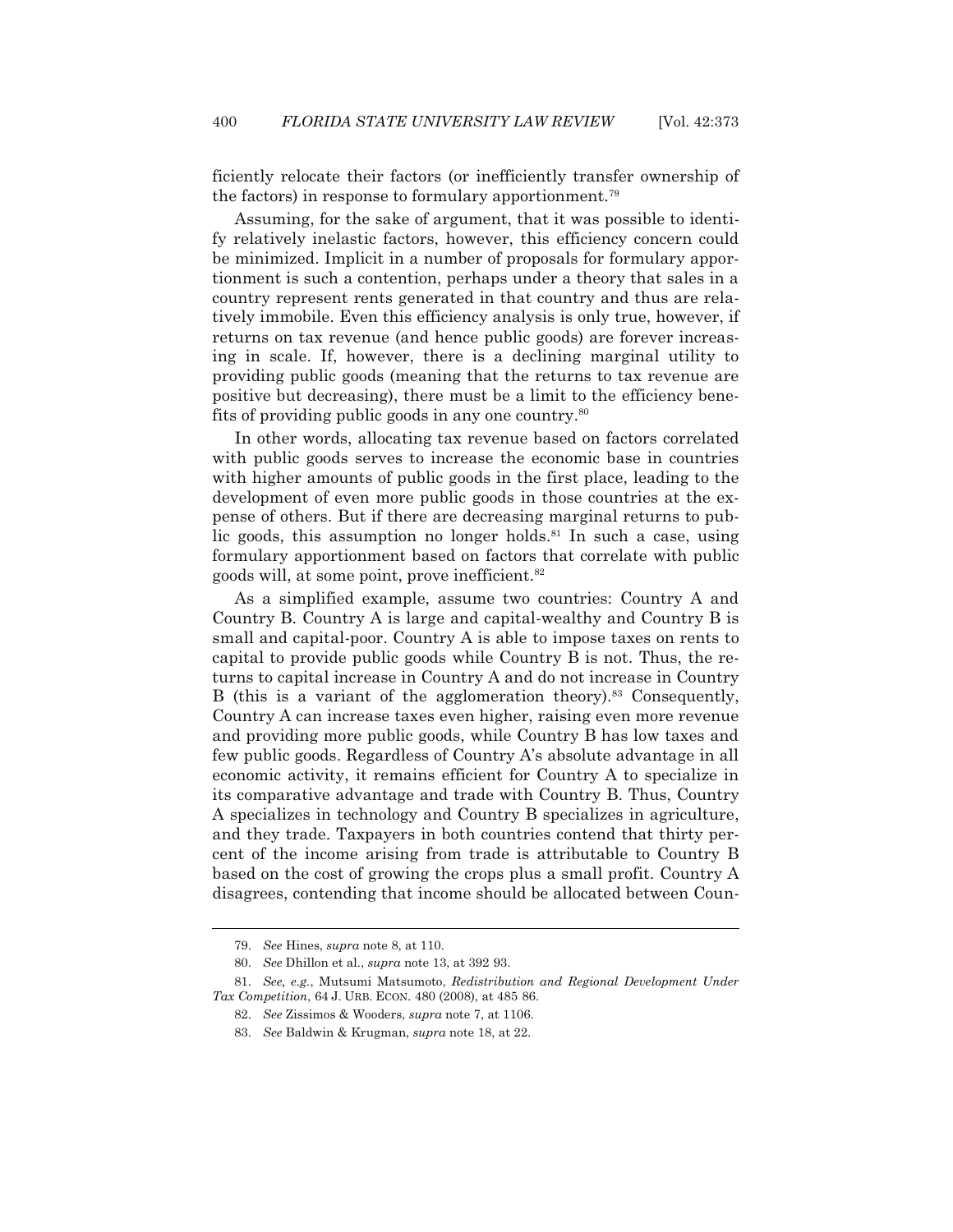try A and Country B based on the proportion of public goods in each country. Country A's allocation results in ninety percent of worldwide income being allocated to Country A. If Country A's approach is correct, the result is that Country A raises even more revenue, thus providing even more public goods. This, in turn, results in an even higher amount of income, say ninety-five percent, being allocated to Country A in period two and so on. As this becomes clear, it also means that Country B can provide increasingly fewer public goods over time as well.

 Is this a good answer? It depends on the return to public goods in Country A as compared to Country B. Crucially, it has been assumed already that it is efficient for Country A and Country B to exist as separate states and to provide their own public goods (correspondingly, it follows that trade is efficient as well). So the question is: at some point would it be more efficient to build the first modern irrigation system in Country B rather than the twentieth, fiftieth, or tenthousandth port in Country  $A^{284}$  If so, this division of tax base must fail from an efficiency standpoint.<sup>85</sup>

 In many ways, the primary critiques of income shifting only support this analysis. The main idea behind much of this literature is that income can be shifted artificially to countries in which no "real" economic activity is occurring.<sup>86</sup> If this is truly the case, however, then there is no concern over real distortions to allocations of capital worldwide.<sup>87</sup> In fact, the more tax-driven an allocation of income is, the less concern there should be over deadweight loss. This is reflected in most of the criticism of purported income shifting as well, in that the claim seems to be that such taxpayers improperly deny their home country much needed revenue without changing the taxpayer's business model.88 In such a case, revenue and not distortions to capital (and thus for purposes of this Article, financing for public goods) only grows in importance as a normative criterion upon which to make allocation decisions.89 Put differently, the more distortions on one margin—taxpayer behavior—can be reduced, the more important the other margin—public goods provision—becomes to worldwide efficiency, which would benefit every country in the world.

 <sup>84.</sup> *See, e.g.*, Wilson & Wildasin, *supra* note 11, at 1069 70.

 <sup>85.</sup> *See* Zissimos & Wooders, *supra* note 7, at 1105.

 <sup>86.</sup> *See* Kleinbard, *supra* note 30, at 701 02.

 <sup>87.</sup> This holds only to the extent the factors themselves are not mobile. *See* Hines, *supra* note 8.

 <sup>88.</sup> *See, e.g.*, Edward D. Kleinbard, *Through a Latte, Darkly: Starbucks's Stateless Income Planning*, 139 TAX NOTES 1515, 1516 (2013).

 <sup>89.</sup> *See* Baldwin & Krugman, *supra* note 18, at 2.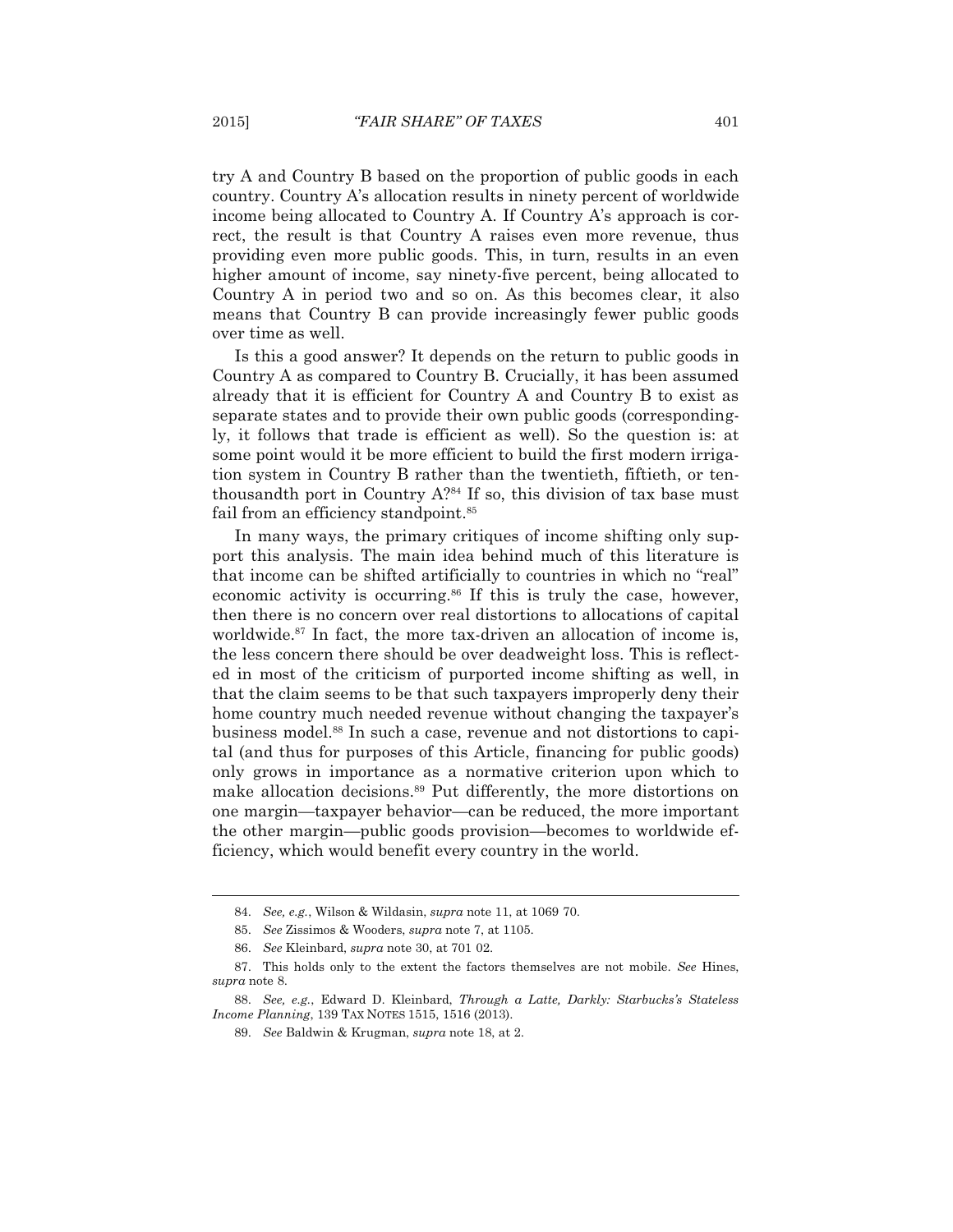$\overline{a}$ 

#### IV. RE-ENVISIONING AN INTERNATIONAL TAX REGIME

## *A. In Partial Defense of Transfer Pricing*

 Assuming the foregoing analysis is correct, what lessons can be drawn from it? The primary lessons are that the arguments in favor or opposed to transfer pricing or formulary apportionment, which have dominated recent debates over international taxation, are misplaced. For example, demonstrating that countries are claiming much higher shares of corporate income than their share of worldwide sales does nothing to indicate that this is a good or bad thing, only that they are different. In many cases, however, the undesirability of such a result is often pointed to as obvious on its face; correspondingly, those who disagree with this conclusion may be accused by some of buying off the bad guys or other similar misplaced analogies rather than engaging with the underlying analysis.<sup>90</sup>

 It is difficult to understand why this argument seems so ingrained within at least a portion of the literature. One possibility is a flawed assumption about the returns to cross-border activities. In some ways, this could be thought of as a modern variation of the mistaken assumption underlying the Malthusian analysis of economic returns to population. In addition to creating the field of political economy and introducing the concept of economic rents, Malthus is perhaps most famously remembered for staunchly opposing the so-called "poor laws" in England.<sup>91</sup> Malthus did so under a theory of fixed resources compared to growing populations. His analysis, very generally stated, was that the population at some point would outgrow the ability of land to support the population. The conclusion he drew was that providing incentives to poorer people to continue to grow the population and drain resources was unsustainable in the long-run, leading to a collapse in the population due to starvation or disease. He considered this a worse result than failing to assist the current poor and thus opposed the poor laws.92

 The mistake in this Malthusian line of thinking was the assumption of fixed resources (in the case of Malthus, the fixed resource was land) in the face of growing population.<sup>93</sup> Malthus's contemporary,

 <sup>90.</sup> *See* Calvin H. Johnson, *Taxing GE and Other Masters of the Universe*, 132 TAX NOTES 175, 180 n.47 (2011).

 <sup>91.</sup> *See, e.g.*, William P. Quigley, *Five Hundred Years of English Poor Laws, 1349 1834: Regulating the Working and Nonworking Poor*, 30 AKRON L. REV. 73, 119 (1996).

 <sup>92.</sup> *See* Amartya Sen, *Fertility and Coercion*, 63 U. CHI. L. REV. 1035, 1046 (1996).

 <sup>93.</sup> More specifically, Malthus assumed a labor theory of value with fixed land re sources. *See, e.g.*, Kyle C. Johnson, *Letting the Free Market Distribute Environmental Re sources*, 17 WM.&MARY J. ENVTL. L. 79, 88 n.39 (1992) (citing TERRY L. ANDERSON & DONALD R. LEAL, FREE MARKET ENVIRONMENTALISM 2 (1991)).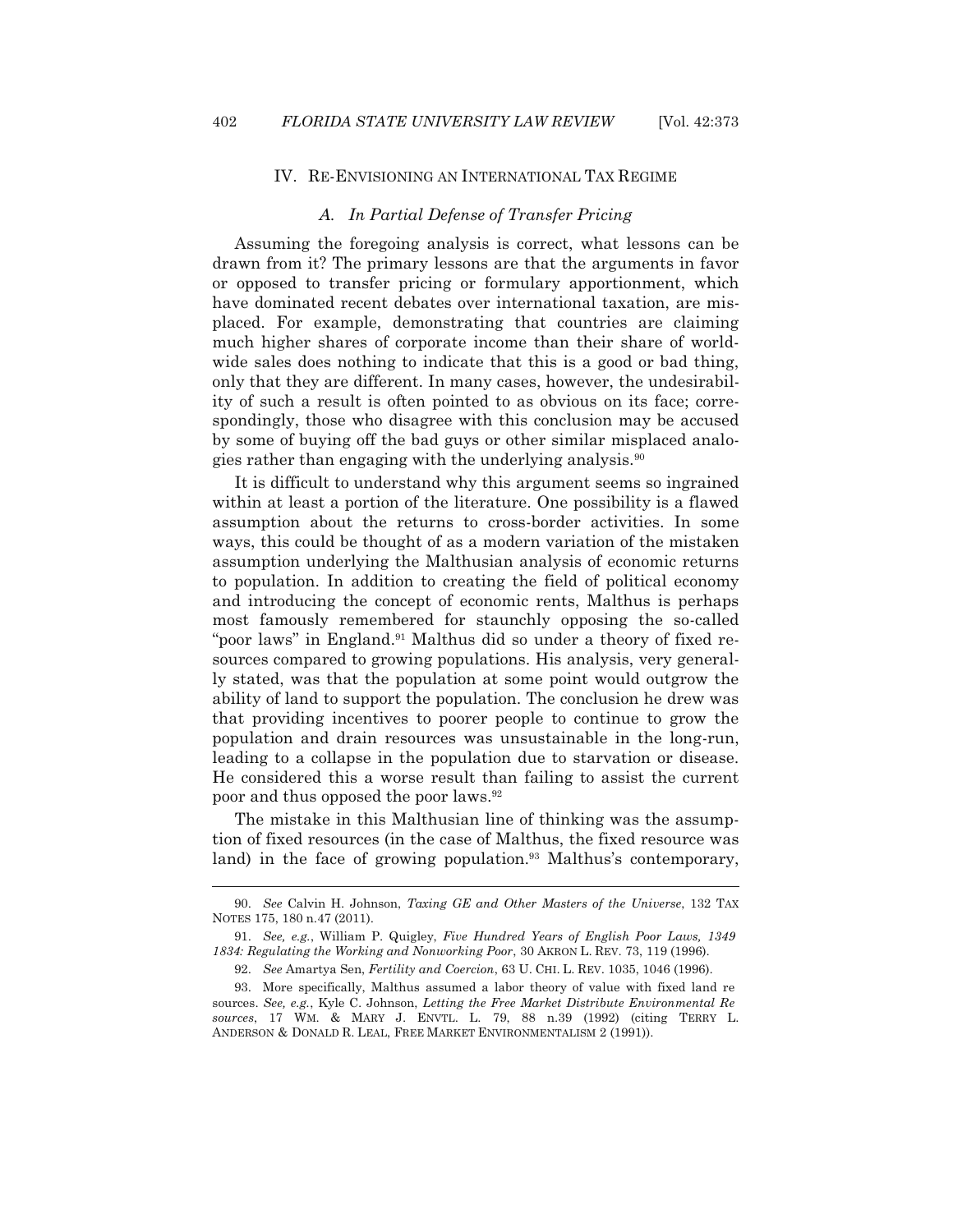Ricardo, proved that additional productivity could be extracted from the same fixed resources by more efficiently allocating those resources. For example, Ricardo's theory of comparative advantage demonstrated that England was not limited only to the food that it could grow on its own land, but that England could specialize in its own comparative advantage and trade for food with other countries.<sup>94</sup> In this way, England would have access to worldwide food resources, and other countries would have access to England's industrial resources. In other words, everyone would be better off by maximizing the efficiency of the worldwide regime.<sup>95</sup>

 The modern debate, at least the way it has come to be described in parts of the literature, seems to suffer from a version of this Malthusian error in reasoning.<sup>96</sup> If international tax is truly a zero-sum regime in which a dollar of tax revenue for Luxembourg means a lost dollar for the United States, it makes sense that the United States would put up as many barriers as possible to losing that dollar (even if it was solely the fortuity of natural resources under the ground that generated the dollar). Conversely, any proposal making it easier for that dollar to leave the United States for Luxembourg would be undesirable on its face. This appears to be the basis of much of the international tax debate as currently situated. But interestingly, this is analytically similar to Malthus's opposition to the poor laws; if so, it would makes sense, therefore, that the response would be similar as well—what if a dollar of tax revenue for Luxembourg increased worldwide efficiency of capital, making both Luxembourg and the United States better off? In that case, making it easier for the dollar to go to Luxembourg would be desirable.

 The literature appears (for the most part) to assume constant returns to scale from tax revenue. If the converse is true, however that is, that countries have a declining marginal return on tax reve-

 <sup>94.</sup> *See, e.g.*, Douglas A. Kysar, *Sustainable Development and Private Global Govern ance*, 83 TEX. L. REV. 2109, 2136 37 (2005) (discussing a hypothetical comparative ad vantage in the production of goods from Portugal and England).

 <sup>95.</sup> *See id.* 

 <sup>96.</sup> *But see* May Elsayyad & Kai A. Konrad, *Fighting Multiple Tax Havens*, 86 J. INT'L ECON. 295, 296 (2012) ("The OECD and other supranational entities engaged in the fight against tax havens may not have the option of an all in one approach. But for this case our analysis reveals a hidden cost of the sequential process that is not obvious from the out set."); Keen & Wildasin, *supra* note 15, at 259 ("The absence of systematic analyses of Pa reto efficient international taxation is especially striking . . . .").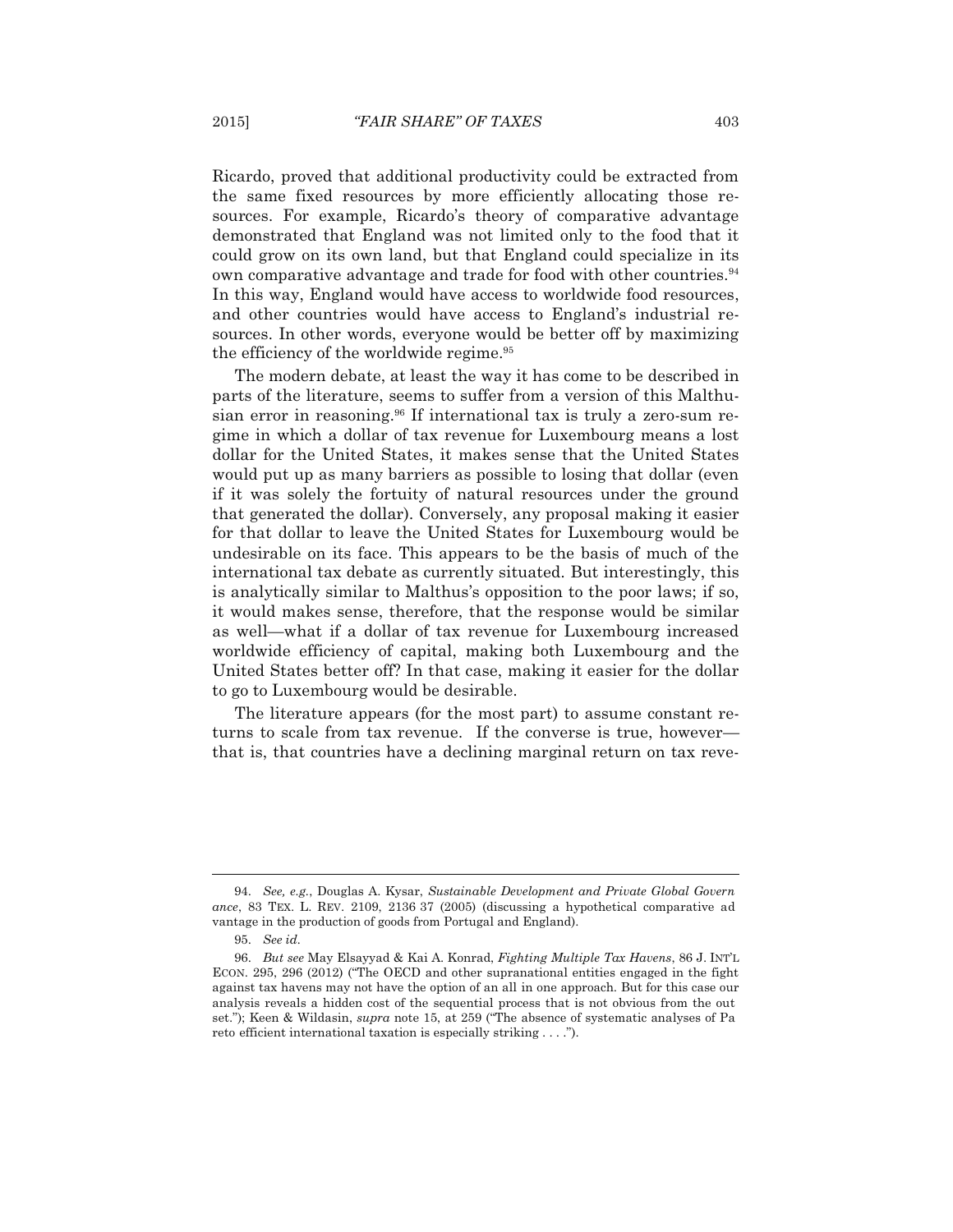nue—the theory may no longer hold.<sup>97</sup> Just because the former seems more intuitively appealing is not a reason to base policy upon it.<sup>98</sup>

 Instead, looking at the issue from a first-principles standpoint, the issue is not whether transfer pricing or formulary apportionment is more correct but, rather, which tool more optimally divides tax base so as to satisfy the dual conditions of minimizing distortions to capital worldwide and maximizing the efficiency of the provision of public goods.99 It is this second consideration that has received insufficient attention in the international tax literature. If minimizing distortions was the only consideration, a single worldwide taxing authority would be optimal. But if having multiple states is optimal, the issue comes down to balancing two considerations: minimizing distortions to capital and maximizing public good provision.<sup>100</sup>

 From this perspective, a first-best result would require cooperation among all of the countries of the world, with complete disclosure as to levels of returns to capital and public goods needs and consensus on the efficient allocation of worldwide tax base.<sup>101</sup> This "pure apportionment" would perfectly allocate the tax base so as to maximize the returns to public goods but would also have all the benefits of any apportionment system in that all countries would use worldwide income, meaning no taxpayer would have an incentive to shift income to any one country for tax purposes. Thus, pure apportionment maximizes both neutrality as to capital and public goods provision.

 This Article will make the non-controversial assumption that such an approach is not possible in the real world.<sup>102</sup> Thus, any analysis proves second-best. This Article will not attempt to prove a single best second-best. Two important points can be made, however. First, any second-best criticisms of the public goods approach apply with equal force to the neutrality-only approach. Second, either approach requires a separate analysis into the resulting incentives towards tax competition arising from any neutrality-based approach.103 Since

 <sup>97.</sup> For example, recent public finance literature has demonstrated that a declining marginal return on public goods could result in an inefficient allocation of tax revenue under tax competition. *See* Dhillon et al., *supra* note 13, at 2.

 <sup>98.</sup> *See id.* 

 <sup>99.</sup> More precisely, it requires dividing tax base to take into account both neutrality as to an initial allocation of capital and the feedback effect of public goods provision on the returns to capital across borders. *See* Hasen, *supra* note 6, at 122 23.

 <sup>100.</sup> *See id.*

 <sup>101.</sup> *See* George Mundstock, *The Borders of E.U. Tax Policy and U.S. Competitiveness*, 66 U. MIAMI L. REV. 737 (2012).

 <sup>102.</sup> *See, e.g.*, Roin, *supra* note 23, at 169 70.

 <sup>103.</sup> *See* Zissimos & Wooders, *supra* note 7, at 1105 06.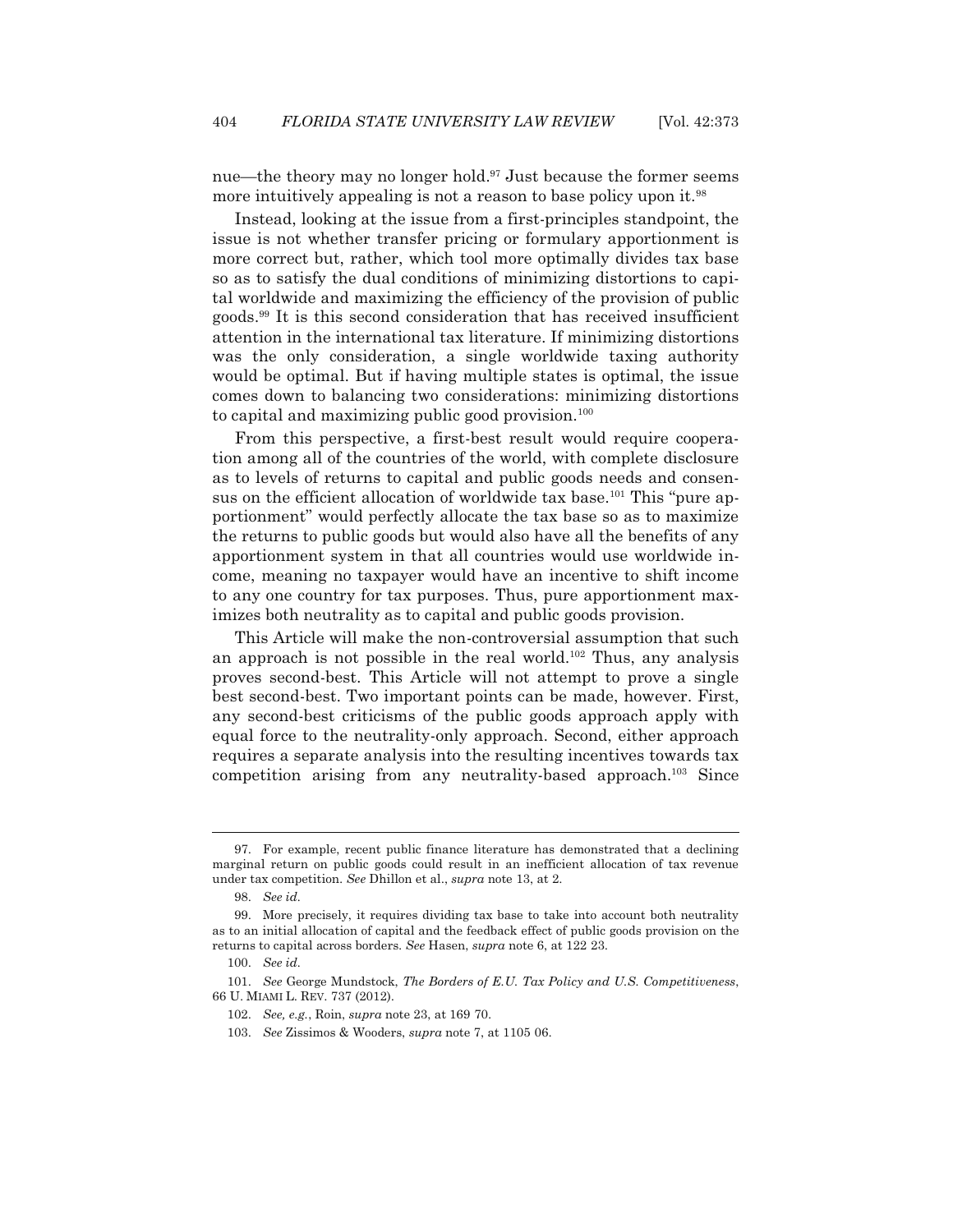these issues are common to both, there is no inherent reason for these considerations to favor one approach over another.

 Under this approach, therefore, there is no reason to believe that either transfer pricing or formulary apportionment should inherently be superior to the other. Rather, each is merely a tool to be used instrumentally to achieve an optimal balance between competing policy goals. Thus, there is nothing wrong with transfer pricing as a conceptual matter. What is needed is to develop a regime in which transfer pricing can be used in the optimal manner. The remainder of this Part will discuss at least one possible way to do so.

# *B. Constructing a Hybrid Transfer Pricing/ Apportionment Regime*

 The first step in any international tax analysis under this approach must be to determine to what extent "income" is national as opposed to international. Stated differently, only income arising due to gains from trade theoretically should be divided among states in the world, while income arising purely from domestic transactions should not. For these purposes, "national" income could be thought of as rents accrued to a country based on either its allocation of capital (natural resources, etc.) or its public goods or both, without the need to interact with the capital or public goods of other countries. As noted above, even in a world of Ricardian comparative advantage, some purely domestic productive capacity would be consumed purely domestically, independent of trade.

 Returning to the example above, assume Country A produces \$100 million worth of technology and Country A consumes \$70 million and trades \$30 million with Country B for food. At first glance it would appear that the profits attributable to \$70 million of sales should be taxed entirely in Country A. As is often the case, however, first glances would not necessarily be correct. The amount consumed in Country A is not the benchmark. Rather, the benchmark should be how much could have been consumed in Country A had Country A been forced to produce both its own technology and food. Based on comparative advantage theory, the amount of technology consumed would have been something less than \$70 million since some portion of that productive capacity would have been spent on producing food.104 This is why using simple sales as a factor in formulary apportionment does not and cannot reflect any true measure of a country's purely domestic income in a multinational world.

 <sup>104.</sup> *See* PAUL KRUGMAN & ROBIN WELLS, MACROECONOMICS 33 34 (2d ed. 2009).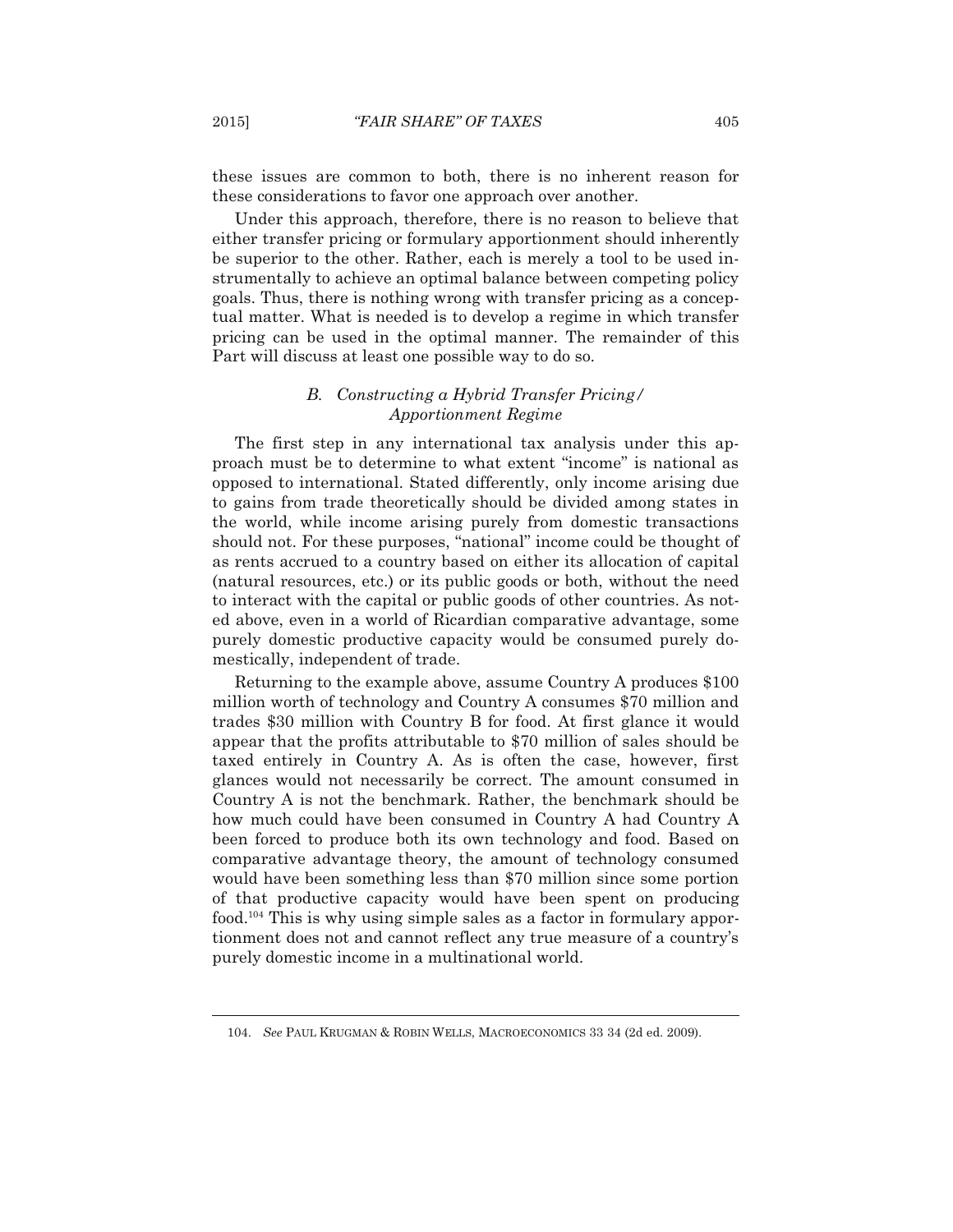The difficulty in the real world is creating the appropriate counter-factual to capture some meaningful measure of domestic income in a multinational world. Crucially, however, *any* attempt to do so will require making both normative and descriptive assumptions. It is important to make this point as explicit as possible, precisely because it has been implicit in most of the international tax literature for far too long.105

 For instance, almost all "anti-abuse" provisions in international tax assume a counter-factual against which to compare. For example, take the so-called "thin cap" rules.106 As a general matter, these rules apply a limit to the ability of a corporation to use debt to shift income from one jurisdiction to another.<sup>107</sup> Debt works this way because it is typically deductible in the country of payment and income in the country of receipt. For instance, absent thin-cap rules a Cayman Islands company could form a U.S. corporation funded entirely with debt such that all of the income of the U.S. corporation would be paid out to the Caymans. This proves troubling for a tax system because it involves a fundamental conflict of two policies: (1) interest on debt should be deductible and (2) U.S. taxpayers should not be able to "artificially" shift income to low-tax countries. The solution is to adopt a somewhat arbitrary debt/equity limit for purposes of interest deductibility. In the United States it is a 1.5:1 limit; interest paid on debt to low-tax jurisdictions above this threshold is non-deductible. Thus, for every dollar of equity contributed by a Cayman parent, three dollars of debt can be used to perfectly legitimately strip income out of the United States, but no more.

 Thin-cap rules, such as the one in the United States, are a perfect example of the counter-factual problem.<sup>108</sup> If income would be most efficiently allocated to the United States, there is no reason to allow any of it to be shifted to the Caymans, and while if a company should efficiently be capitalized with more than 3:1 debt, there is no reason

 <sup>105.</sup> *See, e.g.*, Kleinbard, *supra* note 33, at 124 ("[A]ssume that a multinational firm (but not a local domestic one) can arbitrarily move income from high tax jurisdictions (in cluding the multinational's home country) to low tax ones, while retaining ownership of the income stream."). Granted, the quotation is only intended to serve as a simplified example and not a comprehensive theory, it reflects a number of the implicit assumptions built into the counter factuals used throughout international tax literature, to wit: (1) income gener ated by a multinational is comparable to income generated by a purely domestic business, (2) the home country has some priority claim to tax the income of a multinational, and (3) income shifted from a high tax to low tax jurisdiction is inherently suspect.

 <sup>106.</sup> I.R.C. § 163(j) (2012).

 <sup>107.</sup> *See* Stuart Webber, *Thin Capitalization and Interest Deduction Rules: A World wide Survey*, 60 TAX NOTES INT'L 683, 685 (2010).

 <sup>108.</sup> *See, e.g.*, Mary C. Bennett, *The David R. Tillinghast Lecture, Nondiscrimination in International Tax Law: A Concept in Search of a Principle*, 59 TAX L. REV. 439, 453 (2006).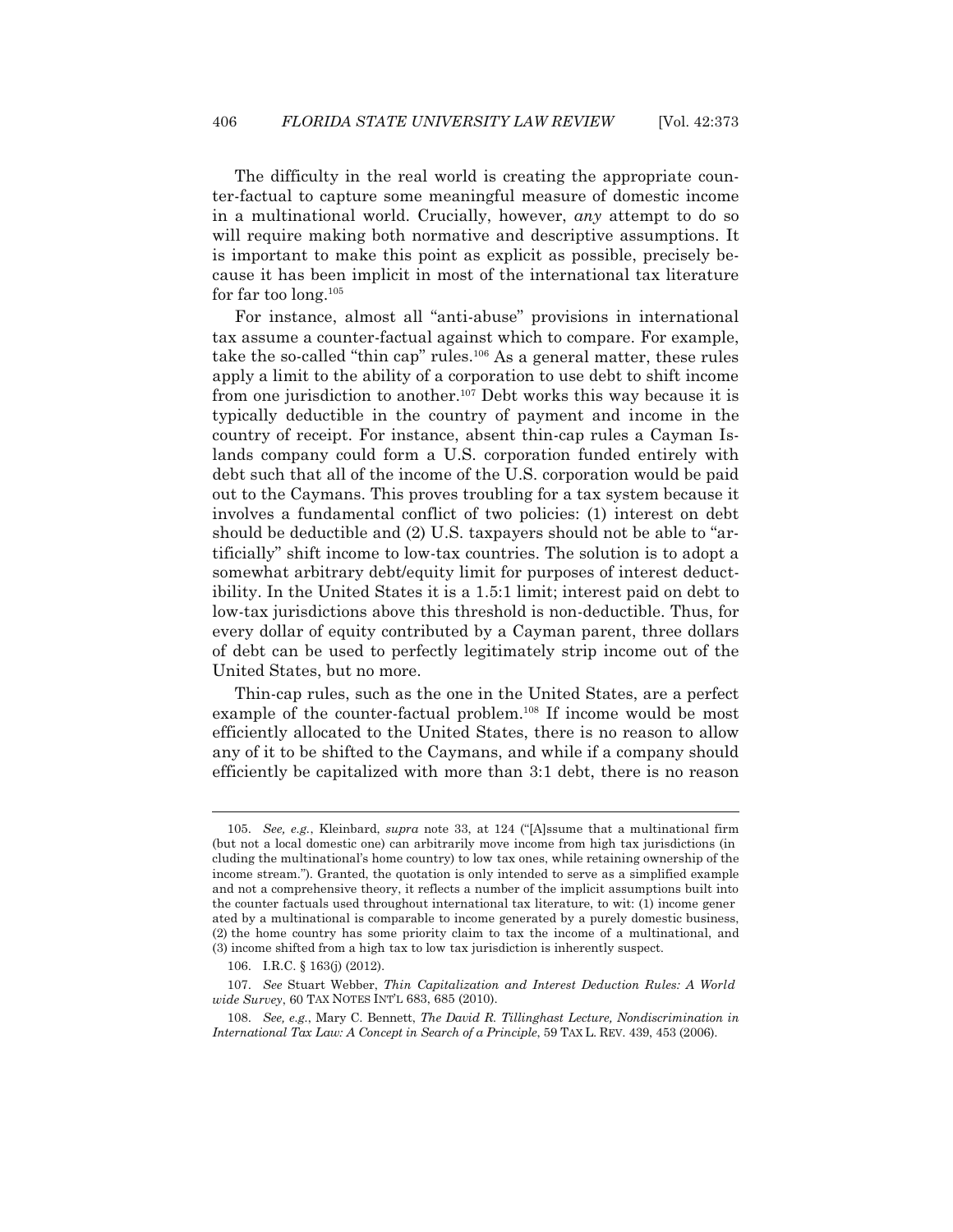to deny an interest deduction for the debt in excess of that ratio. Yet, by assuming 1.5:1 is acceptable, the law implies that anything in excess of 1.5:1 is done for tax planning and not true business reasons. There is no reason to think this should be the case, however. Some businesses, such as bio-technology start-ups, often have debt-toequity rations far in excess of 1.5:1. While others, such as mature software companies, rarely have debt-to-equity ratios approaching anywhere close to 1.5:1. This tells us nothing about whether such companies are engaged in inappropriate tax evasion.

 By constructing a counter-factual for isolating gains from trade out from domestic income, in a simple two-country, two-goods model it would be relatively easy to calculate the relative gains from trade, subtract these out from domestic consumption, and then determine pure domestic income.109 In the real world with multiple countries and items of trade, this proves much more complicated, however; depending on one's assumptions, the model can prove nearly impossible.110 One reasonable proxy could be to start with the baseline productive resources of a state and allocate a value to those plus some assumed amount for profit (for example, by using an assumed demand curve, perhaps based on historic demand, setting marginal price at marginal cost, and integrating).111 This may not approximate true domestic productive capacity, but it should represent at least a minimum amount of domestic productive capacity.

 Interestingly, this looks remarkably similar to the existing "costplus" transfer pricing method, $112$  with the biggest exception being that the transfer price would turn on country-specific attributes rather than company-specific attributes. This serves two benefits. First, it better reflects the goal of the transfer price portion of the hybrid regime. In particular, the goal is to replicate a country's domestic productive capacity and not individual taxpayer profitability or rent generation. In this way, the factor used to apportion income would not be manipulable by any one firm (assuming no one firm is large enough to impact a country's overall returns on capital or labor),

 <sup>109.</sup> *See* ROBERT H. FRANK & BEN S. BERNANKE, PRINCIPLES OF MICROECONOMICS 44 (3d ed. 2007).

 <sup>110.</sup> *Cf.* Ronald W. Jones, *Trade Theory and Factor Intensities: An Interpretive Essay*, 10 REV. INT'L ECON. 581 (2002) (describing the complexities that arise when analyzing traditional trade models with the additional issue of factor intensity).

 <sup>111.</sup> This is a simplified variation of the Hecksher Olin/Samuelson model of trade. *See* Grubert, *supra* note 7, at 177 & n.76.

 <sup>112. 26</sup> C.F.R. § 1.482 3(d) (2011). *See generally* Elizabeth Chorvat, *Forcing Multina tionals to Play Fair: Proposals for a Rigorous Transfer Pricing Theory*, 54 ALA. L. REV. 1251 (2003) (discussing allocation of taxable income under different taxation models, including the cost plus model).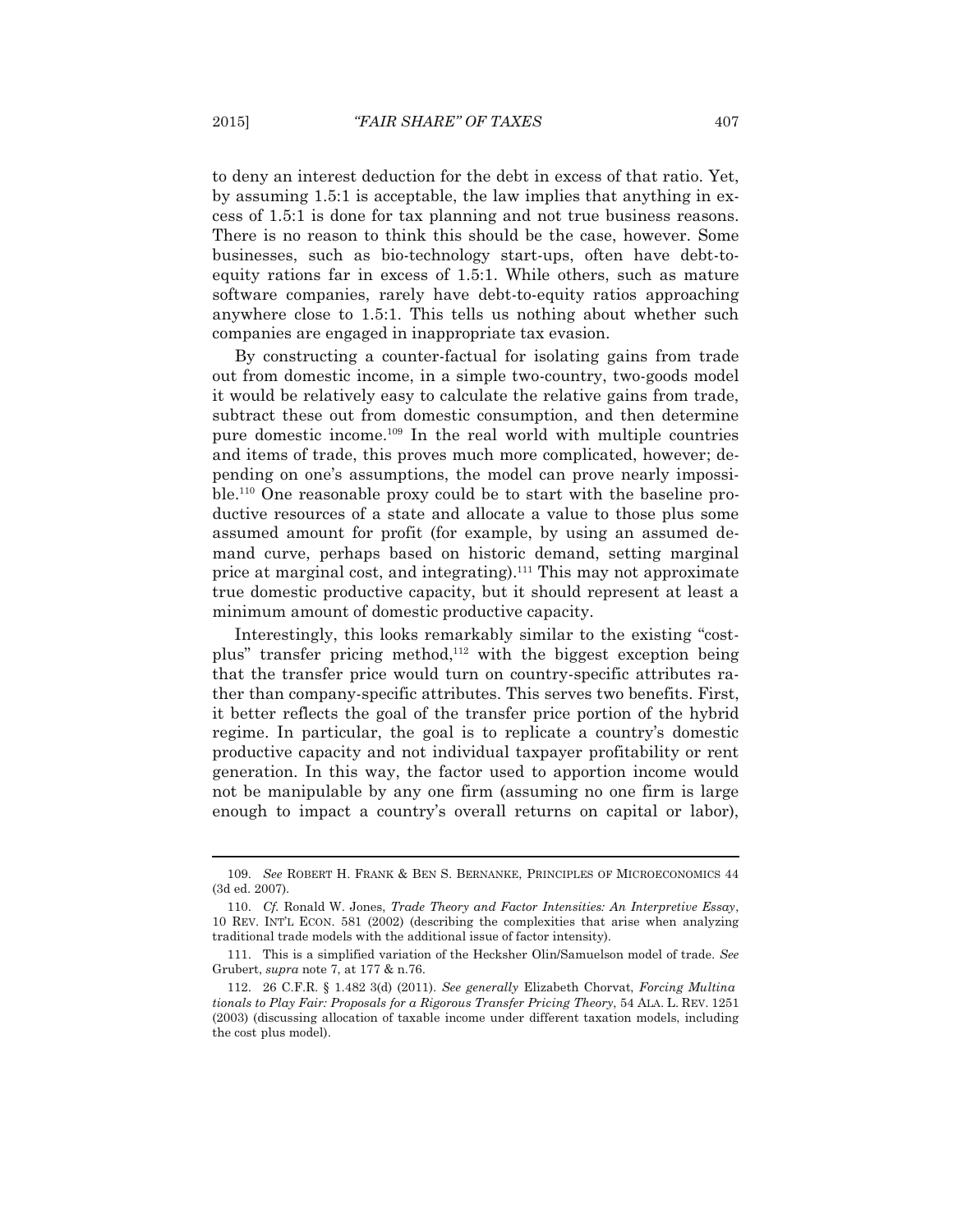thereby reducing the efficiency concerns over distortions to taxpayer behavior.113

 Second, it avoids factual fights with taxpayers over their proprietary business methods and internal profit estimators. Instead, each country could use average returns for companies doing business there, for example, based on public findings. Even when there is little information, the decision shifts from one where countries must engage in a "battle of the experts" with the taxpayer to one where countries can make policy driven allocations. This alone would significantly reduce a number of the concerns about the present transfer pricing system.

 For example, assume a multinational corporation develops the software for a mobile device in Israel, builds the device in Thailand, and sells the device in Germany. Rather than ask the corporation what it would charge a third party for the software in an arm'slength transaction, Israel could calculate that the software development business in Israel on average generates a ten percent return. It could then take an objective factor, such as company-specific deductible expenses incurred in Israel, $114$  and apply the ten percent profit percentage to this amount. This amount would be the amount of worldwide profits of the company over which Israel could claim unilateral jurisdiction to tax. In this manner, transfer pricing methodologies could be used to set a minimum floor that a "home" country could tax irrespective of claims by other countries (in other words, income that it can unilaterally allocate to itself).<sup>115</sup> As a consequence, multinational companies would no longer be able to avoid paying any home country tax solely through international tax planning. Once the two countries each apply their minimal transfer pricing base, the remaining tax base—intended to roughly correspond to the gains from trade—would be divided between the countries in some other manner.

 That leaves open the question of how to divide the remainder, which this Article will refer to as the "common tax base" in that it would not exist absent specialization and trade among more than one country. Again, the best solution would be for countries to agree both as to the amount of the common tax base and as to the relative allocation of the common tax base. Absent both, not only is there potential for an inefficient allocation for public goods provision, but also the possibility of both double taxation (to the extent two countries  $\overline{a}$ 

 <sup>113.</sup> *See* Hines, *supra* note 8, at 109.

 <sup>114.</sup> *Cf.* Grubert, *supra* note 7, at 184 (linking the proper country to tax with the coun try in which development expenses were deducted).

 <sup>115.</sup> *See, e.g.*, Eduardo Baistrocchi, *The Transfer Pricing Problem: A Global Proposal for Simplification*, 59 TAX LAW. 941, 949 51 (2006) (explaining how transfer pricing rules can be used to protect the tax base of countries).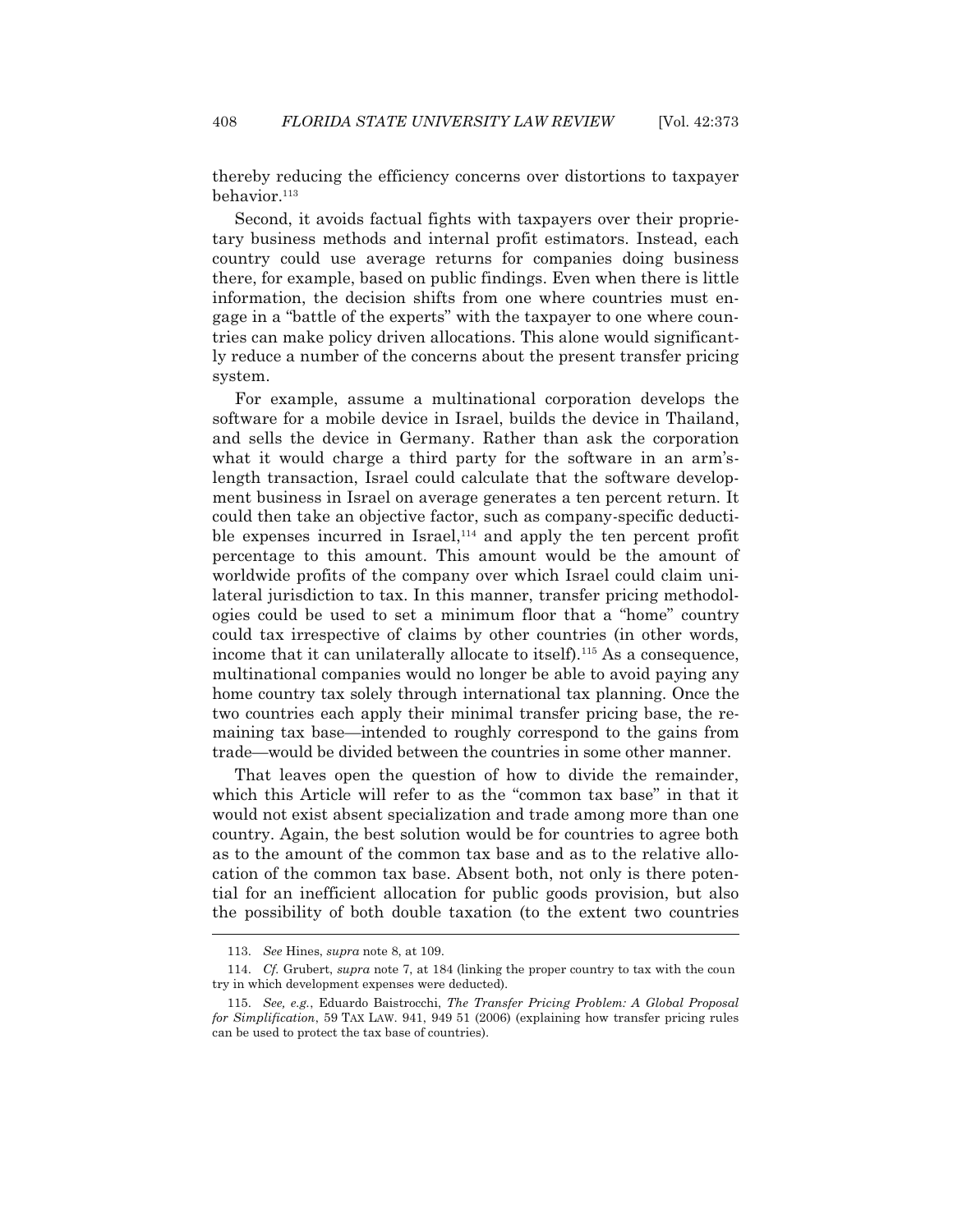both claim some common tax base) and double non-taxation (to the extent taxpayers structure such that neither country claims some common tax base).

 The only question, then, is how best to allocate the common tax base in a second-best manner. The key error in traditional approaches to dividing common tax base has been to use the same principles applied to the common tax base as those used to the domestic tax base. But since these tax bases differ fundamentally not only in their source but also in their efficient allocation, there is no reason to think the same methodology would be efficient for both. Theoretically, there are two potential ways to apportion: (1) by tying to some objective criteria and (2) by affirmatively allocating for some policy reason.

 The former has been the basis of the modern calls for formulary apportionment. The first claimed benefit of such an approach is that it uses non-manipulable objective criteria, thus solving the transfer pricing problem. This is correct insofar as it goes. The second claimed benefit of such an approach is that it more accurately reflects a country's fair share of taxes. The primary thesis of this Article is that this claim is incorrect and, in fact, deeply flawed.

 This does not mean, however, that some objective metric used in formulary apportionment could not satisfy the normative criteria set forth in this Article. Rather, the metric must take into account the relative returns to public goods, assuming there is some diminishing marginal return to public goods and that tax revenue correlates with gross domestic product (GDP) to some extent. Any metric directly correlating with GDP and thus public goods—whether sales, employees, capital, or other—will necessarily fail this standard, at least at some point. So what are some other options? One alternative could be GDP per capita; that is, apportion tax base between the relevant states based on their relative GDP per capita. This also is not a perfect solution, because it is possible for countries to have high GDP per capita and high needs to fund public goods (e.g., the Cayman Islands), or low GDP per capita but also lower needs to fund industrial public goods (e.g., China).

 Perhaps a better alternative would be to use the inverse of relative foreign direct investment (FDI). Under this approach, it would be assumed that FDI is correlated with public goods in that capital seeks out the highest risk-adjusted return taking into account both the demand for capital and the infrastructure to provide the return.116 In other words, even though poorer countries have higher

 <sup>116.</sup> *See, e.g.*, Avi Nov, *The "Bidding War" to Attract Foreign Direct Investment: The Need for a Global Solution*, 25 VA. TAX REV. 835, 837 42 (2006) (describing how countries compete over foreign direct investment so as to fund public goods).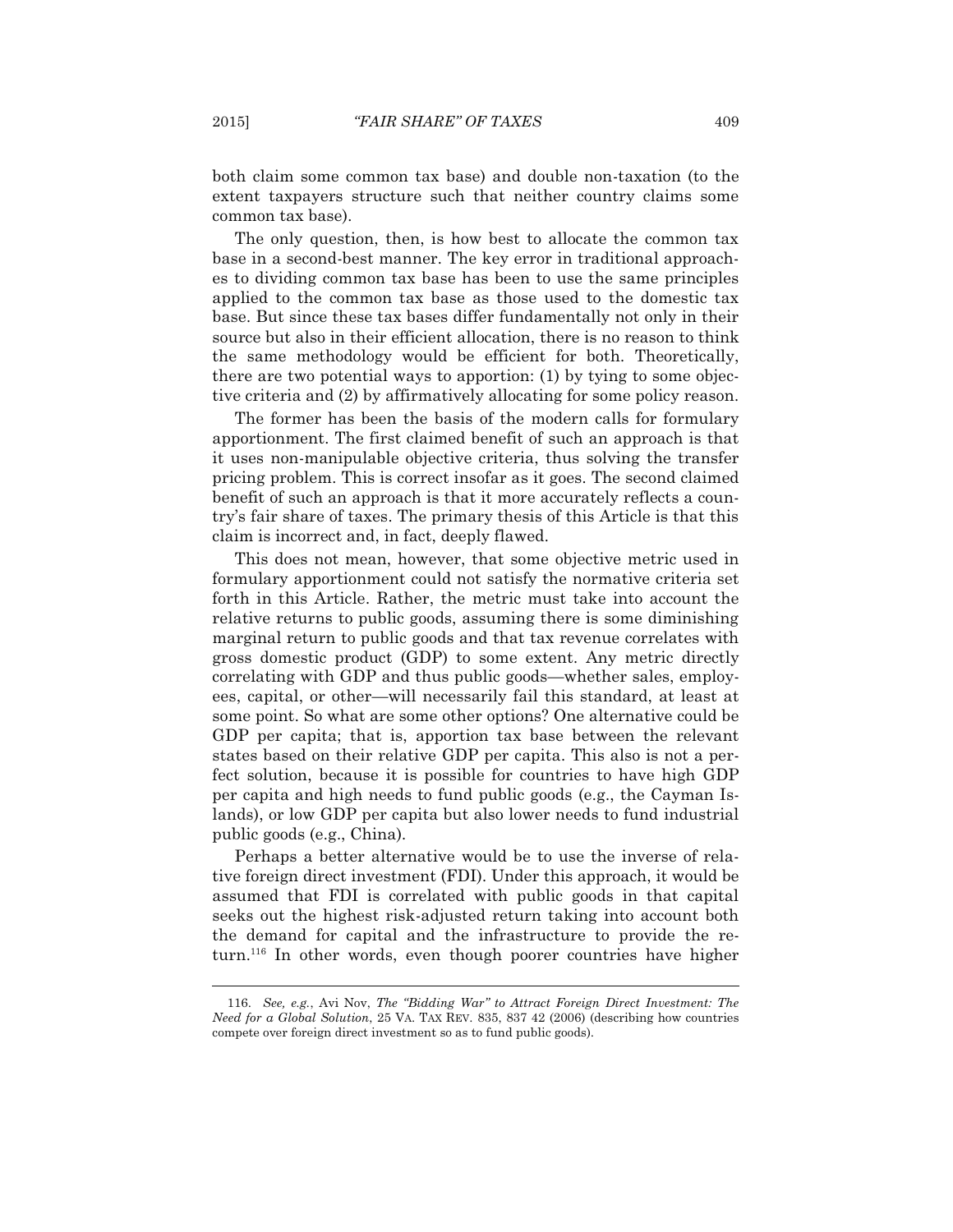demand for capital than wealthier ones, investors significantly discount the return on capital for countries with low public goods, whether that be lack of physical infrastructure, lack of stable money or banking, or lack of stable property laws and judicial systems.<sup>117</sup> While there is not direct empirical evidence for this, there is empirical evidence that capital flows significantly less to poorer countries than would be expected under neo-classical demand models,118 indirectly supporting this concept. Under such an approach, the common tax base would be divided among the relevant countries based on the inverse of their relative FDI inflows (for example, by using data from the most recent prior year).

 Combined with allocating the initial tax base determined by a transfer pricing methodology, this approach balances both the capital neutrality and public goods benefits of tax base division. Countries with higher returns to capital, allocations of resources, and public goods, would always be allocated a higher share of the transfer pricing portion, while countries with lower such attributes would receive a higher share of the common tax base. In this manner, a balance between neutrality and public goods could be struck, all while addressing the manipulability (or abuse, depending on one's point of view) of the current transfer pricing system.

## *C. Applying the Hybrid Regime: An Example*

 Even if a hybrid transfer pricing/apportionment regime might be preferable to either in isolation as a theoretical matter, would it be implementable and administrable? A simple example can demonstrate that the answer is yes.

 As a starting point, perhaps the greatest strength of the hybrid methodology is that it can be implemented independently from the treatment of corporate tax base, that is, unitary versus separate entity accounting or the need for country-by-country reporting.119 For example, the United States could choose to continue to adopt a separate company regime of accounting while other countries—Brazil, for example—could choose to adopt a unitary method of accounting. Under such a methodology, the United States would apply the relevant apportionment factor to the cost basis investment of the U.S. taxpayer,

 <sup>117.</sup> *Cf.* Nuno Garoupa & Carlos Gómez Ligüerre, *The Efficiency of the Common Law: The Puzzle of Mixed Legal Families*, 29 WIS. INT'L L.J. 671 (2012) (explaining how countries that sacrificed short term benefits to establish stable legal regimes experience higher growth than countries that do not do so).

 <sup>118.</sup> *See, e.g.*, Hasen, *supra* note 6, at 104 06; *see also* Adam H. Rosenzweig, *Why Are There Tax Havens?*, 52 WM.&MARY L. REV. 923, 944 45 (2010).

 <sup>119.</sup> OECD BEPS REPORT, *supra* note 1.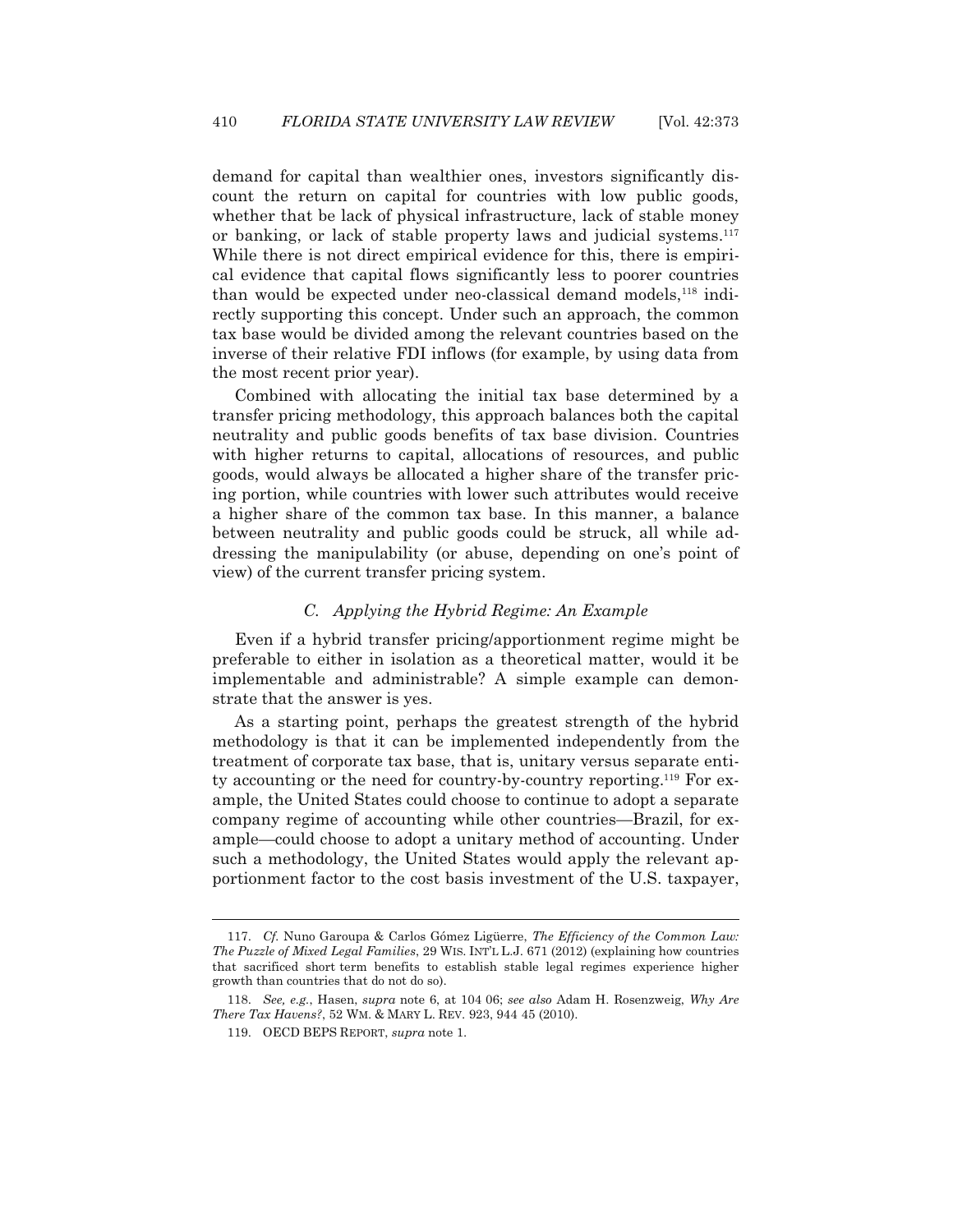while the apportionment factor would be based on an independent metric not reliant on reporting from the taxpayer while the cost basis of the stock in the subsidiary would be easy to calculate. Of course, this would not reflect real worldwide economic income, but of course, neither does any separate company accounting.

 In this manner, the apportionment methodology is no better or worse than any other form using separate company accounting. The difference is that no U.S. based company would unilaterally be able to avoid all U.S. tax solely by separately incorporating. The United States could choose not to impose tax on this base, to tax it more lightly than U.S. sourced income, or to tax it subject to a foreign tax credit. But, at a minimum, the United States would have the option to tax such income.

 Relatedly, U.S. taxpayers would face one of two incentives. First, if the apportioned income is less than what would be allocated to the United States based on worldwide income of the group, it could simply accept the U.S. apportionment. Second, if the apportioned income is more than would be allocated to the United States on the worldwide income of the group it would have an incentive to report the worldwide income to the United States. Either way, the United States would no longer have to waste resources examining and challenging each individual transfer price of every U.S. based multinational corporation.120 Rather, the United States could rely as a default on collecting tax on a base of income calculated on net investment in foreign corporate subsidiaries or alternatively rely on the corporation voluntarily disclosing actual worldwide income.

 Other countries, on the other hand, may use worldwide income of the corporate group as its base and a transfer pricing cost-plus factor based on independent national criteria. To the extent the United States and other countries both claim taxing authority over a specific item of income as a result, the corporate taxpayer would have an incentive to report this fact to both taxing authorities. In response, the United States could grant a foreign tax credit for this income or could exempt it from U.S. tax or impose a lower level of double tax.<sup>121</sup> But, at a minimum, the United States would have the opportunity to make a complete and informed policy choice over such income.

 <sup>120.</sup> *See* Kleinbard, *supra* note 88, at 2 ("It is inappropriate to expect source country tax authorities to engage in elaborate games of 20 Tax Questions, requiring detailed knowledge of the tax laws and financial accounting rules of many other jurisdictions, to evaluate the probative value of a taxpayer's claim that its intragroup dealings necessarily are at arm's length" by virtue of alleged symmetries in tax treatment for expense and in come across the group's affiliates.)

 <sup>121.</sup> *See* SHAVIRO, *supra* note 3, at 4 7.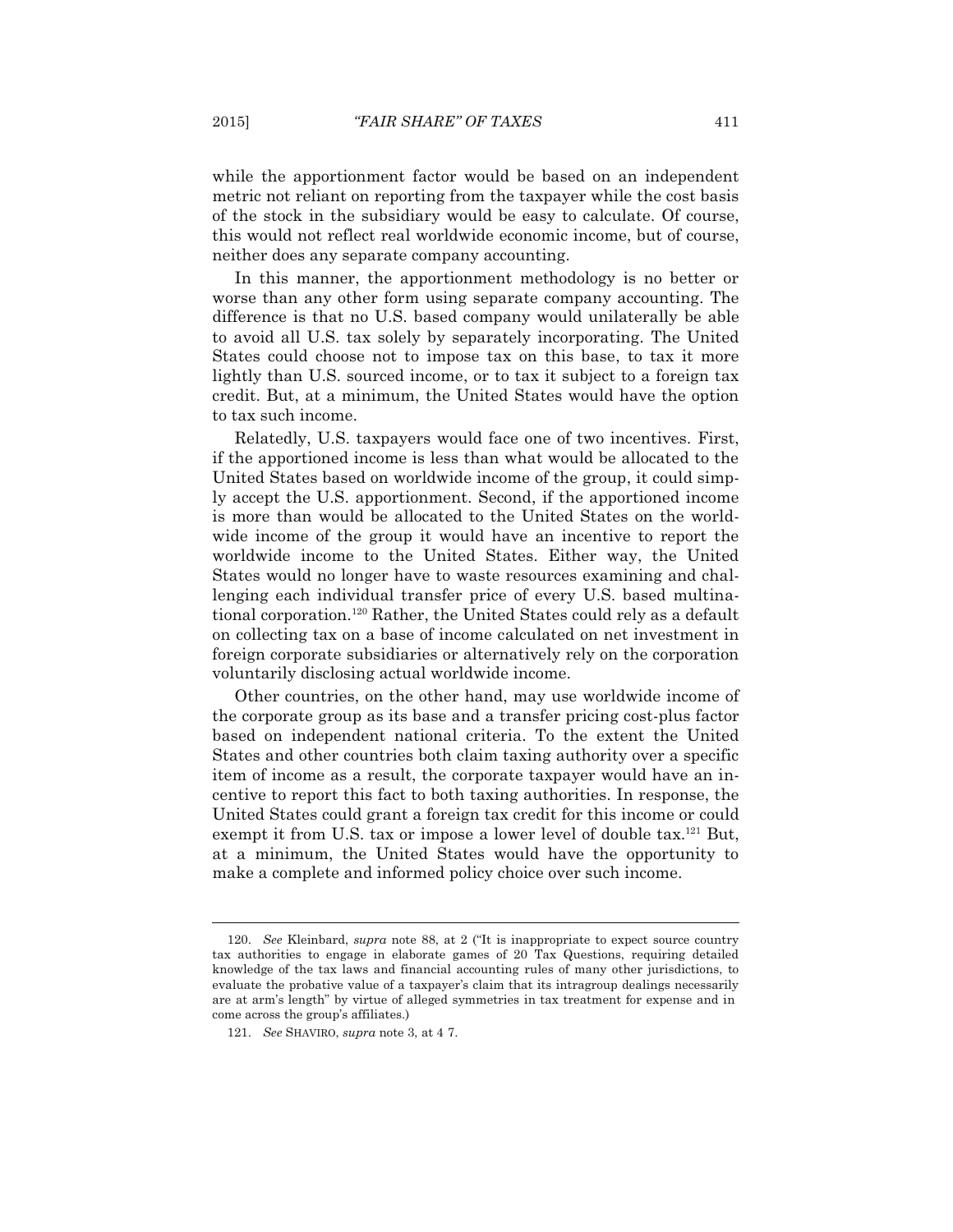Turning to a specific example, assume a corporation is legally formed in Bermuda and is in the business of issuing casualty insurance in the United States. Under the approach of this Article, Bermuda would not be permitted to tax the entire tax base of the company legally formed in Bermuda but primarily insuring risk in the United States and, crucially, neither would the United States. Rather, the United States would apply its transfer price to insuring U.S. risk to allocate a portion of the base solely to the United States. Assume the company earns \$4 million per year in premiums on \$50 million of insurance risk. If U.S. insurance companies earn on average a five percent profit on insured risk and the Bermudian company insured \$50 million of risk in the United States, the United States could claim \$2.5 million of the \$4 million tax base for itself. If the United States used a foreign tax credit system, this would mean the tax on \$2.5 million base would not be eligible to be reduced by the foreign tax credit,<sup>122</sup> while if the United States used a territorial system the \$2.5 million would not be exempt from U.S. tax as foreign source income.

 The remaining \$1.5 million common tax base (assuming there is no purely domestic Bermuda tax base) would then be divided primarily in favor of Bermuda based upon some objective factor correlating with the relative needs for public goods. For simplicity, using the inverse of relative GDP of the United States and Bermuda, the ratio would be roughly \$14 trillion for the United States and \$6 billion for Bermuda, resulting in Bermuda's share being equal to  $$14/\$14.6 = 95.8\%$ . Thus, \$1.437 million, or 95.8% of the common tax base of \$1.5 million, would be allocated to Bermuda, and an additional \$63,000 would be allocated to the United States. The total U.S. source income from the transaction would be \$2,563,000.

 There are multiple benefits to such an approach. First, it would be relatively easy for the United States to administer, since presumably the total amount of insured risk issued by the Bermuda company should be relatively easy to ascertain as would the total amount of deductible expenses. Second, the transfer price would be established by the Internal Revenue Service based on independent objective factors, rather than by the taxpayer based on company specific factors as under current law, obviating the need for complex transfer pricing reports and audits of the transfer pricing reports. Third, the taxpayer would now face a choice. If paying U.S. tax on \$2,563,000 of profit was preferable it could do so and be in complete compliance with U.S. law. If, however, the taxpayer had specific information demonstrating that it in fact earned lower profit on its insurance than the U.S.

 <sup>122.</sup> I.R.C. § 904 (2012).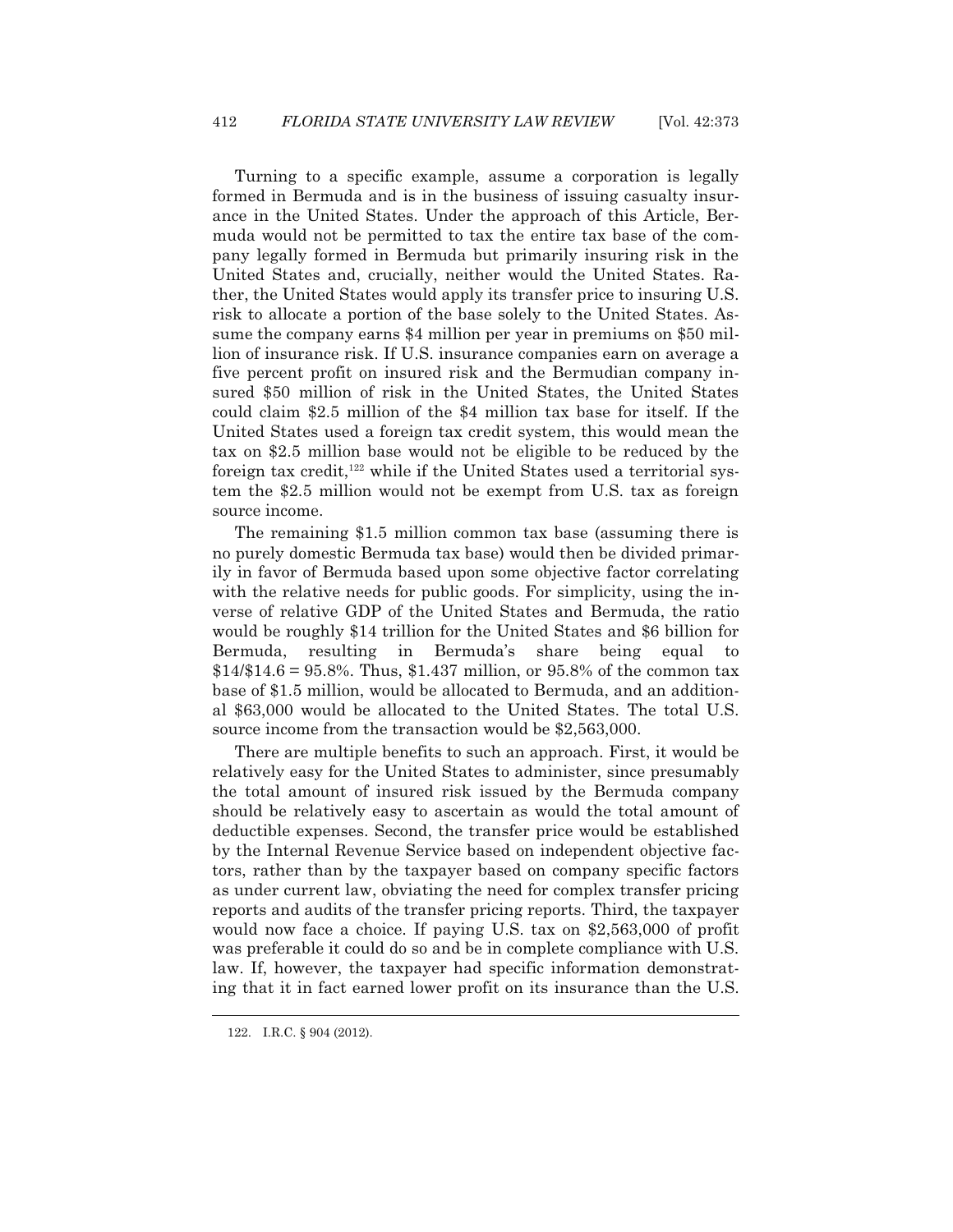average or that it insured risk outside the United States, it would have an incentive to provide this information to the United States to lower its tax bill.

 As a result, the United States would no longer be in the position of playing "Twenty Tax Questions" with taxpayers holding private tax information.123 Rather, the United States would either tax a minimum amount of income based on objective factors or have greater access to worldwide tax information of the taxpayer. Thus, unlike under current law, a foreign insurer of U.S. risk would no longer be able to claim the ability to completely avoid U.S. tax solely by establishing an entity in Bermuda.<sup>124</sup>

 The taxpayer may try to avoid or minimize this result by shifting some of the U.S. allocated income to another tax haven such as the Jersey Islands. But at this point the corporate taxpayer and the Jersey Islands would face a much different choice. If the Jersey Islands agrees to respect the transfer pricing methodology adopted by the United States and Bermuda, it would be able to allocate a share of the common tax base to itself at no risk of challenge or punishment from the United States (or institutions such as the OECD). Thus, the Jersey Islands would have an incentive to agree with the allocations of the United States and Bermuda as they would provide lower-risk access to tax base than direct tax competition. In effect, by agreeing to permit an allocation of part of the common tax base to the Jersey Islands, the United States would effectively enlist the cooperation of the Jersey Islands to collect tax on its domestic tax base. In other words, this would result, in effect, in an implicit worldwide agreement to apportion part of the worldwide tax base of a company to the United States—precisely the goal of most proponents of formulary apportionment.

While this may not be as good from a purely U.S. standpoint as a solution in which it could tax all of the worldwide income of the corporate taxpayer, it better reflects the dueling efficiency concerns embedded in international tax and thus may be more efficient from an overall worldwide perspective than either the current international regime or the preferred U.S. allocation.125

 Assuming this is true, the remaining question is: why should the Jersey Islands get anything at all? What role did it play in generat-

 <sup>123.</sup> *See* Kleinbard*, supra* note 88, at 1515.

 <sup>124.</sup> *See, e.g.*, Lee A. Sheppard, *News Analysis: Money Talks: Hedge Fund Reinsurance Companies*, 138 TAX NOTES 1279 (2013).

 <sup>125.</sup> Correspondingly, any allocation that maximizes the total return for all countries involved also increases the incentives towards cooperation rather than competition over that base. *See* Adam H. Rosenzweig, *Thinking Outside the (Tax) Treaty*, 2012 WIS. L. REV. 717, 742 43.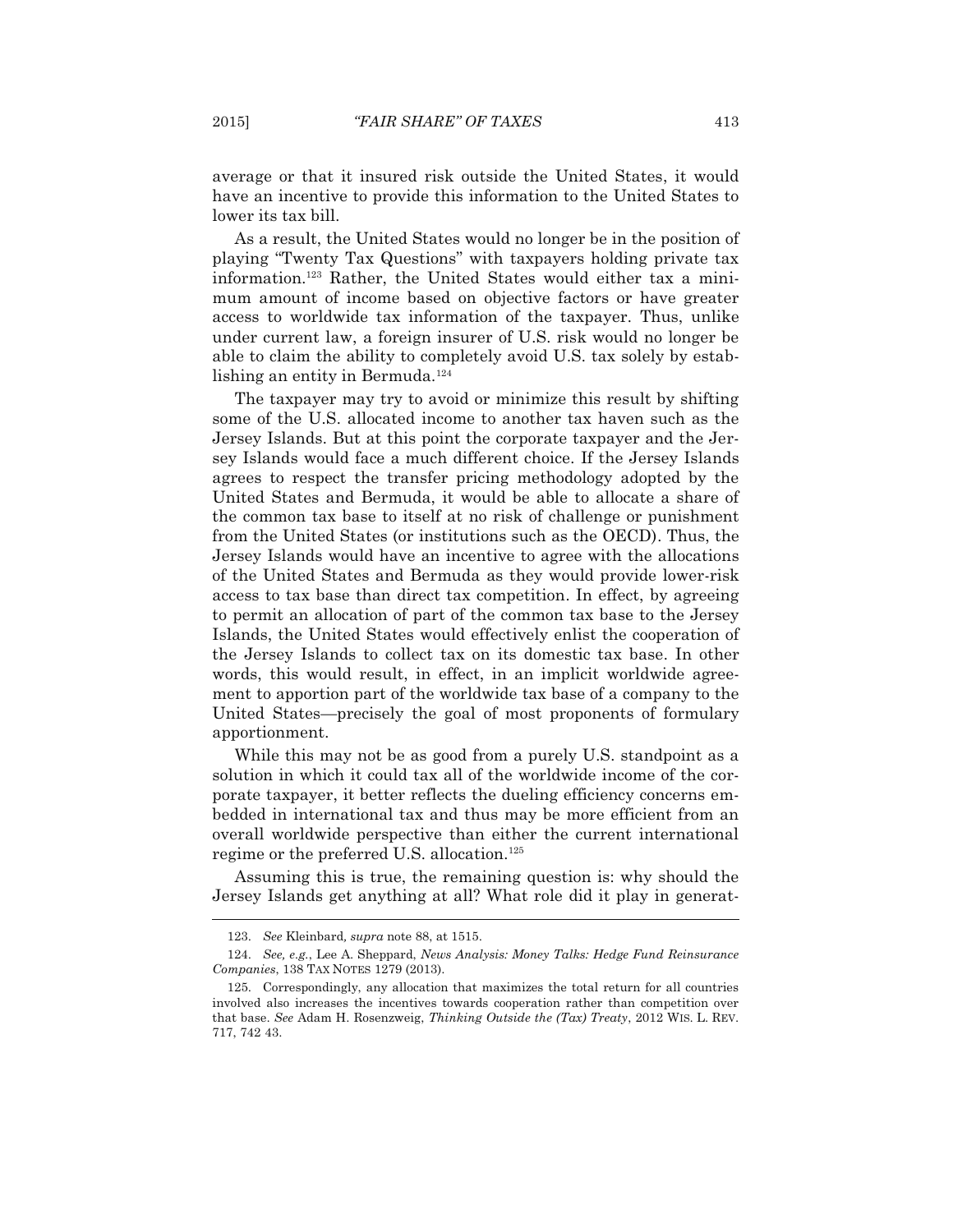ing the income of the corporate taxpayer? And if the Jersey Islands is entitled to some tax base, why not the Isle of Man or Gibraltar? The next Section will address that question.

## V. COMBATING ABUSIVE TAX HAVENS UNDER THE NEW TAXONOMY

 The methodology described above is ambivalent as to which countries should properly be included in dividing a particular item of income. Ultimately, however, that question must be confronted to address the so-called abusive tax haven problem. For example, there is no reason to believe that, say Belize, should be entitled to claim a share of the common tax base generated from the sale of wine from the purely French winemaker to the purely U.S. consumer. Any international tax regime would need some way to deny Belize the ability to claim a share of such income. The problem is that it is relatively simple to make it appear as if Belize was involved in the transaction, for example simply by setting up a foreign base sales company in Belize.126

 One nice aspect of the proposal in this Article is that there will always be a domestic tax base of every international transaction that cannot be siphoned out to tax havens. This itself minimizes, but does not eliminate, the incentive for such countries to engage in tax competition. In fact, so long as there are multiple countries with some unmet minimal revenue need there will always be an incentive of countries to engage in tax competition absent some other means to satisfy the minimum revenue need.<sup>127</sup>

 Rather, what matters is adopting a regime that minimizes the incentives of countries to engage in harmful tax competition while separately increasing the incentives towards cooperation. The hybrid proposal could potentially achieve both of these goals. First, any approach that helps countries develop their own infrastructure will increase their own development, thereby increasing their internal tax base and reducing the need to engage in tax competition.128 Under the theory of this Article, increased tax base will lead to increased public goods which themselves will feedback into returns on capital and thus increase growth and development of these countries. Increasing the efficiency of the worldwide tax regime in this manner not only helps countries from a development policy standpoint but theoretically adds to total worldwide growth and trade thereby help-

 <sup>126.</sup> This was the premise for including Foreign Base Sales Company income in Sub part F for U.S. tax purposes. *See* I.R.C. § 954 (2012).

 <sup>127.</sup> *See* Rosenzweig, *supra* note 118, at 932 34.

<sup>128.</sup> *Id.* at 932 34.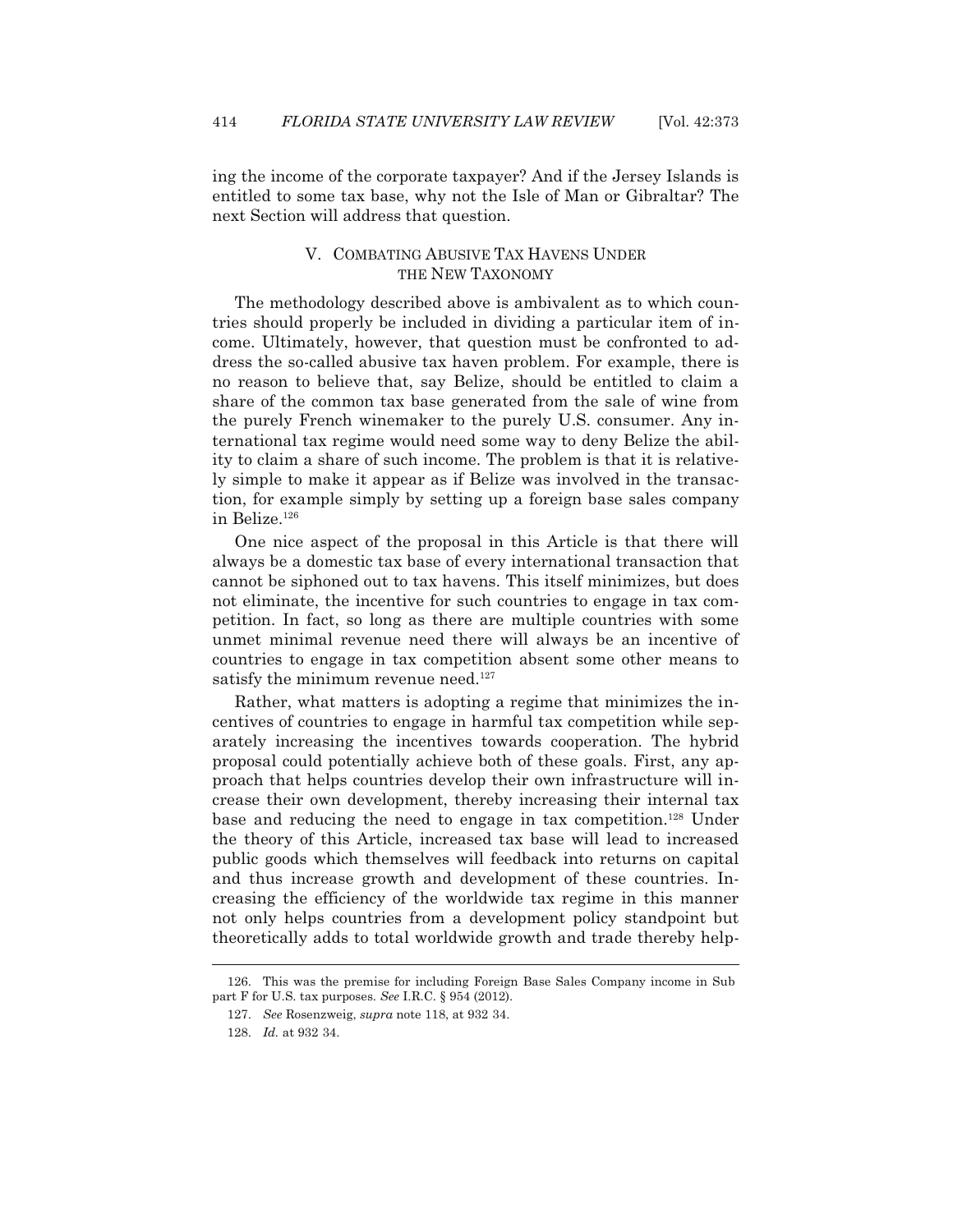ing wealthier countries, such as the United States, as well. In fact, such feedback growth and trade benefits were pointed to as the policy reason for adopting the foreign tax credit—which unilaterally sacrificed tax revenue from the United States to other countries—in the United States in the first place.<sup>129</sup>

 Contrast this to proposals that punish or otherwise reduce the domestic tax base of countries engaged in tax competition. Such countries may, if faced with some minimal revenue needs, be forced to engage in even more intense competition thereby undermining the initial goal of the policy in the first place. $130$ 

 Additionally, using tax base rather than other metrics to alleviate the pressure to compete over revenues also proves superior to other ways to improve public goods development in poorer countries in that it relies on market forces to allocate the tax base. More specifically, U.S. tax policy would merely permit countries in which U.S. multinational corporations do business to exercise taxing power over some of the corporation's worldwide tax base. This provides U.S. corporations the choice of country in which to do so. Thus, countries with more stable political and legal systems, less chance of violence or other crime, and less likelihood of corruption would attract significantly more investment and, under the proposal, would also attract more tax revenue than other more unstable or corrupt countries.131 In fact, there is evidence that this already occurs under current law.132 In this manner, using tax base rather than direct or indirect fiscal transfers can actually harness the benefits of Tiebout competition, as opposed to the current system which could theoretically reduce, or even potentially undermine, the benefits of Tiebout competition.

 This then leads to a second consideration: allocating tax base to affirmatively fulfill policy preferences such as satisfying poorer countries minimum revenue needs. Doing so requires letting go of the oftheld goal of a single, unified, international tax system. As one example, a country such as the United States could unilaterally choose to allocate a portion of tax base that cannot be captured unilaterally by the United States towards developing countries and away from developed countries as a matter of international redistribution and de-

 <sup>129.</sup> *See* Graetz & O'Hear, *supra* note 52, *passim*.

 <sup>130.</sup> *See* Rosenzweig, *supra* note 118, at 934.

 <sup>131.</sup> *See* Rosenzweig, *supra* note 118, at 960 61.

 <sup>132.</sup> *See* Dhammika Dharmapala & James R. Hines Jr., *Which Countries Become Tax Havens?*, 93 J. PUB. ECON. 1058, 1058 (2009) ("Evidence from US firms suggests that low tax rates offer much more powerful inducements to foreign investment in well governed countries than do low tax rates elsewhere. This may explain why poorly governed countries do not generally attempt to become tax havens.").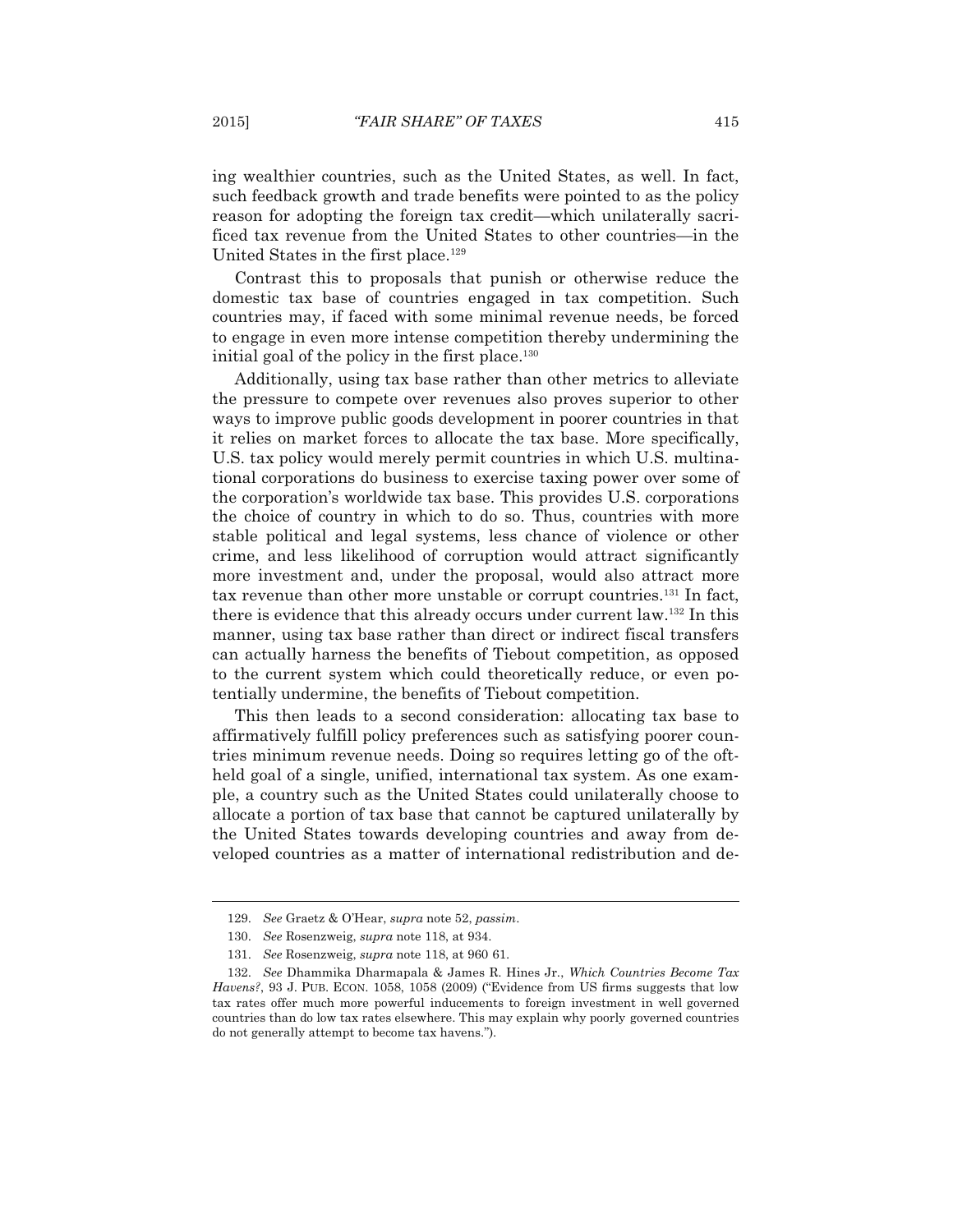velopment policy.133 Assuming there was no way to unilaterally capture this base and that cooperation was not possible due to conflicting incentives, there is little to no cost to the United States to affirmatively harness this lost base and allocate it to higher end users of public goods. <sup>134</sup>

 Similarly, it may be reasonable for a country, such as the United States, to permit greater use of tax benefits in certain non-cooperative countries. The use of tax benefits would have to be conditioned on such countries conforming with U.S. sourcing rules on which countries may legitimately claim taxing authority over a particular item of income. In this manner, the United States would be able to replicate some of the benefits it currently enjoys with tax treaty partners to currently noncooperative states at little to no cost.135

 The ultimate lesson, then, is that nothing in an efficiency analysis of international tax prevents states from adopting a hybrid system, one that employs different methodologies for dividing tax base among relatively symmetric countries, on the one hand, and relatively asymmetric countries, on the other.136 The intuition behind this is that the reciprocal gains from trade are so great among relatively symmetric countries that such countries are more than willing to bargain tax based allocation in exchange for increased trade (or reduced barriers to trade).<sup>137</sup>

 One proxy for such symmetry could be the presence of a tax treaty. In effect, tax treaties could be thought of as a form of second-best division of tax base among relatively symmetric countries. Put differently, the presence of a tax treaty could be seen as a signal that the signatory countries are relatively symmetric in terms of trade, capital flows, or some other metric, or they would not have entered into a treaty predicated on reciprocity in the first place.<sup>138</sup>

 One problem with this analysis is that, at least under one theory, small countries could face a prisoner's dilemma when it comes to entering into tax treaties and thus might enter into treaties with  $\overline{a}$ 

 <sup>133.</sup> This concept of affirmatively allocating otherwise domestic revenue that has been lost, referred to as "international vertical equity," can be distinguished from more tradi tional notions of "inter nation equity" which focus on the fair way to divide common tax base. *See* Rosenzweig, *supra* note 51, at 603 05.

 <sup>134.</sup> The primary example of this would be lost tax base due to so called international tax arbitrage. *See* Rosenzweig, *supra* note 51, at 565.

 <sup>135.</sup> *See* Rosenzweig, *supra* note 125, at 717.

 <sup>136.</sup> *See* Avi Yonah & Benshalom, *supra* note 22, at 12 ("[Arm's length] and formulary methods are not mutually exclusive. Instead, each of these two methods has its own set of strengths and weaknesses which could be combined and reconciled into an integrated regime."); Benshalom, *supra* note 9, at 622.

 <sup>137.</sup> *See* Rosenzweig, *supra* note 125, at 764, 772.

 <sup>138.</sup> *See, e.g.*, Kane, *supra* note 78.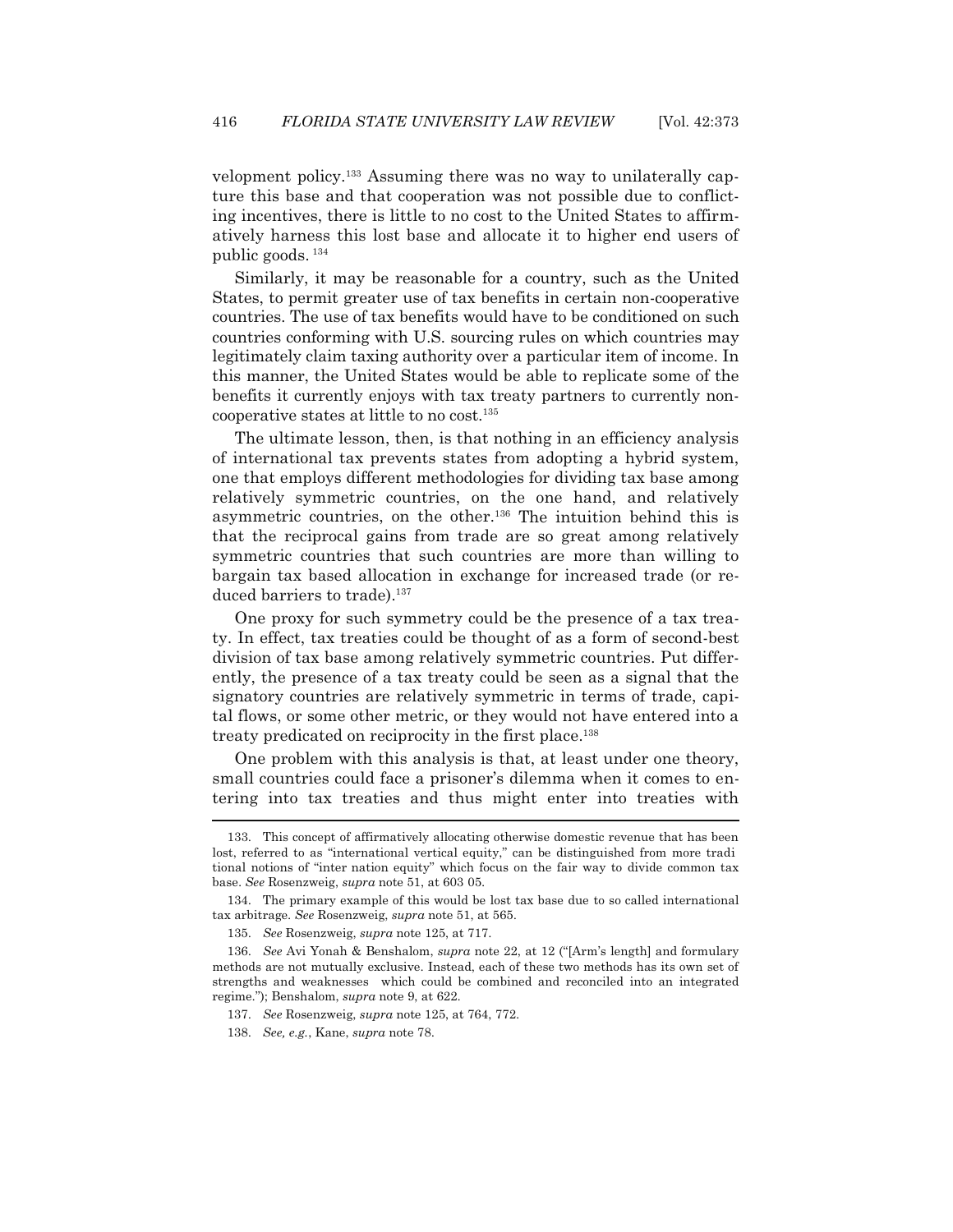wealthier countries even if it is not in their interest to do so. Even if this is true, there must be some limit to this reasoning as there are clearly small states in the world that have not entered into treaties with wealthy ones such as the United States. Although it might be possible that countries on the margin are entering into tax treaties when they should not, it still might be possible for the presence of a tax treaty to serve as a second-best form of sorting mechanism, at least as compared to the alternatives.<sup>139</sup> Conversely, there is no reason to think that the United States would have any interest in entering into a tax treaty with an asymmetrical country since it would have little reason to expect any trade benefits to flow but would give up lower withholding tax rates. Thus, even if smaller countries have an incentive to ask for tax treaties, such treaties would not emerge because of the incentives of wealthier countries such as the United States. This could help explain why certain developing countries, such as China, have entered into tax treaties with the United States while others, such as Haiti, have not.

 Assuming this is true, it is possible to conclude that countries that have entered into a tax treaty with a country such as the United States benefit from sufficiently reciprocal gains such that they would not be the highest use producers of public goods, at least as a secondbest sorting mechanism. Put differently, such countries likely have sufficient infrastructure or other public goods necessary to support an economy large enough to justify entering into a tax treaty with the United States. With respect to such countries, minimizing distortions to capital allocations (i.e., neutrality) should properly be the primary policy focus, as it has been. The consequence would be that with respect to countries that have entered into a tax treaty with each other, little to nothing would need to change under the existing treaty relationship, at least as a second-best solution.

 It follows that those countries that have not entered into tax treaties with the United States are more likely to be higher use producers of public goods than the United States. Put differently, such countries likely have do not have the infrastructure or other public goods necessary to support an economy large enough to justify entering into a tax treaty with the United States. This could mean that, at some point, such countries should receive a larger share of common tax base than under either current law or most proposed reforms if the goal is to maximize the overall efficiency of the international tax regime.<sup>140</sup>

 <sup>139.</sup> Rosenzweig, *supra* note 118, at 987.

 <sup>140.</sup> Taken to a logical extreme, this theory could actually support a policy of affirma tively transferring tax revenue to such countries the precise opposite of the anti tax com petition movement of approximately the last fifteen years. *See* Elsayyad & Konrad, *supra*  note 96, at 295; Keen & Wildasin, *supra* note 15, at 265.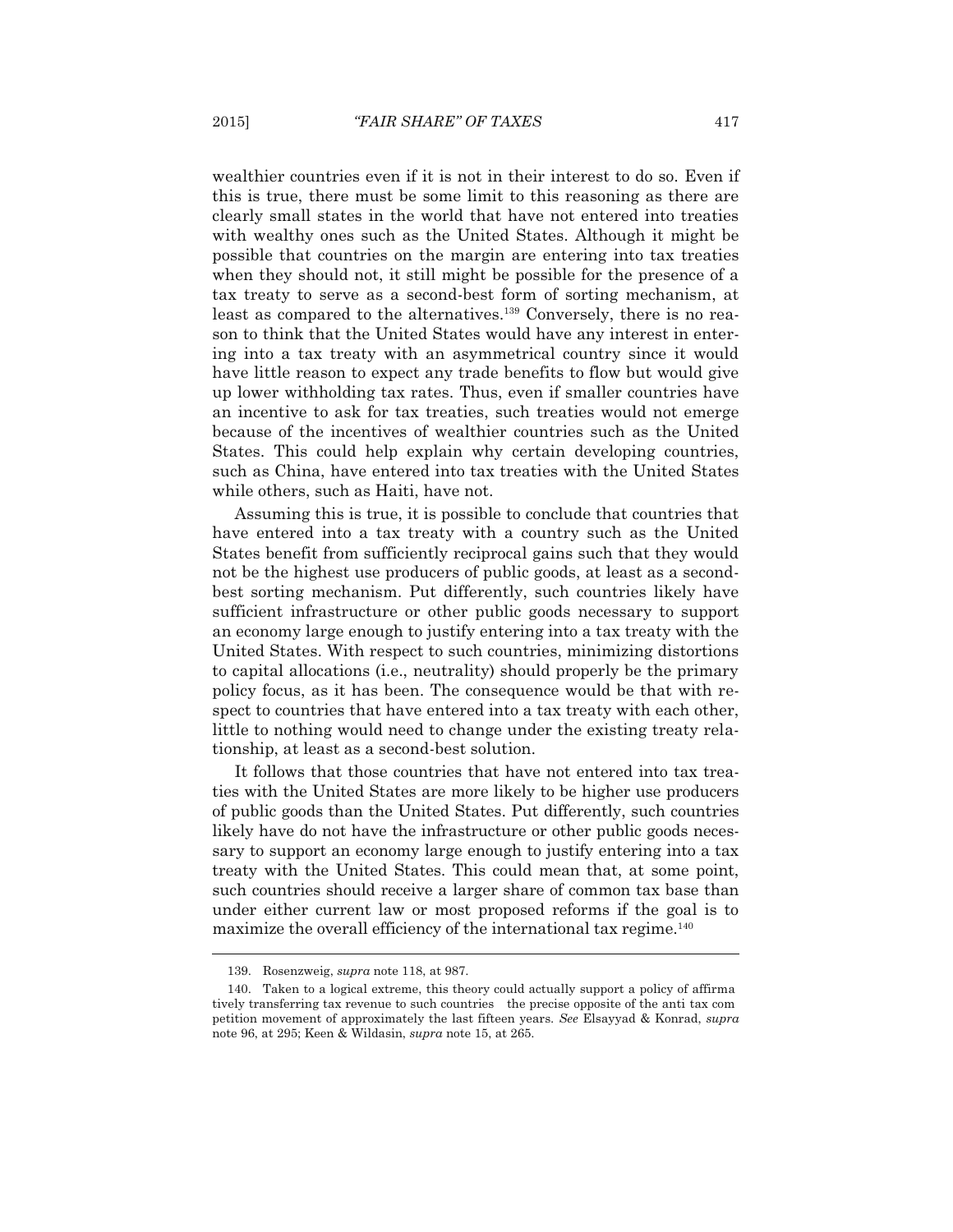One way this could be achieved would be to allocate higher amounts of common tax base to non-treaty member countries in exchange for some treaty-type base protections, such as common definition of income, common sourcing rules, or tiebreaker rules for common claims to income, effectively creating a quasi-treaty type regime with previously uncooperative countries.<sup>141</sup> Alternatively, it could be possible to create special development treaties geared towards developing countries to assist in the provision of local public goods. $^{142}$ Building a revenue transfer into the regime, whether through a dispute resolution mechanism or negotiated treaties or otherwise, would not only increase cooperation, but could also increase the efficiency of the entire system.143

 This is not to say that direct fiscal transfers are always preferable to the current system or that a negotiated formulary apportionment could not be superior to non-negotiated transfer pricing based regime. There is no doubt that fiscal transfers could go to some use other than providing public goods, such as corruption, on the one hand, or redistribution, on the other, which would not necessarily further the efficiency of the system as a whole. Simply because implementation might face second-best concerns such as these does not change the analysis with respect to the efficiency of the international tax regime as a whole, however. In fact, similar concerns plague the current focus on neutrality, even taken by itself. Different countries value different types of neutrality, different countries adopt different systems (such as worldwide taxation versus territorial taxation), and corruption taints any tax and transfer system whether it be through direct bribes, the political economy of targeted tax holidays, or other targeted tax benefits to foreign investors.

 In other words, the exact same limitations that create a secondbest problem under a public goods taxonomy create one under a neutrality-only taxonomy. There is no reason to think that the neutrality theory is necessarily superior simply because it came first. Once the presence of multiple states is deemed efficient, any division of the worldwide tax base other than harmonization or pure apportionment will necessarily be second-best, requiring a careful analysis of all the moving parts.

 Ultimately, however, this does not obviate the most difficult issue to address in dividing the worldwide tax base—that of which coun-

 <sup>141.</sup> This could be possible, for example, by establishing a mechanism to exchange tax revenue for increased information cooperation. *See* Rosenzweig, *supra* note 125, at 77.

 <sup>142.</sup> *See, e.g.*, Allison D. Christians, *Tax Treaties for Investment and Aid to Sub Saharan Africa*, 71 BROOK. L. REV. 639, 705 13 (2005); Hasen, *supra* note 6, at 119.

 <sup>143.</sup> *See* Rosenzweig, *supra* note 125, at 738.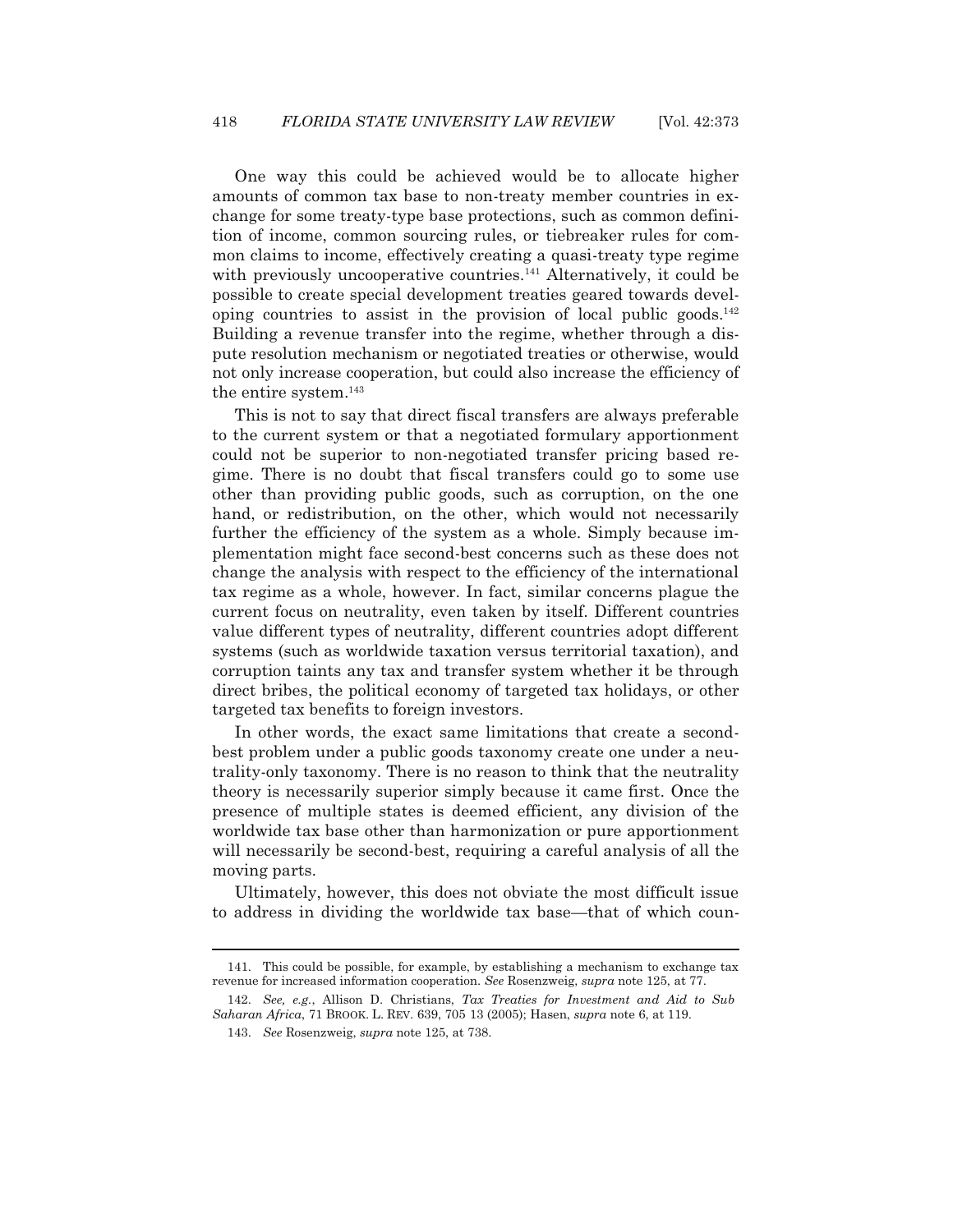tries should be entitled to participate. For example, assume a multinational corporation produces a widget in India and sells it to Korea, but to do so it forms a legal entity in Mauritius in which the proceeds are deposited. Further assume that the sole reason the company does so is that it hopes to allocate some of the income from the sale away from India and Korea, which have relatively high tax rates, to Mauritius, which has a zero corporate income tax.144

 Proponents of formulary apportionment claim that one of the greatest benefits of an apportionment method linked to objective economic criteria such as sales or employees rather than geography is that tax-planning like this no longer works.145 Even if the taxpayer forms the entity in Mauritius and books the transaction through Mauritius, the theory goes, no income would be allocated there since the employees were in India and the sale was in Korea. Thus, formulary apportionment should be adopted as it prevents artificial tax avoidance of this manner.

 While this argument may be correct insofar as it goes, it does not by itself prove anything. It suffers from the same implicit normative assumptions as the other arguments made in favor of formulary apportionment. It is true that formulary apportionment, based on economic criteria such as sales and employees, by definition prevents allocation of tax base to countries without sales or employees. If the efficient allocation of tax base were tied at all times to sales or employees, this would make sense. But if not, as Part II demonstrates, the argument falls under the weight of its own reasoning.

 The argument suffers from such a problem precisely because it assumes away the crucial normative question; by assuming the income properly belongs to India and Korea, allocations away from these jurisdictions are considered per se inappropriate. But there is no reason that this assumption is necessarily correct. If the sale is efficient and would not have occurred absent a headquarters in Mauritius, there is no way to construct a counter-factual in which a sale or the associated profit occurred solely between India and Korea.146 Put differently—no sale, no tax revenue for anyone. The assumption—that the income properly belongs to Korea and India—assumes away this analysis by labeling the allocations to Mauritius as abusive.

 <sup>144.</sup> This is effectively a simplified version of the Apple tax planning mechanisms. *See* Permanent Subcomm. on Investigations Memorandum, *supra* note 12.

 <sup>145.</sup> *See* Avi Yonah et al., *supra* note 2, at 498; *cf.* Kleinbard, *supra* note 88, at 1535 ("The Achilles' heel of all territorial tax systems is that they rely entirely on underdevel oped ideas of the geographic source of income to apportion tax liability.").

 <sup>146.</sup> *See, e.g.*, John Douglas Wilson, *Welfare Improving Competition for Mobile Capital*, 57 J. URB. ECON. 1, 1 (2005).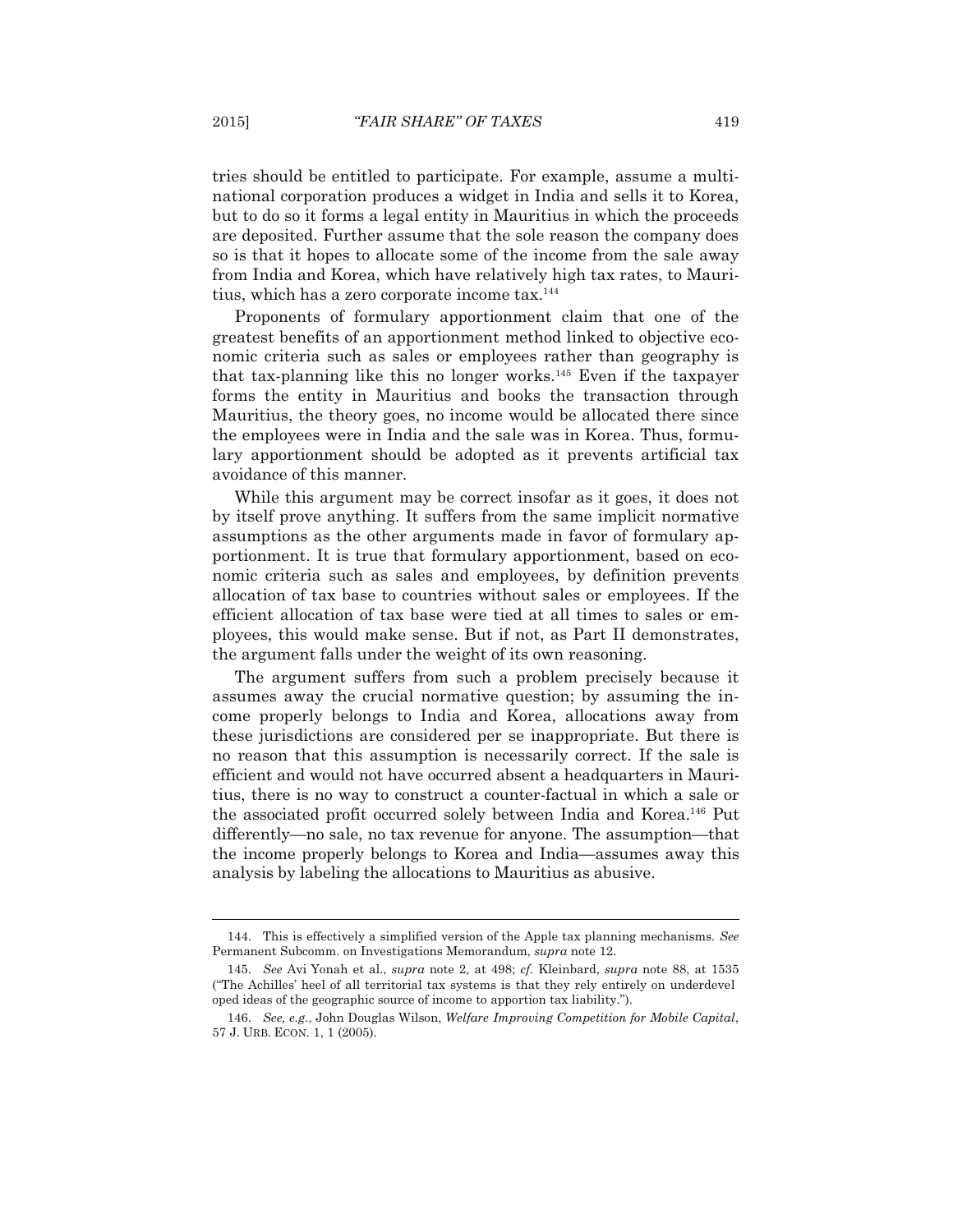This argument, rather than being one about tax havens, is really an example of a larger debate about what is legitimately "inside" and what is "outside" a country's sovereign taxing power. Every country must face this question, and there is no reason to believe that the analysis should differ between countries, whether it be the United States or Costa Rica. For instance, there is no doubt that a French citizen, with no connection to the United States, who lived in France, grew grapes in France, sold them to a French winemaker in Euros, and used the Euros solely for French consumption that the United States would have no legitimate claim to exercise taxing power over that income.147 Under international law, at least as interpreted by the U.S. Supreme Court, the United States does have the sovereign power to tax such income if the exact same person holds U.S. citizenship, however, even if they have never resided or worked in the United States.148 Similarly, the United States claims jurisdiction to tax the worldwide income of any corporation formed under the laws of the United States or any state thereof, regardless of the source of income, the primary place of management of the corporation, or the source of the underlying economic activity.<sup>149</sup>

 At a minimum, therefore, it is not beyond reason for any country to claim under international law the taxing jurisdiction over a company solely due to the legal formation of a corporation in that country. An argument to the contrary would require some theory that the citizenship or corporate law of one sovereign jurisdiction is somehow less deserving of deference than that of another, $150$  which as a general matter the formulary apportionment literature has not put forth.

 Opponents of tax havens could contend that this is inapt, since the sole purpose of forming a legal entity in a tax haven is to avoid home country taxes, while the purpose of forming a corporation in a country such as the United States is legal, economic, or business driven (ironically in part because of the adverse tax consequences).151 They then point to the lack of economic activity in the tax haven as evidence that the intent was to avoid tax in the home country.<sup>152</sup>

 <sup>147.</sup> *See* Michael S. Kirsch, *Taxing Citizens in a Global Economy*, 82 N.Y.U. L. REV. 443, 448 49 (2007) (summarizing some of the justifications used to impose tax on citizens living abroad).

 <sup>148.</sup> *See* Cook v. Tait, 265 U.S. 47, 56 (1924).

 <sup>149.</sup> *See, e.g.*, Daniel Shaviro, *The David R. Tillinghast Lecture, The Rising Tax Electivity of U.S. Corporate Residence*, 64 TAX L. REV. 377, 377 (2011). Whether the United States chooses not to tax such income or to grant an offsetting credit for foreign taxes is a separate question.

 <sup>150.</sup> *See, e.g.*, Diane M. Ring, *What's at Stake in the Sovereignty Debate?: International Tax and the Nation State*, 49 VA. J. INT'L L. 155, 232 (2008).

 <sup>151.</sup> *See, e.g.*, Permanent Subcomm. on Investigations Memorandum, *supra* note 12, at 11. 152. *See, e.g.*, *id.*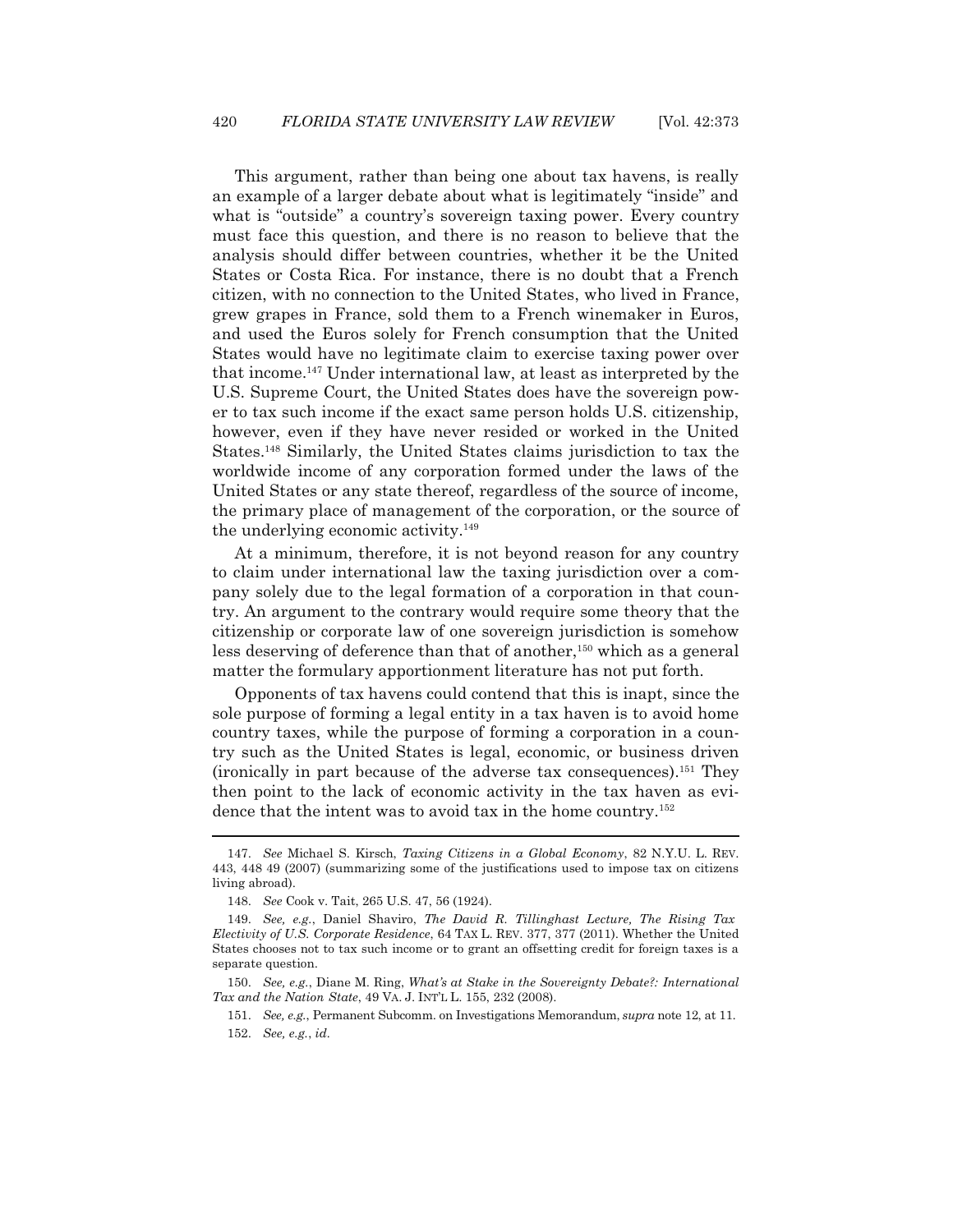This argument proves circular, however. The proof of tax abuse in forming an entity in a jurisdiction is the lack of business activity in that jurisdiction, which occurs precisely in those jurisdictions which lack sufficient public goods necessary for the business activity to exist. Under this theory, the use of a legal entity in, for instance, Bermuda, to reduce U.S. taxes would be per se abusive while the use of a U.S. entity to reduce U.K. taxes would be per se appropriate business planning. Again, since "business activity" correlates with public goods, such an approach will always mean that an anti-tax haven law based on business activity will favor countries with greater public goods over those with lesser public goods. But if allocation of common tax base to Bermuda would be more efficient than allocation to the United States from a worldwide welfare standpoint, this would be the wrong answer.

 For example, companies such as Apple and Starbucks have reportedly come under fire for using headquarters in Ireland and the Netherlands, respectively, to reduce their overall worldwide tax rate.153 In part, the argument is made that Apple, Starbucks, and similar companies locate most of their sales in other European Union (EU) countries, but pay relatively low rates of tax due to their headquarters being located in low-tax jurisdictions. In response, however, Apple points out that it is the second largest employer in Cook, Ireland.154 So which is correct? Is Apple abusing the international tax system by using an Irish headquarters to lower its taxes, or is Apple a "real" resident of Ireland entitled to the benefits of lower tax rates because it is creating real jobs in what, until recently, was one of the poorest member states of the EU?

 Similarly, over the last twenty years a number of insurance companies established headquarters in Bermuda, purportedly to minimize both U.S. and worldwide tax liability. Initially, the markets were skeptical of Bermudian insurance entities and thus discounted their stock price as compared to U.S. entities. Over time, however, as more companies relocated to Bermuda and as Bermuda began to build expertise in insurance regulation and corporate law, markets began lowering the legal risk discount to Bermudian entities until it was virtually removed. Now, Bermuda is affirmatively seen as a beneficial jurisdiction

 <sup>153.</sup> *See* Stephanie Soong Johnston, *EU to Investigate Apple, Starbucks, and Fiat Tax Rulings*, 143 TAX NOTES 1240 (2014).

 <sup>154.</sup> *See* James Kanter & Landon Thomas Jr., *Tax Breaks for Apple and Starbucks Investigated by E.U.*, N.Y. TIMES (June 11, 2014), http://www.nytimes.com/2014/06/12/ business/international/eu to investigate countries business tax breaks.html.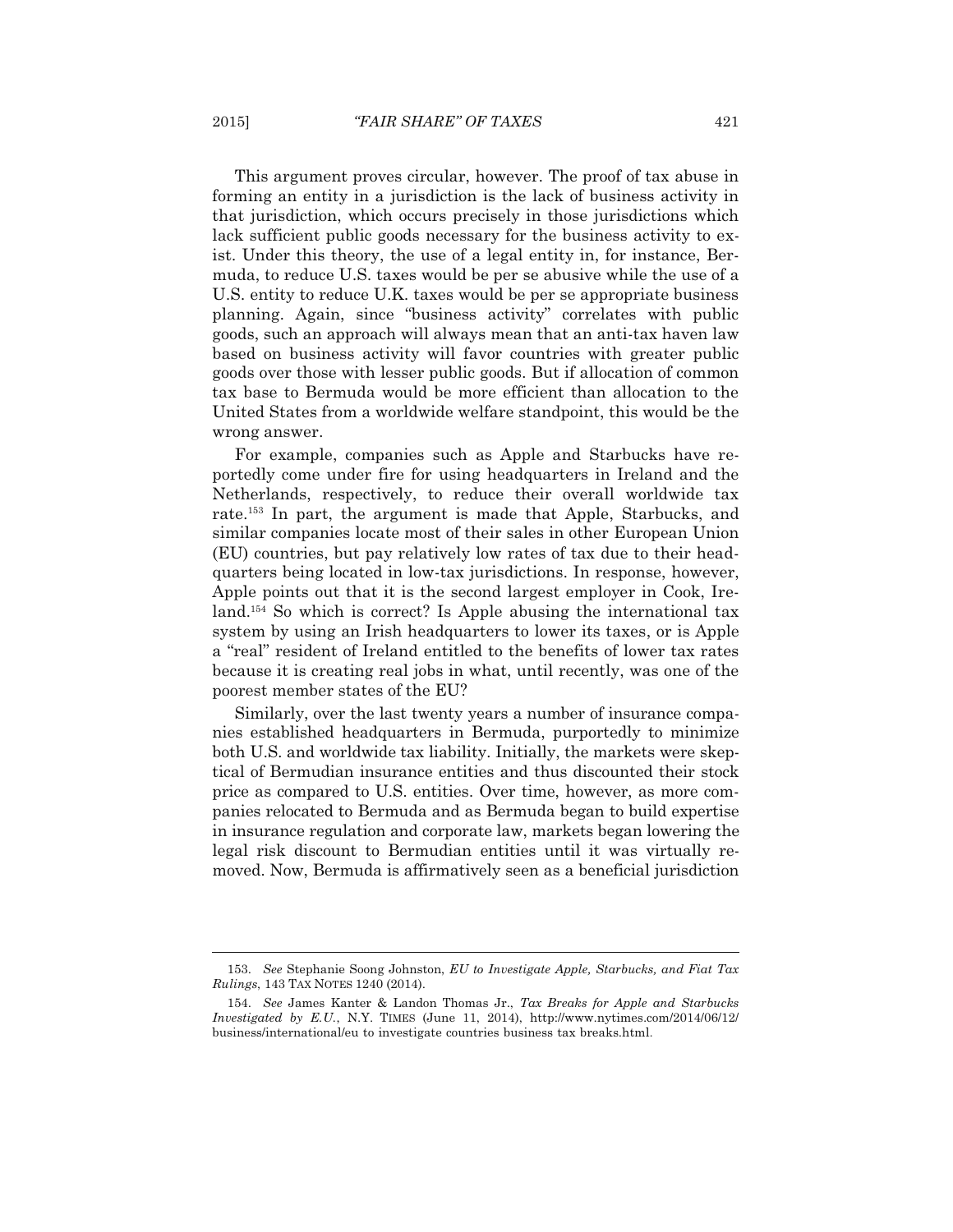in which to establish and operate an insurance company due to its well-established legal and regulatory infrastructure.155

 The Bermuda insurance example demonstrates how tax base (and market pressures) can help a jurisdiction develop public goods which themselves can generate positive market returns, thereby increasing foreign investment and further increasing tax base. If it works for insurance regulation, then it could work for other infrastructure as well.<sup>156</sup>

 But what if the British Virgin Islands (BVI) also claims a share of the common tax base? Or BVI and St. Kitts and Nevis? At some point, the United States could theoretically be diluted out of any meaningful share of the common tax base (but, importantly, not the domestic tax base) without any meaningful benefits accruing to Bermuda or any other developing country. Could the United States refuse to allocate common tax base to a jurisdiction that had absolutely no connection to the transaction? Of course, the answer must be yes. The problem is how to do so without returning to the exact same problems facing the existing international tax regime.

 Perhaps the best that can be hoped for is reciprocity—the same standard underlying the existing modern tax treaty system.157 Under reciprocity, if the United States imposes its taxing power over a corporation based on its legal place of incorporation, it could not object to Bermuda doing so as well. But, if the United States does not exercise taxing jurisdiction over a company formed in Bermuda without a "permanent establishment" in the United States, it could object to BVI doing so. Similarly, if the United Kingdom imposes its taxing power over a corporation based on its primary place of management, it cannot object to the Isle of Man doing so as well, but it could object to Bermuda doing so based solely on place of incorporation.

 There are two main benefits to reciprocity. First, it simplifies and minimizes problems of international tax arbitrage. Second, it provides a clear base upon which to divide income as an initial matter, and if a particular country does not like the result, it can either change its own default rules or engage in negotiations with the other country.158

 <sup>155.</sup> *See, e.g.*, Craig M. Boise & Andrew P. Morriss, *Change, Dependency, and Regime Plasticity in Offshore Financial Intermediation: The Saga of the Netherlands Antilles*, 45 TEX. INT'L L.J. 377 (2009).

 <sup>156.</sup> *See* Kane, *supra* note 78, at 258 59.

 <sup>157.</sup> *See, e.g.*, Hugh J. Ault, *Corporate Integration, Tax Treaties and the Division of the International Tax Base: Principles and Practices*, 47 TAX L. REV. 565, 576 77 (1992) (ex plaining the concept of reciprocity as applied to existing treaties).

 <sup>158.</sup> Internalizing the decision to conform domestic policy to foreign tax policy is a way to force countries to, at a minimum, disclose their policy preferences and thus expose true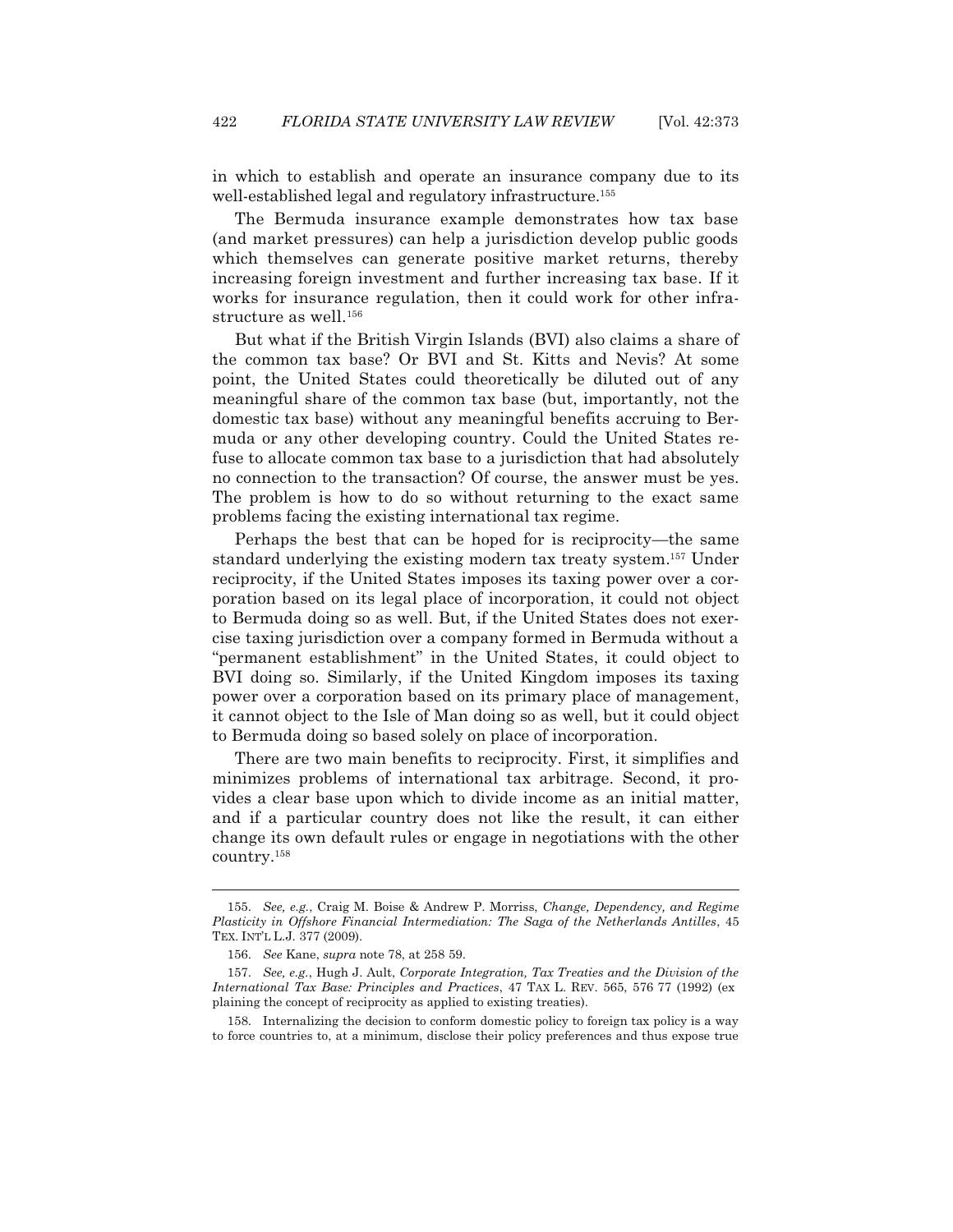In fact, this has been seen in recent years in the rise of information sharing.159 Information sharing started as a multilateral claim for information from relatively wealthy OECD member countries against "abusive" countries,<sup>160</sup> led to the rise of bilateral Tax Information Exchange Agreements,<sup>161</sup> then to unilateral attempts to force information disclosure such as the Foreign Account Tax Compliance Act (FATCA) in the United States,<sup>162</sup> and ultimately to the emergence of agreed-upon standards for information sharing on a reciprocal basis but administered internally by each country separately through the rise of FATCA Intergovernmental Agreements.<sup>163</sup> Similarly, this premise has served as the basis of one of the primary proposals coming out of the OECD in its recent project directed at remedying tax base erosion.<sup>164</sup>

 Relatedly, as a theoretical matter, any dangers from misallocating income under this methodology could be addressed by limiting the effects of the proposal to sourcing rules only, in which case the residence and withholding tax regimes would still apply to impose tax on particular taxpayers. In this case, the source rules would be tied explicitly to real economics—in the case of domestic tax base, real economic returns in the sector and, in the case of common tax base, real return on public goods.165 In this way, the transfer pricing rules, the sourcing rules, and the residency rules could work together to achieve what none of them could necessarily achieve separately.

 One of the main difficulties facing such projects is the mere scope of the problem. While it may be relatively easy to shut down abusive transactions in a single tax haven, it becomes increasingly difficult to

policy disagreements as opposed to mere tax base competition. *See* Rosenzweig, *supra* note 51, at 582 83.

 <sup>159.</sup> *See* Michael Keen & Jenny E. Ligthart, *Information Sharing and International Taxation: A Primer*, 13 INT'L TAX & PUB. FIN. 81, 81 (2006).

 <sup>160.</sup> *See* ORG. FOR ECON. CO OPERATION AND DEV., HARMFUL TAX COMPETITION: AN EMERGING GLOBAL ISSUE 30, 33 (1998), *available at* http://www.oecd.org/tax/ transparency/44430243.pdf.

 <sup>161.</sup> *See* Beckett G. Cantley, *The New Tax Information Exchange Agreement: A Potent Weapon Against U.S. Tax Fraud?*, 4 HOUS. BUS.&TAX L.J. 231, 231 (2004).

 <sup>162.</sup> *See* J. Richard (Dick) Harvey, Jr., *Offshore Accounts: Insider's Summary of FATCA and Its Potential Future*, 57 VILL. L. REV. 471, 476 (2012).

 <sup>163.</sup> *See* Allison Christians, *What You Give and What You Get: Reciprocity Under a Model 1 Intergovernmental Agreement on FATCA*, CAYMANIAN FIN. REV., Second Quarter 2013, at 24, *available at* http://www.compasscayman.com/cfr/2013/04/12/What You Give and What You Get Reciprocity under a Model 1/.

 <sup>164.</sup> *See generally* OECD BEPS REPORT, *supra* note 1 (recommending an action plan to address tax base erosion).

 <sup>165.</sup> Further, the United States could tie residency or the power over foreign source income to the amount of U.S. source income generated by a taxpayer. *See* Adam H. Rosenzweig, *Source as a Solution to Residence*, 17 FLA. TAX REV. (forthcoming 2015).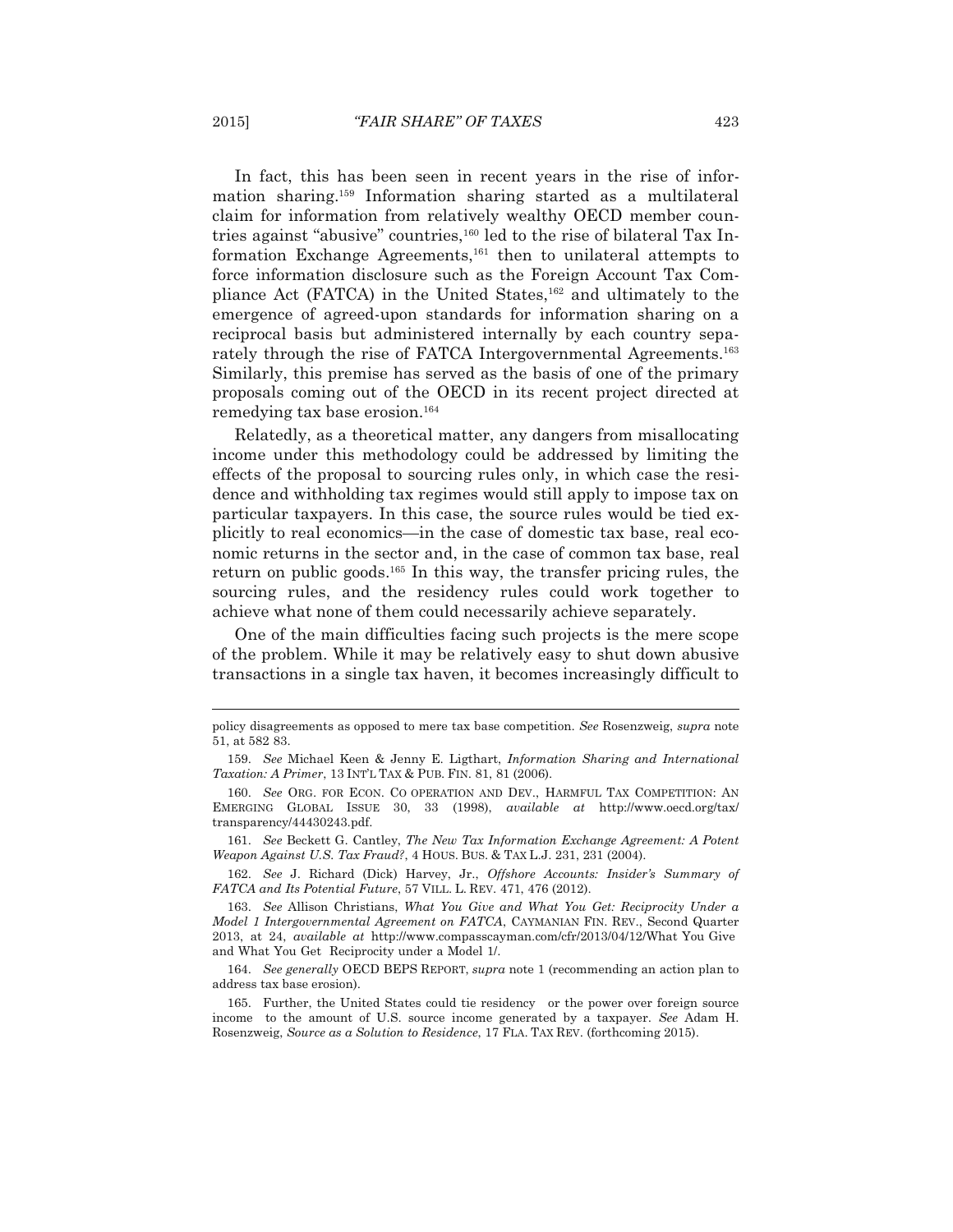do so as the number of havens increases. Even worse, as the number of havens increases, the strategy of combatting them one at a time could actually prove counter-productive as well.<sup>166</sup> For this reason, adopting a regime that becomes attractive for a significant number of tax havens to join voluntarily can have an additional benefit of acting as a signal for abusive tax haven behavior. In other words, the countries that do not join a regime in which the common tax base would be allocated in their favor would be more likely to be engaging in more abusive tax haven behavior. In response, anti-tax haven efforts could be concentrated on this smaller group of countries, potentially making them more likely to succeed as well.<sup>167</sup>

 Regardless, this Article is not intended to solve all the problems of tax competition, which plague all proposals in international tax absent complete worldwide harmonization. Rather, this Article demonstrates that a world with multiple taxing jurisdictions and some tax competition can be, and likely is, more efficient than a world with a single taxing jurisdiction and no tax competition. Assuming this is true, complete mitigation of tax competition may not itself be a legitimate goal of the international tax regime.<sup>168</sup>

## VI. CONCLUSION

 The international tax regime is facing a defining moment. As the world increasingly moves towards territorial regimes, the question of how to divide the international tax base among countries increasingly becomes the crucial focus. To date, however, this debate has tended to boil down to one over transfer pricing versus formulary apportionment. This Article attempts to demonstrate that the narrow focus solely on these two methods of dividing tax base focuses on the instruments of dividing the worldwide tax base rather than on first principles. This Article adopts the first principle of maximizing the efficiency of the worldwide tax regime, using two assumptions: (1) the presence of multiple states with different and potentially competing tax systems is efficient; and (2) there is a declining marginal utility to public goods. Under these relatively conservative assumptions, dividing the tax base efficiently requires balancing the goals of maximizing the neutrality of tax laws and the provision of public goods across all countries.

 Based on this result, this Article demonstrates how the modern debate has inappropriately focused on how to capture tax base or prevent corporations from shifting income across jurisdictions, lead- -<br>-

 <sup>166.</sup> *See* Elsayyad & Konrad, *supra* note 96, at 295 96.

 <sup>167.</sup> *See* Rosenzweig, *supra* note 125, at 721, 724 25.

 <sup>168.</sup> *See* Wilson, *supra* note 146, at 2 3.